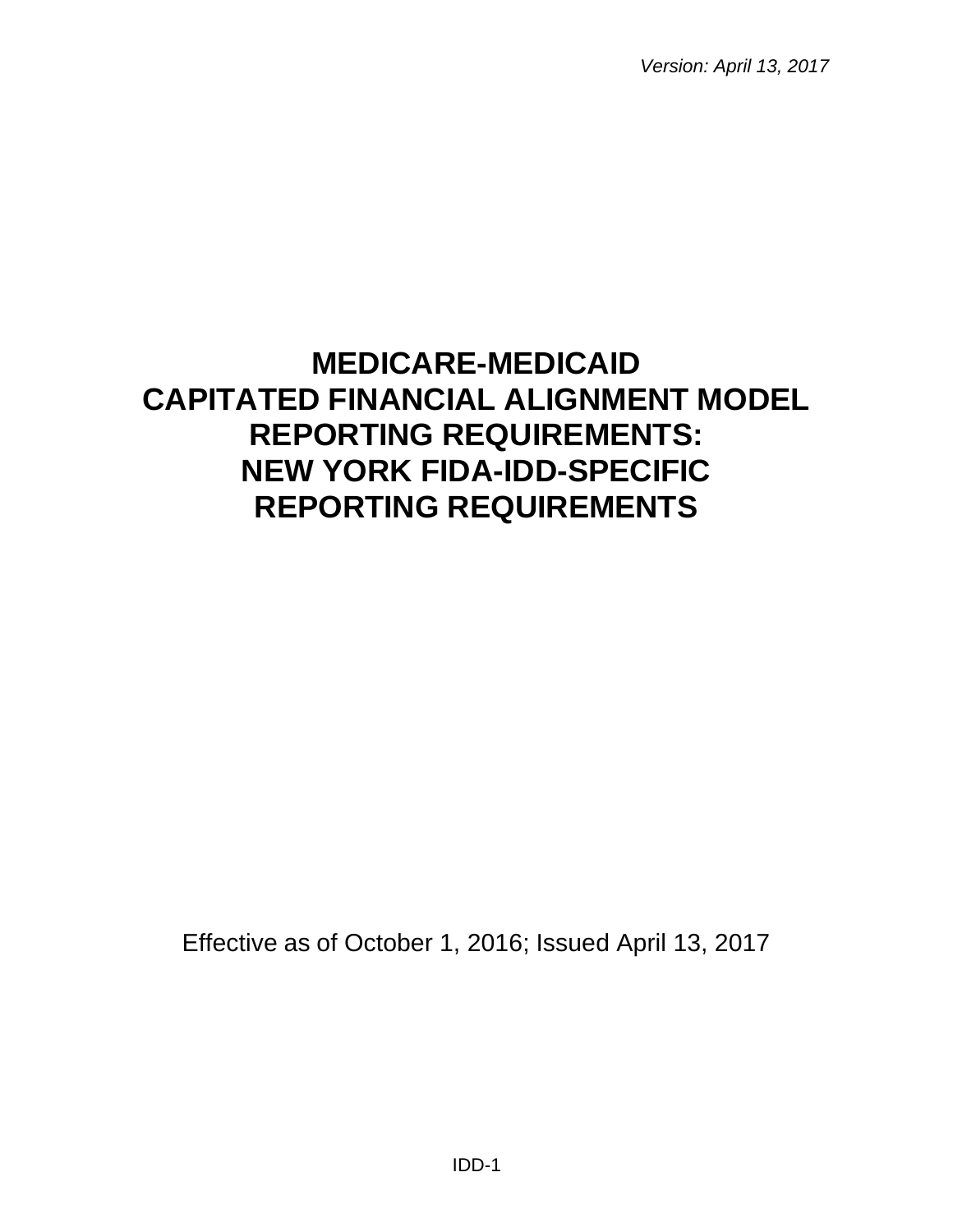## **Table of Contents**

| New York FIDA-IDD-Specific Reporting Requirements Appendix IDD-3                                                                                 |
|--------------------------------------------------------------------------------------------------------------------------------------------------|
|                                                                                                                                                  |
|                                                                                                                                                  |
|                                                                                                                                                  |
|                                                                                                                                                  |
| Reporting on Disenrolled and Retro-disenrolled ParticipantsIDD-5                                                                                 |
| Reporting on Comprehensive Service Planning Assessments (CSPAs) and Life<br>Plans (LPs) Completed Prior To First Effective Enrollment Date IDD-5 |
| Guidance on CSPAs and LPs for Participants with a Break in CoverageIDD-6                                                                         |
|                                                                                                                                                  |
| New York FIDA-IDD's Implementation, Ongoing, and Continuous Reporting                                                                            |
|                                                                                                                                                  |
|                                                                                                                                                  |
|                                                                                                                                                  |
|                                                                                                                                                  |
|                                                                                                                                                  |
|                                                                                                                                                  |
|                                                                                                                                                  |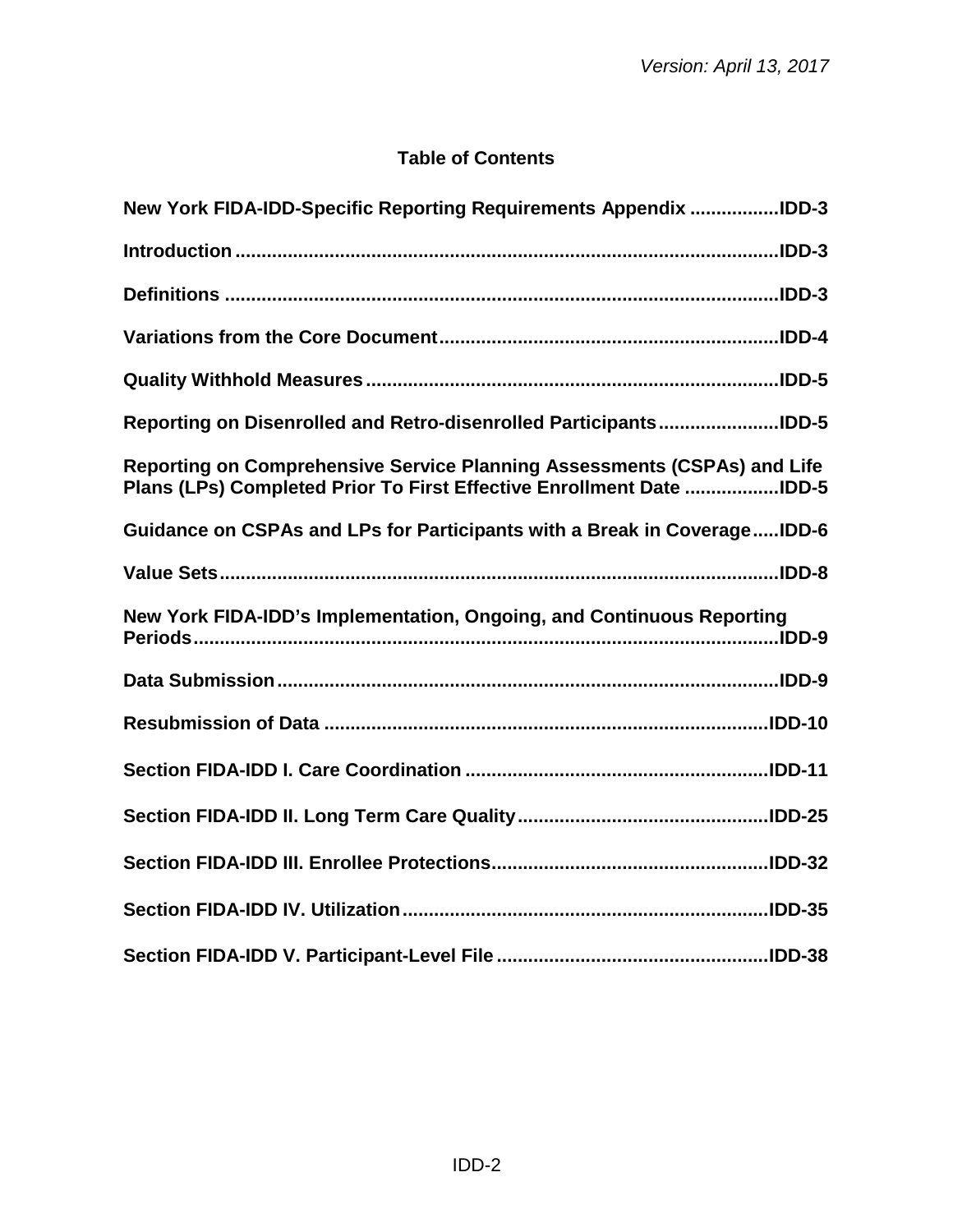## **New York FIDA-IDD-Specific Reporting Requirements Appendix**

#### <span id="page-2-1"></span><span id="page-2-0"></span>*Introduction*

The measures in this appendix are required reporting for the plan participating in the New York Fully Integrated Duals Advantage for Individuals with Intellectual and Developmental Disabilities (FIDA-IDD) Demonstration. CMS and the State of New York reserve the right to update the measures in this appendix for subsequent demonstration years. These state-specific measures directly supplement the Medicare-Medicaid Capitated Financial Alignment Model: Core Reporting Requirements, which can be found at the following web address:

[http://www.cms.gov/Medicare-Medicaid-Coordination/Medicare-and-Medicaid-](http://www.cms.gov/Medicare-Medicaid-Coordination/Medicare-and-Medicaid-Coordination/Medicare-Medicaid-Coordination-Office/FinancialAlignmentInitiative/InformationandGuidanceforPlans.html)[Coordination/Medicare-Medicaid-Coordination-](http://www.cms.gov/Medicare-Medicaid-Coordination/Medicare-and-Medicaid-Coordination/Medicare-Medicaid-Coordination-Office/FinancialAlignmentInitiative/InformationandGuidanceforPlans.html)[Office/FinancialAlignmentInitiative/InformationandGuidanceforPlans.html](http://www.cms.gov/Medicare-Medicaid-Coordination/Medicare-and-Medicaid-Coordination/Medicare-Medicaid-Coordination-Office/FinancialAlignmentInitiative/InformationandGuidanceforPlans.html)

The FIDA-IDD Plan should refer to the core document for additional details regarding definitions, reporting phases and timelines, and sampling methodology, except as otherwise specified in this document.

The core and state-specific measures supplement existing Part C and Part D reporting requirements, as well as measures that the FIDA-IDD Plan reports via other vehicles or venues, such as HEDIS<sup>[®1](#page-2-3)</sup> and HOS. CMS and the State will also track key utilization measures, which are not included in this document, using encounter and claims data. The quantitative measures are part of broader oversight, monitoring, and performance improvement processes that include several other components and data sources not described in this document.

The FIDA-IDD Plan should contact the FIDA-IDD Help Desk at [FIDA-](mailto:NYHelpDesk@norc.org)[IDDHelpDesk@norc.org](mailto:NYHelpDesk@norc.org) with any questions about the New York FIDA-IDD statespecific appendix or the data submission process.

#### <span id="page-2-2"></span>*Definitions*

l

Calendar Quarter: All quarterly measures are reported on calendar quarters. The four calendar quarters of each calendar year will be as follows:  $1/1 - 3/31$ ,  $4/1 - 6/30$ ,  $7/1$  $-9/30$ , and  $10/1 - 12/31$ .

Calendar Year: All annual measures are reported on a calendar year basis. Calendar year 2016 (CY1) will be an abbreviated year, with data reported for the time period beginning April 1, 2016 and ending December 31, 2016. Calendar year 2017 (CY2) will represent January 1, 2017 through December 31, 2017.

Community-based Long Term Services and Supports (LTSS): A range of medical, habilitation, rehabilitation, home care, or social services a person needs over months

<span id="page-2-3"></span><sup>&</sup>lt;sup>1</sup> HEDIS<sup>®</sup> is a registered trademark of the National Committee for Quality Assurance (NCQA).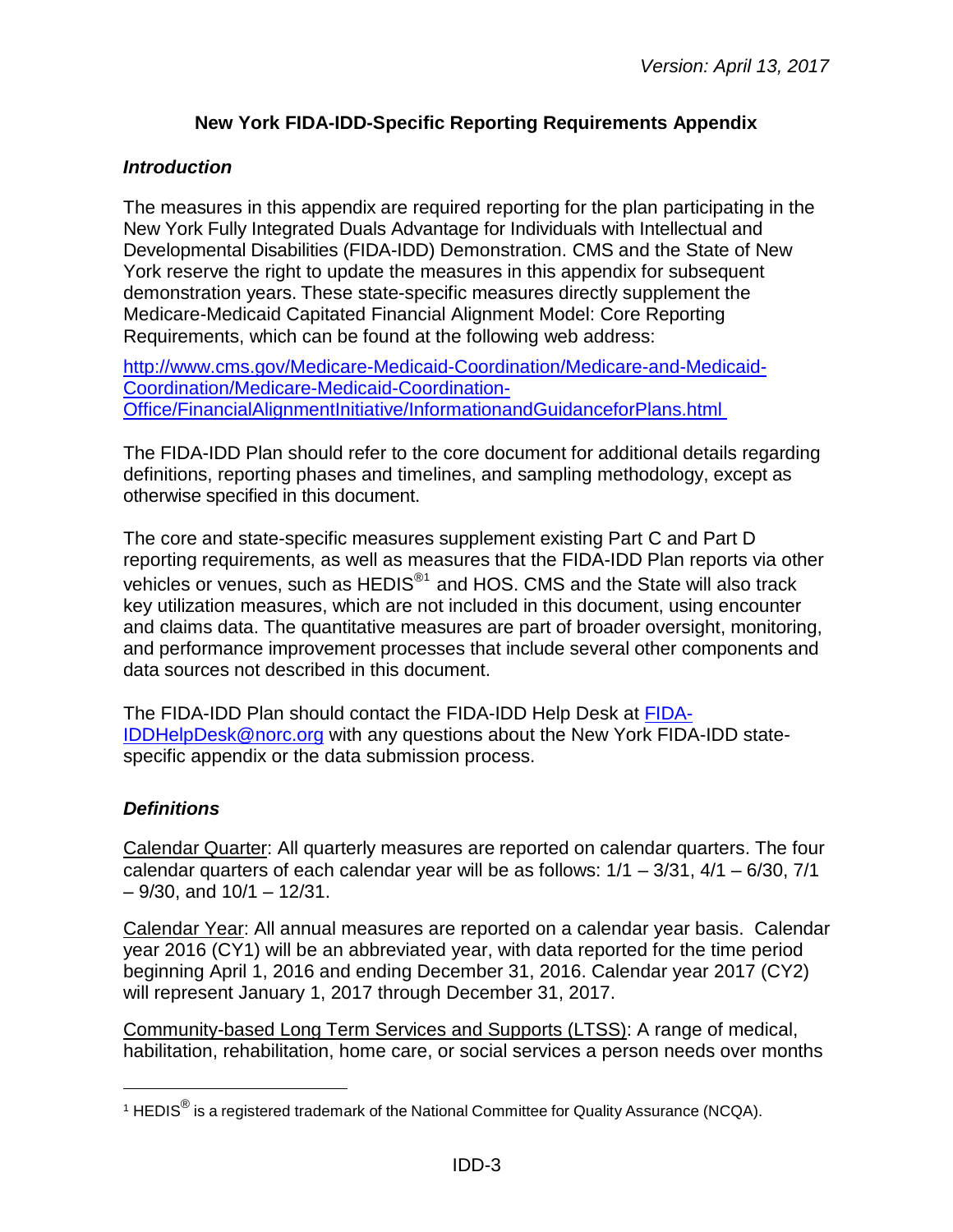or years in order to improve or maintain function or health which are provided in the person's home or community-based setting. These home and community-based services are designed to meet an individual's needs as an alternative to longterm care in a nursing facility or intermediate care facility for individuals with intellectual disabilities (ICF-IID) and to enable a person to live as independently as possible. Examples include assistance with bathing, dressing and other basic activities of daily life and self-care, as well as support for everyday tasks such as laundry, shopping and transportation.

Facility-based Long-Term Services and Supports (LTSS): Facility-based LTSS are a range of medical, social, habilitation or rehabilitation services a person needs over months or years in order to improve or maintain function or health which are provided in a long-term care facility, such as a nursing facility or intermediate care facility, ICF-IID (not including assisted living residences).

Implementation Period: The initial months of the demonstration during which the FIDA-IDD Plan will report to CMS and the State on a more intensive reporting schedule. The Implementation Period starts on the first effective enrollment date and continues for six months (April 1, 2016 – September 30, 2016).

Primary Care Provider (PCP): Primary care physicians licensed by the State of New York and board certified in family practice, internal medicine, general practice, obstetrics/gynecology, or geriatrics, State licensed physician assistants, or a physician extender who is a registered nurse practitioner or advanced practice nurse or advanced practice nurse group practice within an acceptable specialty as required under State regulation.

Interdisciplinary Team (IDT): The team of individuals that will provide personcentered care management to Participants. Each Participant will have an IDT.

## <span id="page-3-0"></span>*Variations from the Core Document*

## Core 9.2

The following section provides additional guidance about identifying individuals enrolled in the MMP as "nursing home certifiable," or meeting the nursing facility level of care (NF LOC), for the purposes of reporting Core 9.2.

Core 9.2 focuses on "nursing home certifiable" members, defined as "members living in the community, but requiring an institutional level of care" (see the Core Reporting Requirements for more information). The FIDA-IDD Plan should include in reporting for "nursing home certifiable" all Participants meeting the intermediate care facility level of care (ICF LOC). The FIDA-IDD Plan must confirm that such Participants are living in the community and not in long-term nursing facility stays or other institutional settings.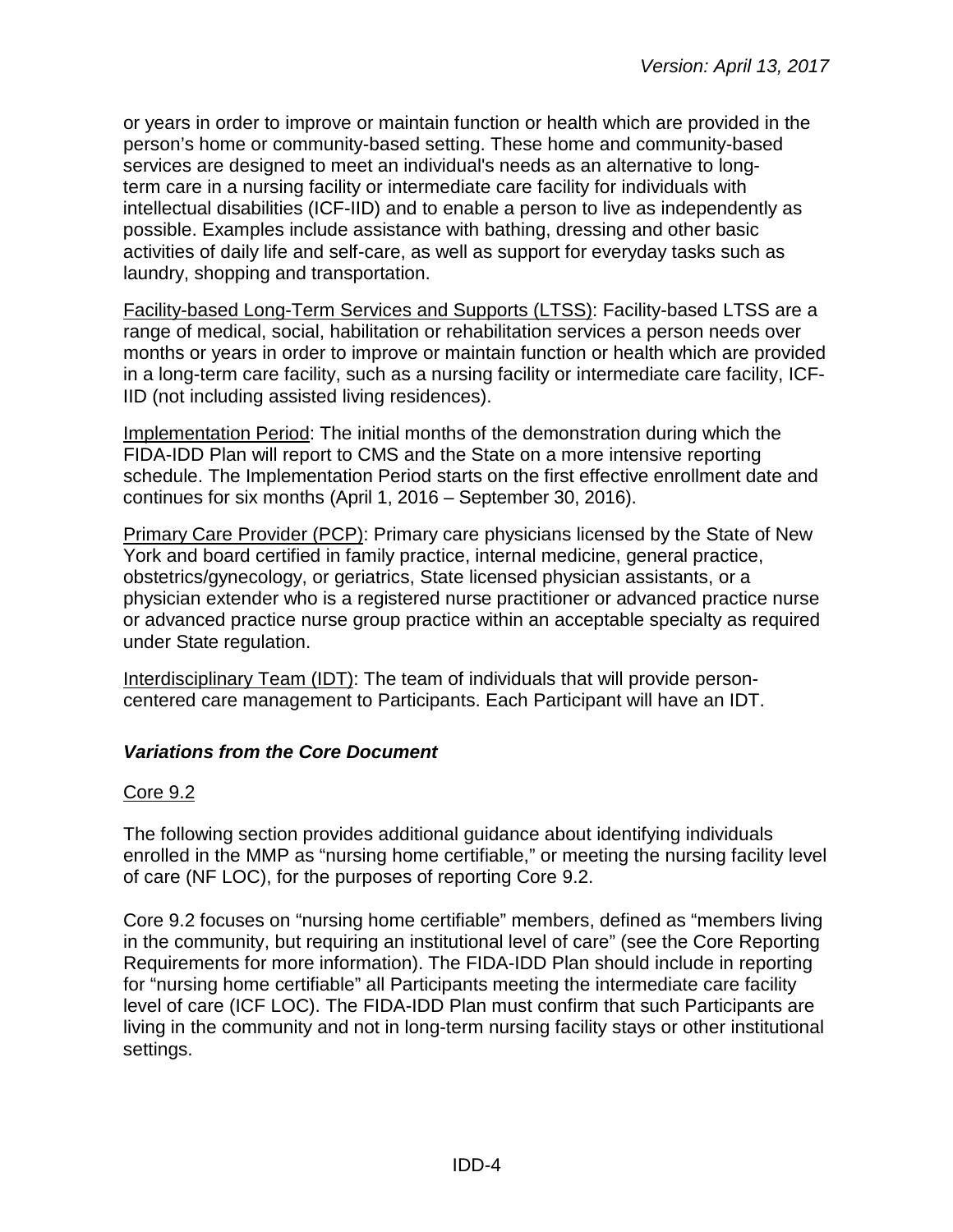#### <span id="page-4-0"></span>*Quality Withhold Measures*

CMS and the State of New York will establish a set of quality withhold measures, and the FIDA-IDD Plan will be required to meet established thresholds. Throughout this document, state-specific quality withhold measures are marked with the following symbol for Demonstration Year (DY) 1: (i). CMS and the state will update the quality withhold measures for subsequent demonstration years closer to the start of DY 2. Additional information on the state-specific quality withhold benchmarks will be provided in separate guidance.

## <span id="page-4-1"></span>*Reporting on Disenrolled and Retro-disenrolled Participants*

Unless otherwise indicated in the reporting requirements, the FIDA-IDD Plan should report on all Participants enrolled in the demonstration who meet the definition of the data elements, regardless of whether that Participant was subsequently disenrolled from the FIDA-IDD Plan. Measure-specific guidance on how to report on disenrolled Participants is provided under the Notes section of each state-specific measure.

Due to retro-disenrollment of Participants, there may be instances where there is a lag between a Participant's effective disenrollment date and the date on which the FIDA-IDD Plan is informed about that disenrollment. This time lag might create occasional data inaccuracies if the FIDA-IDD Plan includes Participants in reports who had in fact disenrolled before the start of the reporting period. If the FIDA-IDD Plan is aware at the time of reporting that a Participant has been retro-disenrolled with a disenrollment effective date prior to the reporting period (and, therefore, was not enrolled during the reporting period in question), then the FIDA-IDD Plan may exclude that Participant from reporting. Please note that the FIDA-IDD Plan is not required to re-submit corrected data should it be informed of a retro-disenrollment subsequent to a reporting deadline. The FIDA-IDD Plan should act upon its best and most current knowledge at the time of reporting regarding each Participant's enrollment status.

#### <span id="page-4-2"></span>*Reporting on Comprehensive Service Planning Assessments (CSPAs) and Life Plans (LPs) Completed Prior To First Effective Enrollment Date*

The FIDA-IDD Plan is permitted to conduct CSPAs on newly enrolled Participants prior to their effective date of enrollment. The following section provides information on how the FIDA-IDD Plan should report completion of early CSPAs.

For purposes of reporting data on assessments (Core 2.1 and Core 2.2), the FIDA-IDD Plan should report any CSPAs completed prior to the first effective enrollment date as if they were completed on the first effective enrollment date. For example, if a Participant's first effective enrollment date was June 1 and the CSPA for that Participant was completed on May 25, the FIDA-IDD Plan should report the CSPA as if it were completed on June 1.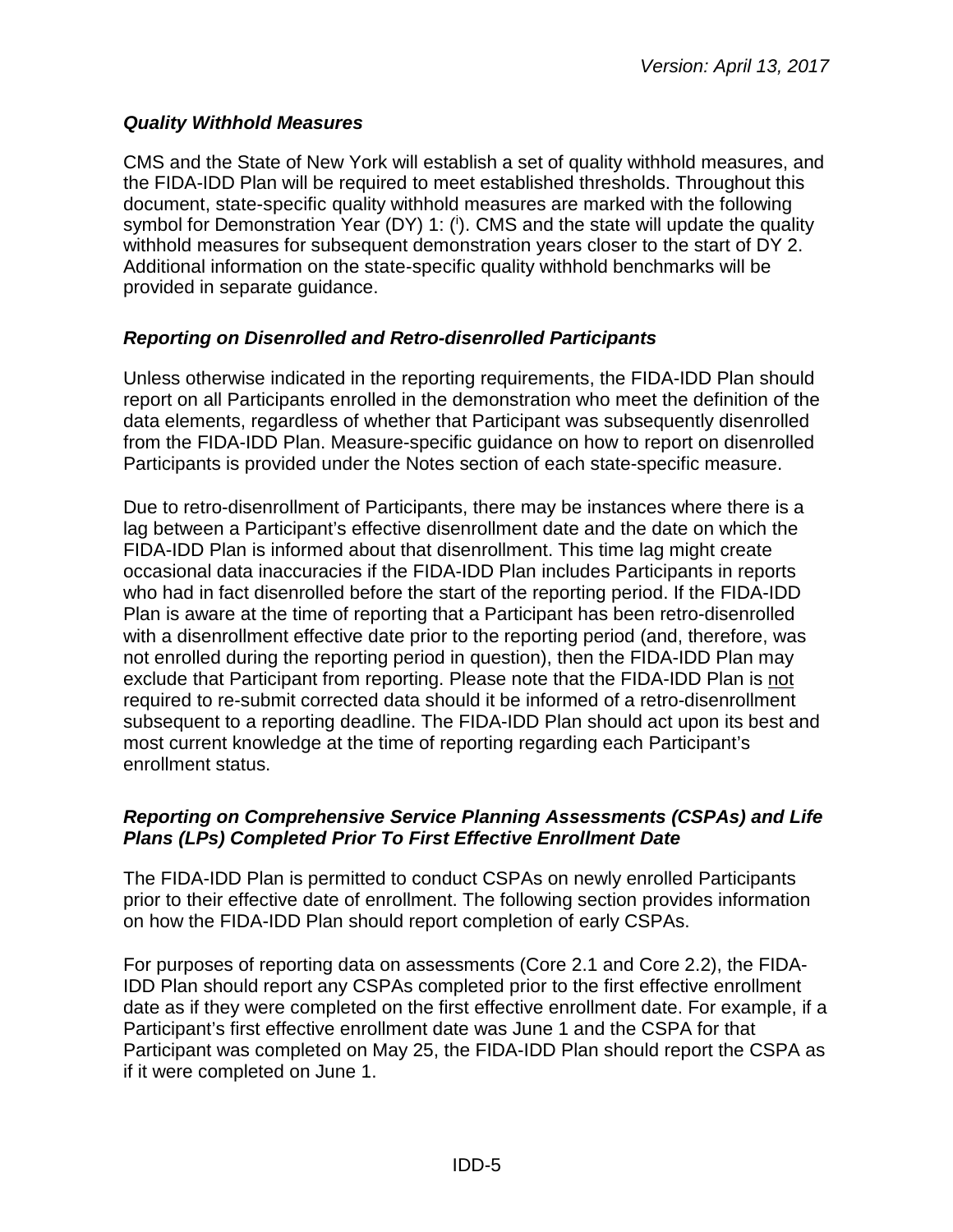The FIDA-IDD Plan should refer to the Core reporting requirements for detailed specifications for reporting Core 2.1 and Core 2.2. For example, Core 2.1 should only include Participants whose 90th day of enrollment occurred during the reporting period. Participants enrolled into the FIDA-IDD Plan on April 1, 2016 would reach their 90th day (three full months) on June 30, 2016. Therefore, these Participants would be reported in the data submission for the June monthly reporting period, even if their CSPA was marked as complete on the first effective enrollment date (i.e., April 1).

The FIDA-IDD Plan must comply with the IDT Policy regarding completion of LPs within 60 days of the CSPA completion. In the event that an LP is also finalized prior to the first effective enrollment date, the FIDA-IDD Plan should report completion of the LP (for measures IDD1.1 and IDD1.2) as if it were completed on the first effective enrollment date. For example, if a Participant's first effective enrollment date was June 1 and the LP for that Participant was completed on May 27, the FIDA-IDD Plan should report the LP as if it were completed on June 1.

## <span id="page-5-0"></span>*Guidance on CSPAs and LPs for Participants with a Break in Coverage*

## CSPAs

If the FIDA-IDD Plan already completed a CSPA for a Participant that was previously enrolled, the FIDA-IDD Plan is not necessarily required to conduct a new CSPA if the Participant rejoins the FIDA-IDD Plan within one year of his/her most recent CSPA. Instead, the FIDA-IDD Plan can:

- 1. Perform any risk stratification, claims data review, or other analyses as required by the three-way contract and IDT policy to detect any changes in the Participant's condition since the CSPA was conducted; and
- 2. Ask the Participant (or his/her authorized representative) if there has been a change in the Participant's health status or needs since the CSPA was conducted.

The FIDA-IDD Plan must document any risk stratification, claims data review, or other analyses that are performed to detect any changes in the Participant's condition. The FIDA-IDD Plan must also document its outreach attempts and the discussion(s) with the Participant (or his/her authorized representative) to determine if there was a change in the Participant's health status or needs.

If a change is identified, the FIDA-IDD Plan must conduct a new CSPA within the timeframe prescribed by the contract and IDT Policy. If there are no changes, the FIDA-IDD Plan is not required to conduct a new CSPA unless requested by the Participant (or his/her authorized representative). Please note, if the FIDA-IDD Plan prefers to conduct CSPAs on all re-enrollees regardless of status, it may continue to do so.

Once the FIDA-IDD Plan has conducted a new CSPA as needed or confirmed that the prior CSPA is still accurate, the FIDA-IDD Plan can mark the CSPA as complete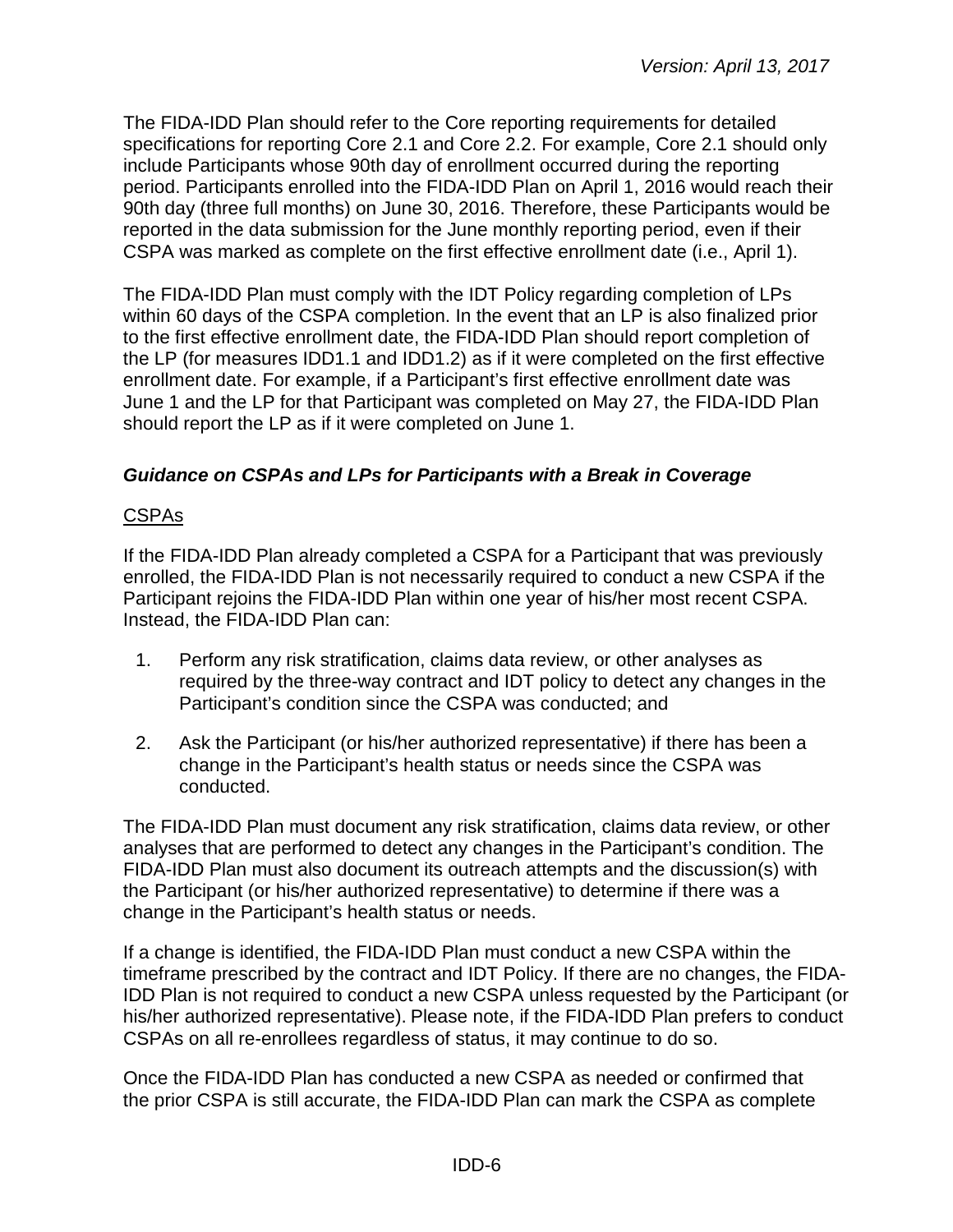for the Participant's current enrollment. The FIDA-IDD Plan would then report that completion according to the specifications for Core 2.1 and Core 2.2. When reporting these measures, the FIDA-IDD Plan should count the number of enrollment days from the Participant's most recent enrollment effective date, and should report the CSPA based on the date the prior CSPA was either confirmed to be accurate or a new CSPA was completed.

If the FIDA-IDD Plan is unable to reach a re-enrolled Participant to determine if there was a change in health status, then the FIDA-IDD Plan may report that Participant as unable to be reached so long as the FIDA-IDD Plan made the requisite number of outreach attempts. If a re-enrolled Participant refuses to discuss his/her health status with the FIDA-IDD Plan, then the FIDA-IDD Plan may report that Participant as unwilling to participate in the CSPA.

If the FIDA-IDD Plan did not complete a CSPA for the re-enrolled Participant during his/her prior enrollment period, or if it has been more than one year since the Participant's CSPA was completed, the FIDA-IDD Plan is required to conduct a CSPA for the Participant within the timeframe prescribed by the contract and IDT Policy. The FIDA-IDD Plan must make the requisite number of attempts to reach the Participant (at minimum) after his/her most recent enrollment effective date, even if the FIDA-IDD Plan reported that the Participant was unable to be reached during his/her prior enrollment. Similarly, Participants that refused the CSPA during his/her prior enrollment must be asked again to participate (i.e., the FIDA-IDD Plan may not carry over a refusal from one enrollment period to the next).

## LPs

If the FIDA-IDD Plan conducts a new CSPA for the re-enrolled Participant, the IDT must revise the LP accordingly within the timeframe prescribed by the contract and IDT Policy. Once the LP is revised, the FIDA-IDD Plan may mark the LP as complete for the Participant's current enrollment. If the FIDA-IDD Plan determines that the prior CSPA is still accurate and therefore the IDT does not need to update the previously completed LP, the FIDA-IDD Plan may mark the LP as complete for the current enrollment at the same time that the CSPA is marked complete. The FIDA-IDD Plan would then follow the applicable state-specific measure specifications for reporting the completion. Please note, for purposes of reporting, the LP for the re-enrolled Participant should be classified as an *initial* LP.

If the IDT did not complete an LP for the re-enrolled Participant during his/her prior enrollment period, or if it has been more than one year since the Participant's LP was completed, the IDT is required to complete an LP for the Participant within the timeframe prescribed by the contract and IDT Policy. The IDT must also follow the above guidance regarding reaching out to Participants that previously refused to participate or were not reached.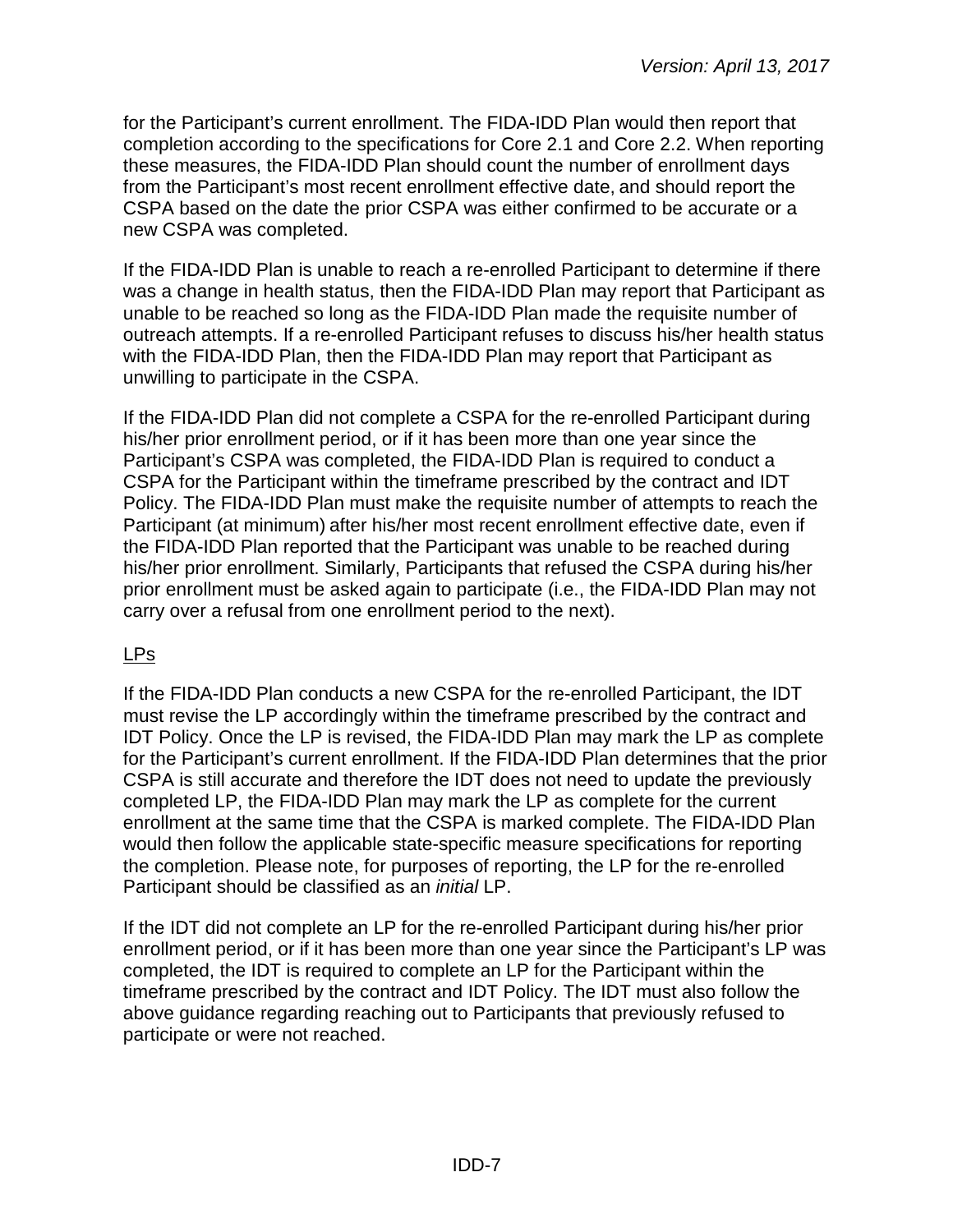## Comprehensive Reassessments (CRs) and LP updates

The FIDA-IDD Plan must follow contract requirements and the IDT policy regarding the completion of CRs at least annually based on the completion date of the previous CSPA, and the IDT should update the LP as necessary within 30 days of the CR. If the FIDA-IDD Plan determined that a CSPA from a Participant's prior enrollment was accurate and marked that CSPA as complete for the Participant's current enrollment, the FIDA-IDD Plan should count from the date that the CSPA was completed in the prior enrollment period to determine the due date for the CR and LP update. For example, when reporting Core 2.3, the FIDA-IDD Plan should count 365 days from the date when the CSPA was actually completed, even if that date was during the Participant's prior enrollment period.

## <span id="page-7-0"></span>*Value Sets*

The measure specifications in this document refer to code value sets that must be used to determine and report measure data element values. A value set is the complete set of codes used to identify a service or condition included in a measure. The New York FIDA-IDD-Specific Value Sets Workbook includes all value sets and codes needed to report certain measures included in the New York FIDA-IDD-Specific Reporting Requirements and is intended to be used in conjunction with the measure specifications outlined in this document. The New York FIDA-IDD-Specific Value Sets Workbook can be found on the CMS website at the following address: [http://www.cms.gov/Medicare-Medicaid-Coordination/Medicare-and-Medicaid-](http://www.cms.gov/Medicare-Medicaid-Coordination/Medicare-and-Medicaid-Coordination/Medicare-Medicaid-Coordination-Office/FinancialAlignmentInitiative/InformationandGuidanceforPlans.html)[Coordination/Medicare-Medicaid-Coordination-](http://www.cms.gov/Medicare-Medicaid-Coordination/Medicare-and-Medicaid-Coordination/Medicare-Medicaid-Coordination-Office/FinancialAlignmentInitiative/InformationandGuidanceforPlans.html)[Office/FinancialAlignmentInitiative/InformationandGuidanceforPlans.html.](http://www.cms.gov/Medicare-Medicaid-Coordination/Medicare-and-Medicaid-Coordination/Medicare-Medicaid-Coordination-Office/FinancialAlignmentInitiative/InformationandGuidanceforPlans.html)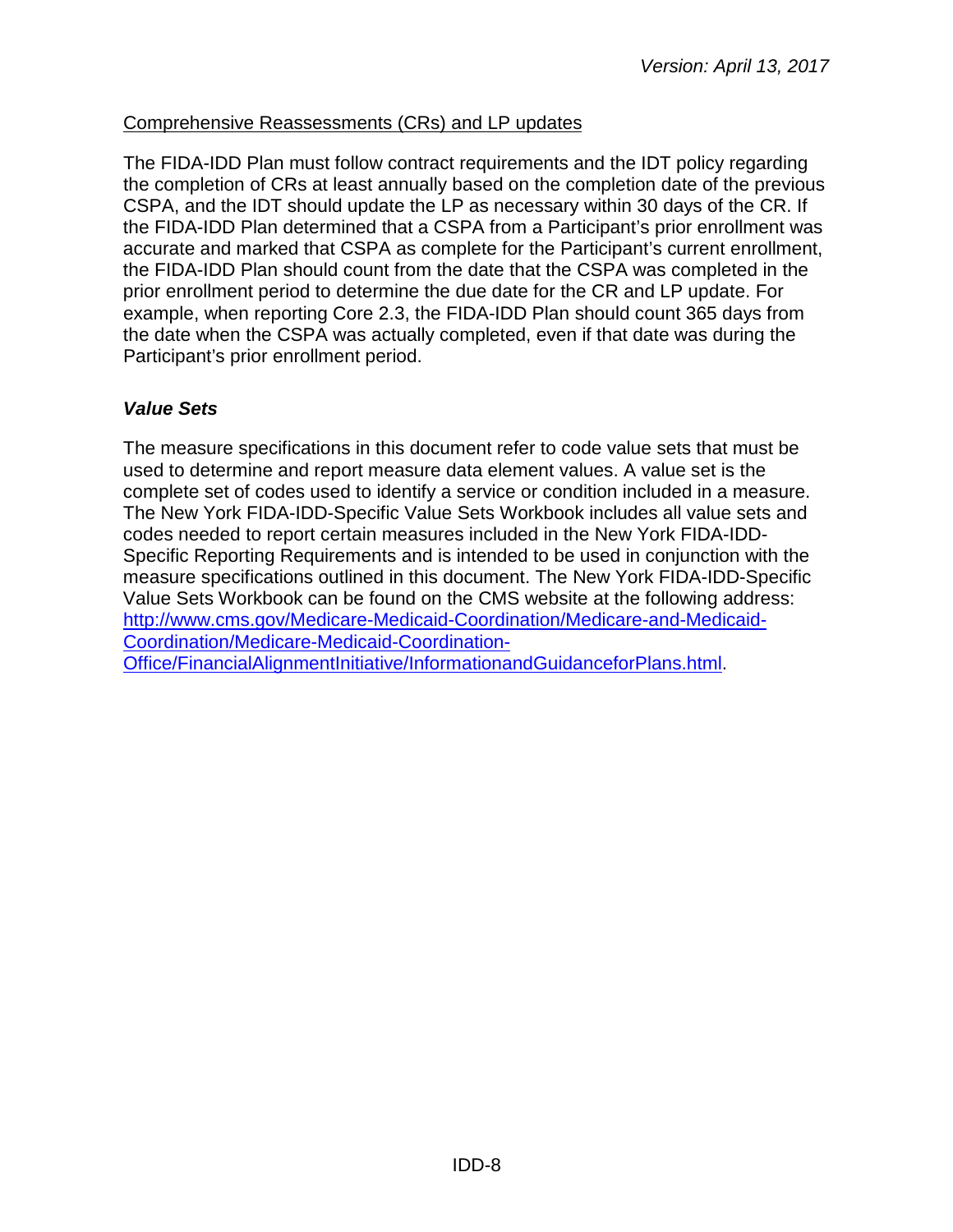| <b>Phase</b>                |                              | <b>Dates</b>                | <b>Explanation</b>                                                                                   |  |
|-----------------------------|------------------------------|-----------------------------|------------------------------------------------------------------------------------------------------|--|
|                             |                              | <b>Demonstration Year 1</b> |                                                                                                      |  |
| Continuous<br>Reporting     | <b>Implementation Period</b> | 4-1-16 through 9-30-16      | From the first effective<br>enrollment date through<br>September 30th of the<br>first calendar year. |  |
|                             | <b>Ongoing Period</b>        | 4-1-16 through 12-31-17     | From the first effective<br>enrollment date through the<br>end of the first<br>demonstration year.   |  |
|                             |                              | <b>Demonstration Year 2</b> |                                                                                                      |  |
| Continuous<br>Reporting     | <b>Ongoing Period</b>        | 1-1-18 through 12-31-18     | From January 1st through<br>the end of the second<br>demonstration year.                             |  |
|                             |                              | <b>Demonstration Year 3</b> |                                                                                                      |  |
| Continuous<br>Reporting     | <b>Ongoing Period</b>        | 1-1-19 through 12-31-19     | From January 1st through<br>the end of the third<br>demonstration year.                              |  |
| <b>Demonstration Year 4</b> |                              |                             |                                                                                                      |  |
| Continuous<br>Reporting     | <b>Ongoing Period</b>        | 1-1-20 through 12-31-20     | From January 1st through<br>the end of the fourth<br>demonstration year.                             |  |

<span id="page-8-0"></span>*New York FIDA-IDD's Implementation, Ongoing, and Continuous Reporting Periods*

## <span id="page-8-1"></span>*Data Submission*

The FIDA-IDD Plan will submit state-specific measure data through the web-based Financial Alignment Initiative (FAI) Data Collection System (unless otherwise specified in the measure description). All data submissions must be submitted to this site by 5:00p.m. ET on the applicable due date. This site can be accessed at the following web address: [https://Financial-Alignment-Initiative.NORC.org](https://financial-alignment-initiative.norc.org/)

(Note: Prior to the first use of the system, the FIDA-IDD Plan will receive an email notification with the username and password that has been assigned to their plan. This information will be used to log in to the FAI system and complete the data submission).

The FIDA-IDD Plan will submit core measure data in accordance with the Core Reporting Requirements. Submission requirements vary by measure, but most core measures are reported through the Health Plan Management System (HPMS).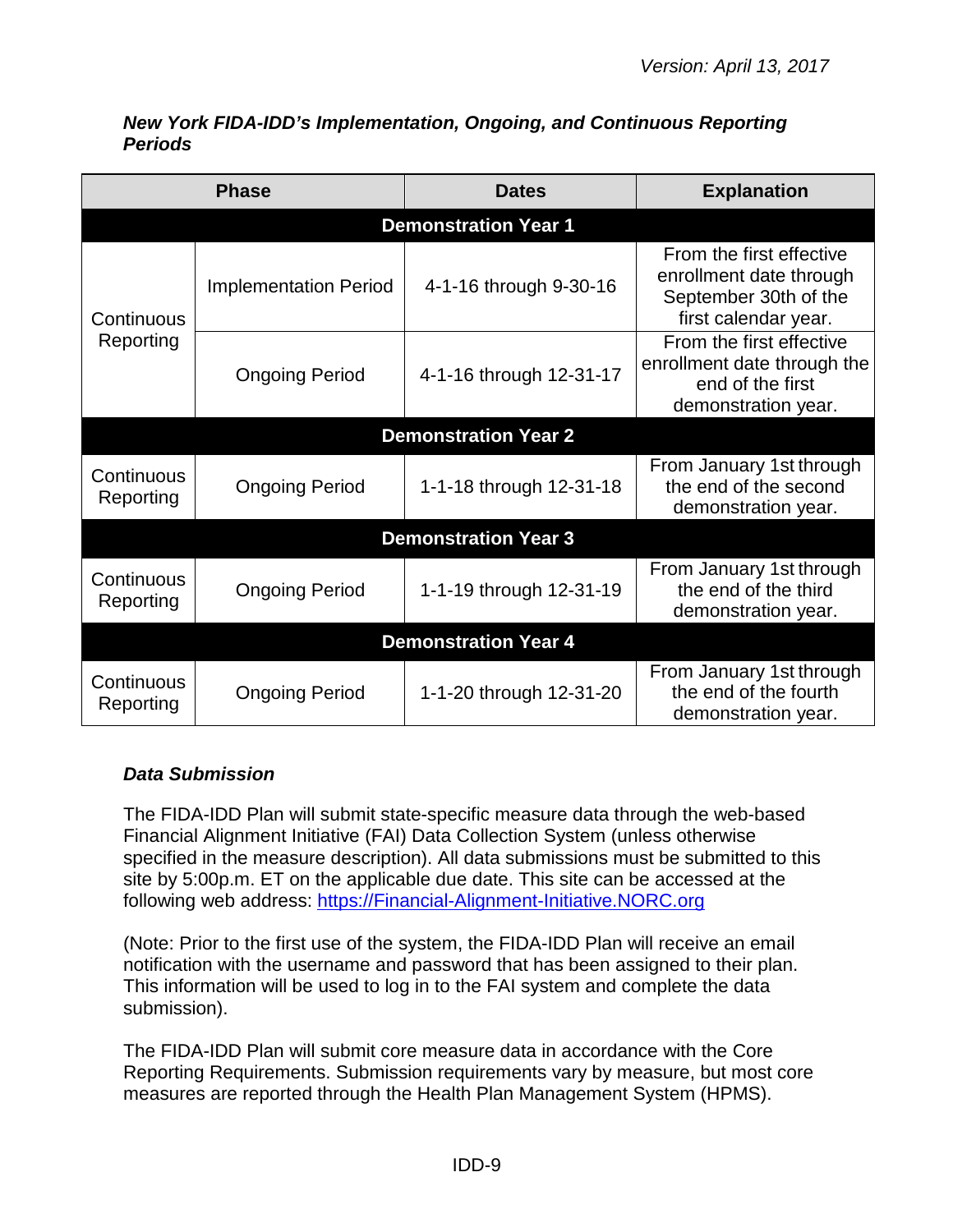Please note, late submissions may result in compliance action from CMS.

#### <span id="page-9-0"></span>*Resubmission of Data*

The FIDA-IDD Plan must comply with the following steps to resubmit data after an established due date:

- 1. Email the FIDA-IDD HelpDesk [\(FIDA-IDDHelpDesk@norc.org\)](mailto:NYHelpDesk@norc.org) to request resubmission.
	- o Specify in the email which measures need resubmission;
	- o Specify for which reporting period(s) the resubmission is needed; and
	- o Provide a brief explanation for why the data need to be resubmitted.
- 2. After review of the request, the FIDA-IDD HelpDesk will notify the FIDA-IDD Plan once the FAI Data Collection System and/or HPMS has been reopened.
- 3. Resubmit data through the applicable reporting system.
- 4. Notify the FIDA-IDD HelpDesk again after resubmission has been completed.

Please note, requests for resubmission after an established due date may result in compliance action from CMS.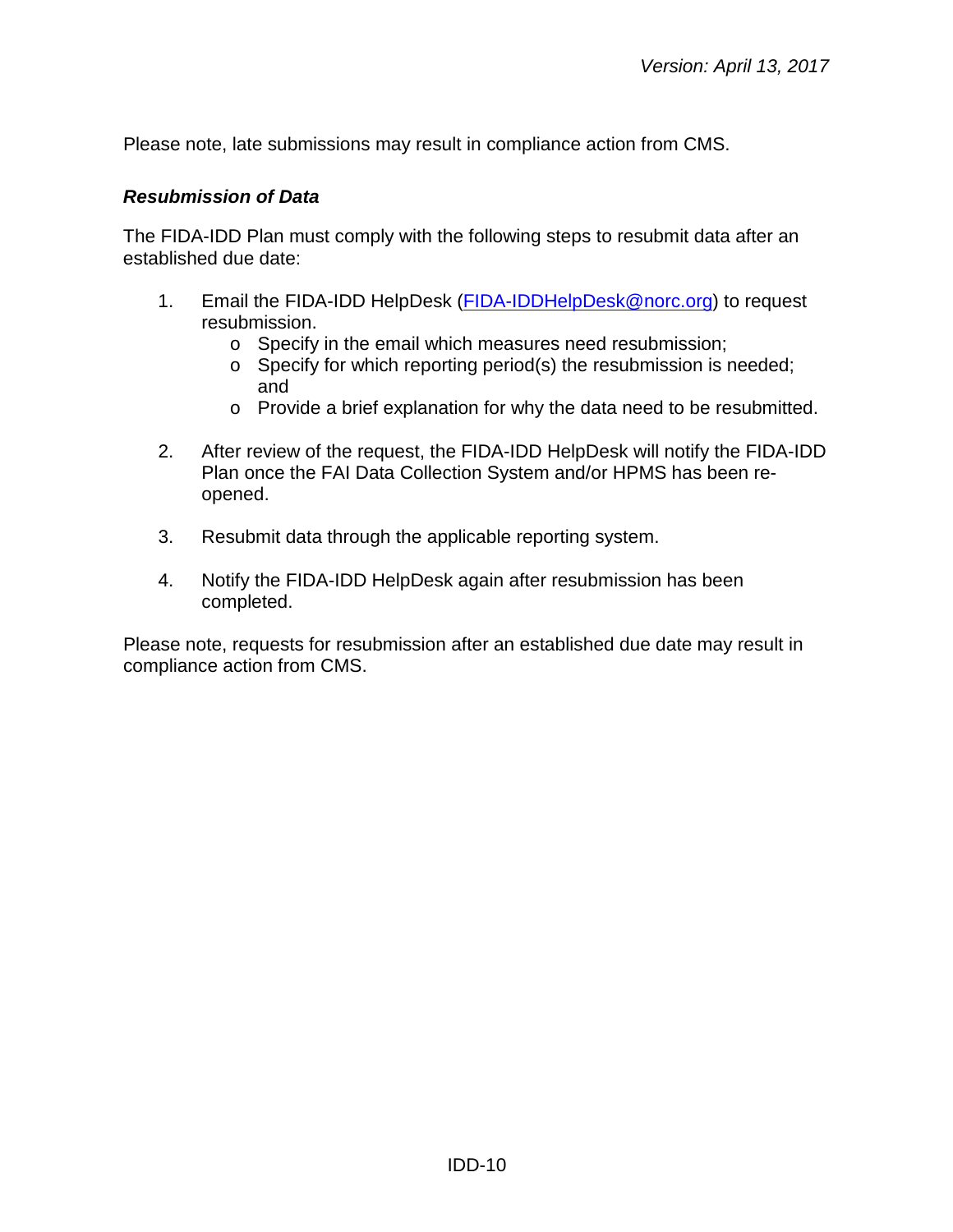## <span id="page-10-0"></span>**Section FIDA-IDD I. Care Coordination**

IDD1.1 Participants with Life Plans (LPs) completed within 60 days of Comprehensive Service Planning Assessment (CSPA) completion and LPs updated within 30 days of a Comprehensive Reassessment (CR).

| <b>IMPLEMENTATION</b>              |                                      |                |                                                                                                     |                                                                                    |  |
|------------------------------------|--------------------------------------|----------------|-----------------------------------------------------------------------------------------------------|------------------------------------------------------------------------------------|--|
| <b>Reporting</b><br><b>Section</b> | <b>Reporting</b><br><b>Frequency</b> | Level          | <b>Reporting</b><br><b>Period</b>                                                                   | <b>Due Date</b>                                                                    |  |
| FIDA-IDD1. Care<br>Coordination    | Monthly                              | Contract       | Current<br>Month<br>Ex:                                                                             | By the end of the third<br>month following the last<br>day of the reporting period |  |
|                                    |                                      | <b>ONGOING</b> | $1/1 - 1/31$                                                                                        |                                                                                    |  |
| <b>Reporting</b><br><b>Section</b> | <b>Reporting</b><br><b>Frequency</b> | Level          | <b>Reporting</b><br><b>Periods</b>                                                                  | Due Date                                                                           |  |
| FIDA-IDD1, Care<br>Coordination    | Quarterly                            | Contract       | Current<br>Calendar<br>Quarter<br>Ex:<br>$1/1 - 3/31$<br>$4/1 - 6/30$<br>$7/1 - 9/30$<br>10/1-12/31 | By the end of the third<br>month following the last<br>day of the reporting period |  |

| <b>Element</b><br><b>Letter</b> | <b>Element Name</b>       | <b>Definition</b>             | <b>Allowable</b><br><b>Values</b> |
|---------------------------------|---------------------------|-------------------------------|-----------------------------------|
| Α.                              | Total number of           | Total number of               | Field Type: Numeric               |
|                                 | Participants who had a    | Participants who had a        |                                   |
|                                 | <b>CSPA</b> completed     | CSPA completed during         |                                   |
|                                 | during the reporting      | the reporting period who      |                                   |
|                                 | period.                   | were continuously             |                                   |
|                                 |                           | enrolled for 60 days          |                                   |
|                                 |                           | following the completion      |                                   |
|                                 |                           | of the CSPA.                  |                                   |
| В.                              | Total number of           | Of the total reported in      | Field Type: Numeric               |
|                                 | Participants who were     | A, the number of              |                                   |
|                                 | documented as             | Participants who were         | Note: Is a subset of A.           |
|                                 | unwilling to participate  | documented as unwilling       |                                   |
|                                 | in the initial LP process | to participate in the initial |                                   |
|                                 | within 60 days after the  | LP process within 60          |                                   |
|                                 | completion of the         | days after the                |                                   |
|                                 | CSPA.                     | completion of the CSPA.       |                                   |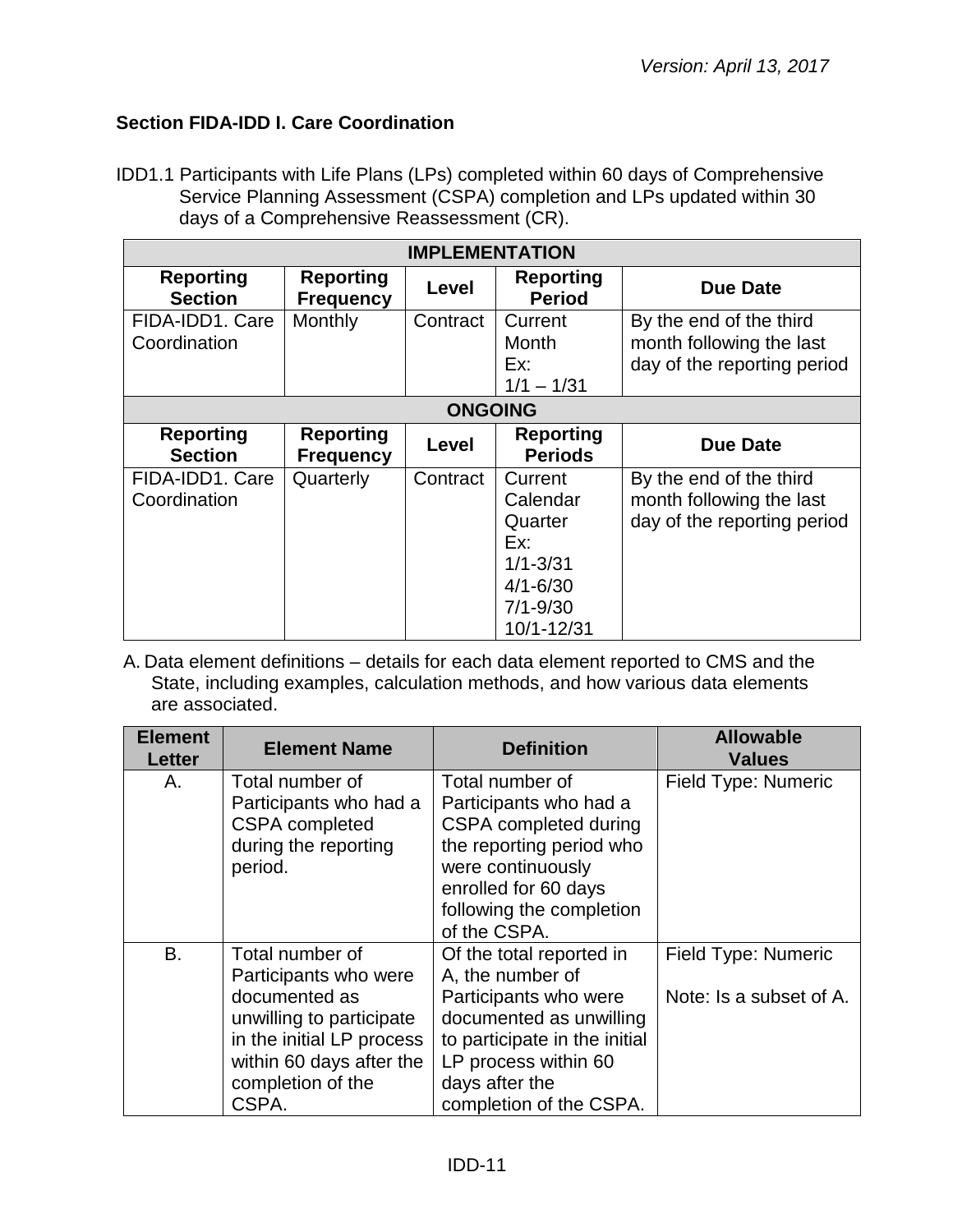| <b>Element</b><br><b>Letter</b> | <b>Element Name</b>                                                                                                                                                                                               | <b>Definition</b>                                                                                                                                                                                                                | <b>Allowable</b><br><b>Values</b>              |
|---------------------------------|-------------------------------------------------------------------------------------------------------------------------------------------------------------------------------------------------------------------|----------------------------------------------------------------------------------------------------------------------------------------------------------------------------------------------------------------------------------|------------------------------------------------|
| C.                              | Total number of<br>Participants the FIDA-<br><b>IDD Plan was unable</b><br>to reach, following no<br>fewer than three<br>documented attempts<br>within 60 days after the<br>completion of the<br>CSPA.            | Of the total reported in<br>A, the number of<br>Participants the FIDA-<br><b>IDD Plan was unable to</b><br>reach, following no fewer<br>than three documented<br>attempts within 60 days<br>after the completion of<br>the CSPA. | Field type: Numeric<br>Note: Is a subset of A. |
| D.                              | The number of<br>Participants with an<br>initial LP completed<br>within 60 days after the<br>completion of the<br>CSPA.                                                                                           | Of the total reported in<br>A, the number of<br>Participants with an<br>initial LP completed<br>within 60 days after the<br>completion of the CSPA.                                                                              | Field type: Numeric<br>Note: Is a subset of A. |
| Ε.                              | <b>Total number of CRs</b><br>completed during the<br>reporting period.                                                                                                                                           | <b>Total number of CRs</b><br>completed during the<br>reporting period for<br>Participants who were<br>continuously enrolled for<br>30 days after the<br>completion of the CR.                                                   | Field Type: Numeric                            |
| F.                              | <b>Total number of CRs</b><br>completed for which<br>the Participant was<br>documented as<br>unwilling to participate<br>in the revised LP<br>process within 30 days<br>after the completion of<br>the CR.        | Of the total reported in<br>E, the number of CRs for<br>which the Participant<br>was documented as<br>unwilling to participate in<br>the revised LP process<br>within 30 days after the<br>completion of the CR.                 | Field Type: Numeric<br>Note: Is a subset of E. |
| G.                              | <b>Total number of CRs</b><br>completed for which<br>the Participant was<br>unable to be reached,<br>following no fewer than<br>three documented<br>attempts within 30<br>days after the<br>completion of the CR. | Of the total reported in<br>E, the number of revised<br>LPs for which the<br>Participant was unable<br>to be reached, following<br>no fewer than three<br>documented attempts<br>within 30 days after the<br>completion of a CR. | Field Type: Numeric<br>Note: Is a subset of E. |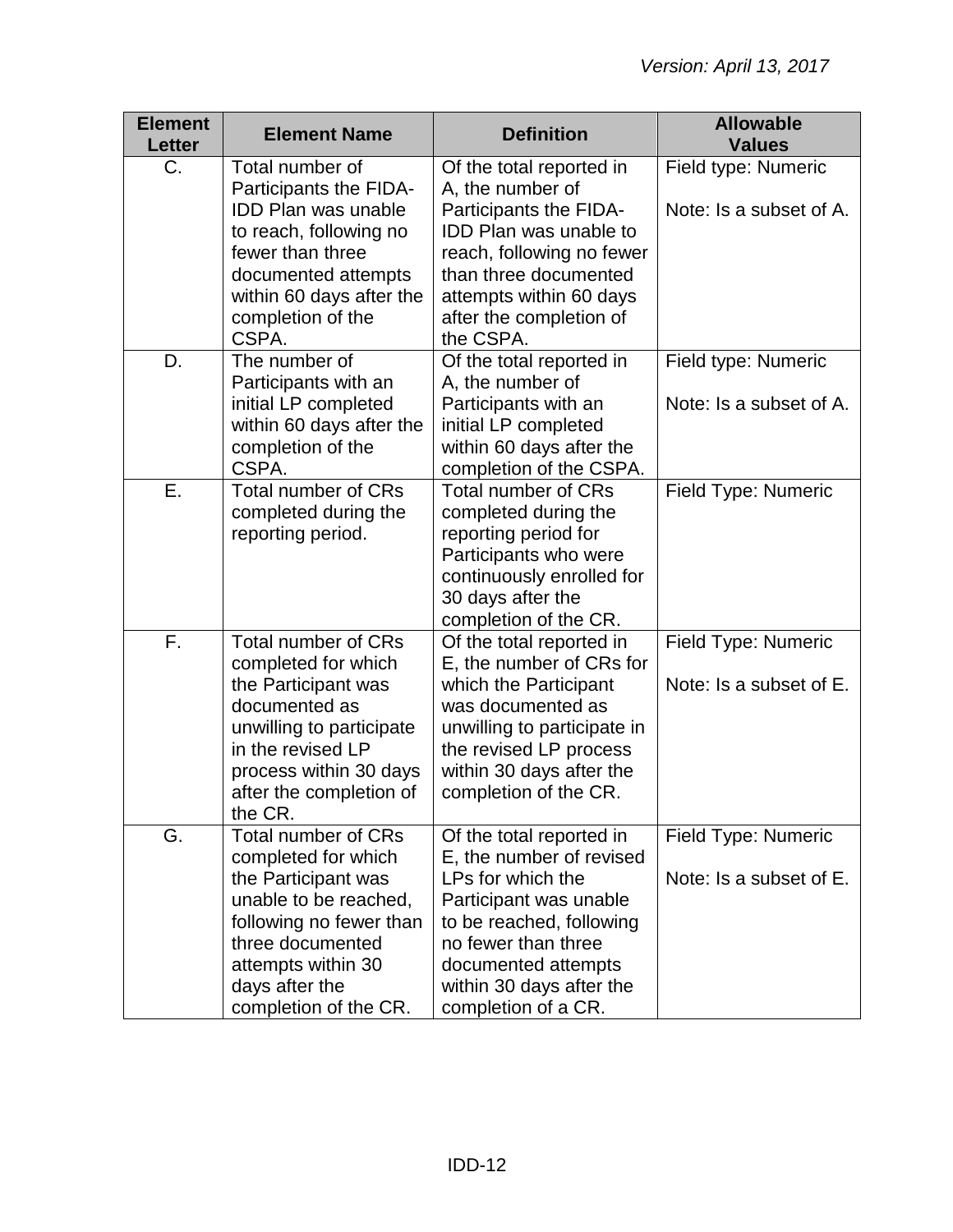| <b>Element</b><br><b>Letter</b> | <b>Element Name</b>                                                                            | <b>Definition</b>                                                                                                           | <b>Allowable</b><br><b>Values</b>              |
|---------------------------------|------------------------------------------------------------------------------------------------|-----------------------------------------------------------------------------------------------------------------------------|------------------------------------------------|
| H.                              | Total number of CRs<br>for which a revised LP<br>was completed within<br>30 days after the CR. | Of the total reported in<br>E, the number of CRs for<br>which a revised LP was<br>completed within 30<br>days after the CR. | Field Type: Numeric<br>Note: Is a subset of E. |

- B. QA checks/Thresholds procedures used by CMS and the State to establish benchmarks in order to identify outliers or data that are potentially erroneous.
	- CMS and the State will perform an outlier analysis.
	- As data are received from the FIDA-IDD Plan over time, CMS and the State will apply threshold checks.
- C. Edits and Validation checks validation checks that should be performed by the FIDA-IDD Plan prior to data submission.
	- Confirm those data elements listed above as subsets of other elements.
	- The FIDA-IDD Plan should validate that data elements B, C, and D are less than or equal to data element A.
	- The FIDA-IDD Plan should validate that data elements F, G, and H are less than or equal to data element E.
	- All data elements should be positive values.
- D. Analysis how CMS and the State will evaluate reported data, as well as how other data sources may be monitored. CMS and the State will evaluate the percentage of Participants who:
	- Were unable to be reached to have an initial LP completed within 60 days after the completion of the CSPA.
	- Refused to complete the initial LP process within 60 days after the completion of the CSPA.
	- Had an initial LP completed within 60 days after the completion of the CSPA.
	- Were willing to participate and could be reached who had an initial LP completed within 60 days after the completion of the CSPA.

CMS and the State will also evaluate the percentage of CRs completed for which:

- Participants were unable to be reached to have a revised LP completed within 30 days of the completion of the CR.
- Participants refused to have a revised LP completed within 30 days after the completion of the CR.
- A revised LP was completed within 30 days after the completion of the CR.
- Participants were willing to participate, could be reached and for whom a revised LP was completed within 30 days after the completion of the CR.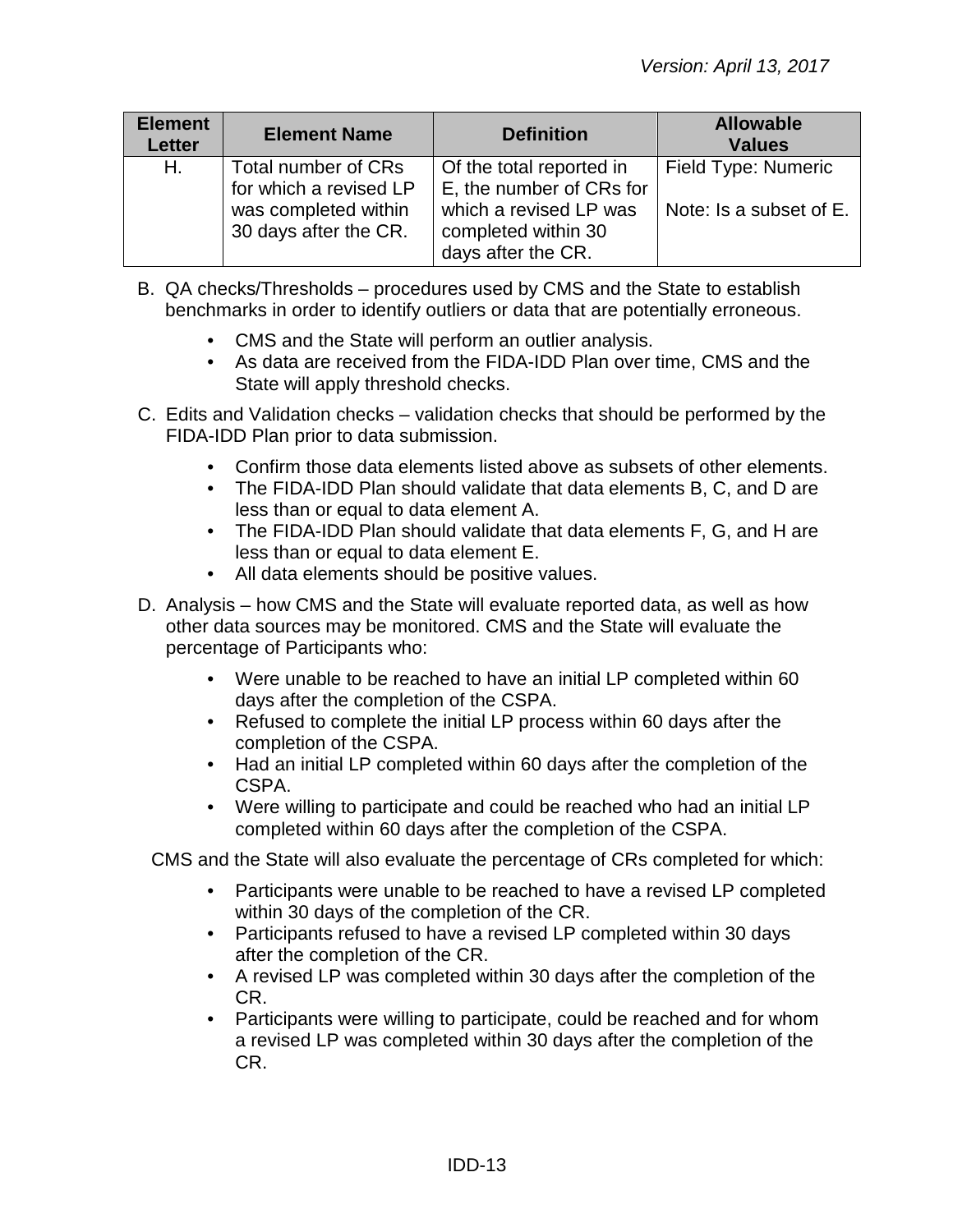- E. Notes additional clarifications to a reporting section. This section incorporates previously answered frequently asked questions.
	- The FIDA-IDD Plan should include all Participants who meet the criteria outlined in data elements A and E, regardless of whether they are slated for disenrollment as of the end of the reporting period (i.e., include all Participants whose 60th day of coverage following the completion of the CSPA or whose 30th day of coverage following the completion of a CR falls within the reporting period, even if that day is his/her last effective day of coverage).
		- Participants need to be continuously enrolled for 60 days from the date of CSPA completion with no gaps in enrollment to be included in data element A.
		- Participants need to be continuously enrolled for 30 days from the date of a CR completion with no gaps in enrollment to be included in data element E.
	- Participants reported in data elements B, C, and D (regarding completion of the initial LP) or CRs reported in F, G and H (regarding completion of revised LPs following a CR) must also be reported in data elements A (for the initial LP) or E (for the revised LP), respectively, since these data elements are each subsets of data elements A and E. Additionally, subset data elements should be mutually exclusive (e.g., a Participant reported in element B or C should not also be reported in element D). This is true for data elements B, C, and D for the initial LP completion and for data elements F, G, and H for the revised LP completion. If a Participant or CR could meet the criteria for multiple data elements, use the following guidance to ensure the Participant or CR is included in only one of those three elements:
		- If a Participant initially refused to participate in the LP process or could not be reached after three outreach attempts, but then subsequently completes an LP within the indicated timeframe, the Participant should be classified in data element D (for an initial LP) or the CR for that Participant should be classified in data element H (for a revised LP).
		- If a Participant was not reached after three outreach attempts, but then subsequently is reached and refuses to complete the LP process within the specified timeframe, the Participant should be classified in data element B (initial LP) or the CR for that Participant should be classified in data element F (revised LP).
	- The FIDA-IDD Plan should refer to the IDT Policy and the FIDA-IDD three-way contract for specific requirements pertaining to LPs and CRs.
	- The CSPA must be completed within the reporting period, but the LP may not be in the same reporting period. For example, if the CSPA is completed less than 60 days before the end of the reporting period, look up to 60 days past the end of the reporting period to identify whether an LP was completed.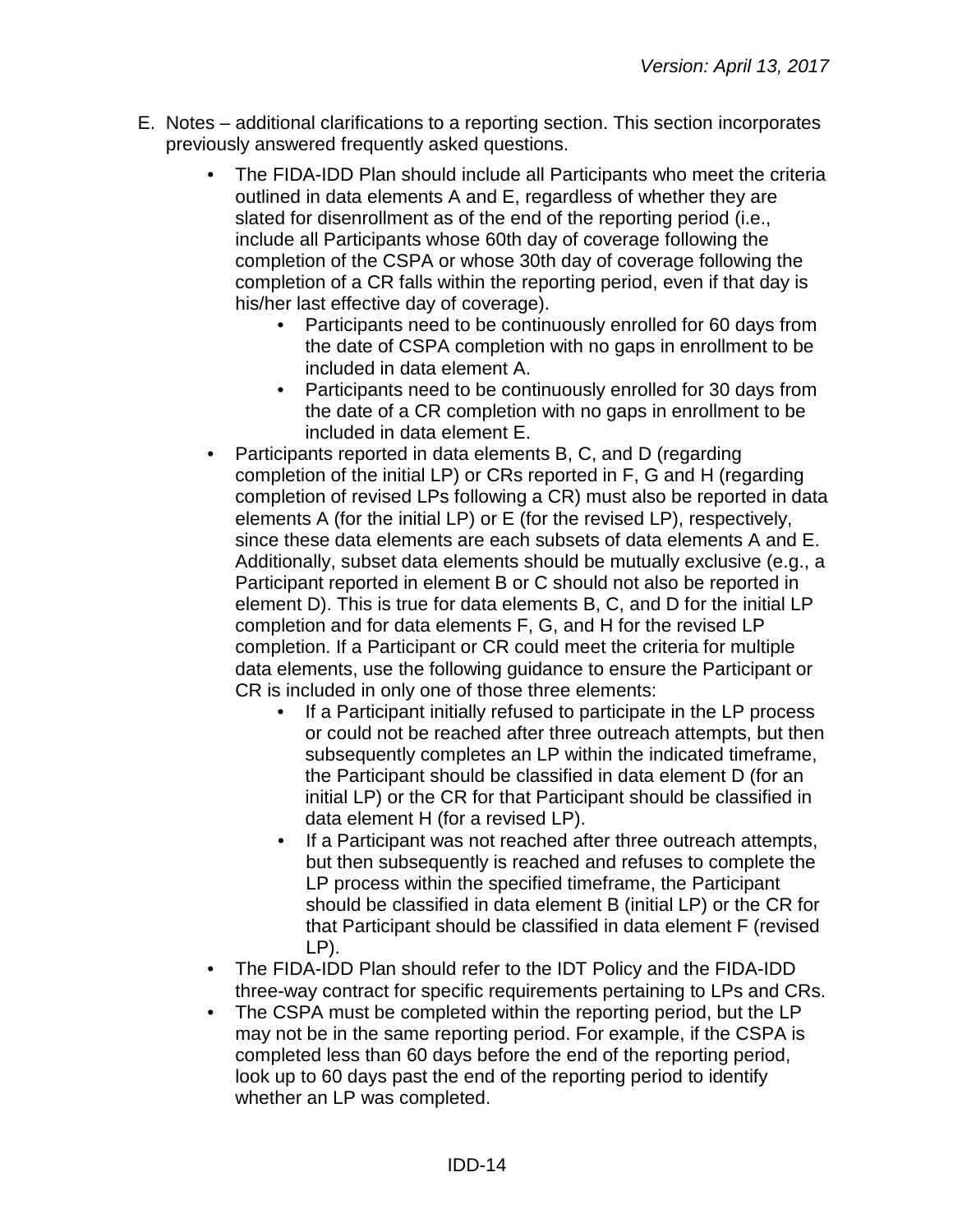- The CR must be completed within the reporting period, but the LP may not be in the same reporting period. For example, if a CR is completed less than 30 days before the end of the quarterly reporting period (e.g., March 15), look up to 30 days past the end of the reporting period to identify whether an LP was completed.
- For data elements B and F, the FIDA-IDD Plan should report the number of Participants who were unwilling (data element B), or CRs for which Participants were unwilling (data element F) to participate in the initial or revised LP process if a Participant (or his or her authorized representative):
	- Affirmatively declines to participate in the LP process. Participant communicates this refusal by phone, mail, fax, or in person.
	- Expresses willingness to complete the LP process but asks for it to be conducted after the indicated timeframe (despite being offered a reasonable opportunity to complete the LP process within that timeframe). Discussions with the Participant must be documented by the FIDA-IDD Plan.
	- Expresses willingness to complete the LP process, but reschedules or is a no-show and then is subsequently nonresponsive. Attempts to contact the Participant must be documented by the FIDA-IDD Plan.
	- Initially agrees to complete the LP process, but then declines to participate in the LP process.
- For data elements C and G, the FIDA-IDD Plan should report the number of Participants the FIDA-IDD Plan was unable to reach (data element C), or CRs for which the FIDA-IDD Plan was unable to reach the Participant (data element G), after three attempts to contact the Participant. The FIDA-IDD Plan should refer to the NY FIDA-IDD threeway contract, IDT Policy, or state guidance for any specific requirements pertaining to the method of outreach to Participants. The FIDA-IDD Plan must document each attempt to reach the Participant, including the method of the attempt (e.g., phone, mail, or email), as CMS and the State may validate this number. There may be instances when the FIDA-IDD Plan has a high degree of confidence that a Participant's contact information is correct, yet that Participant is not responsive to the FIDA-IDD Plan's outreach efforts. So long as the FIDA-IDD Plan follows the guidance regarding outreach attempts, these Participants may be included in the count for this data element.
- There may be certain circumstances that make it impossible or inappropriate to complete an LP within the specified timeframes. For example, a Participant may become medically unable to respond and have no authorized representative to do so on their behalf, or a Participant may be experiencing an acute medical or behavioral health crisis that requires immediate attention and outweighs the need for an LP. However, the FIDA-IDD Plan should not include such Participants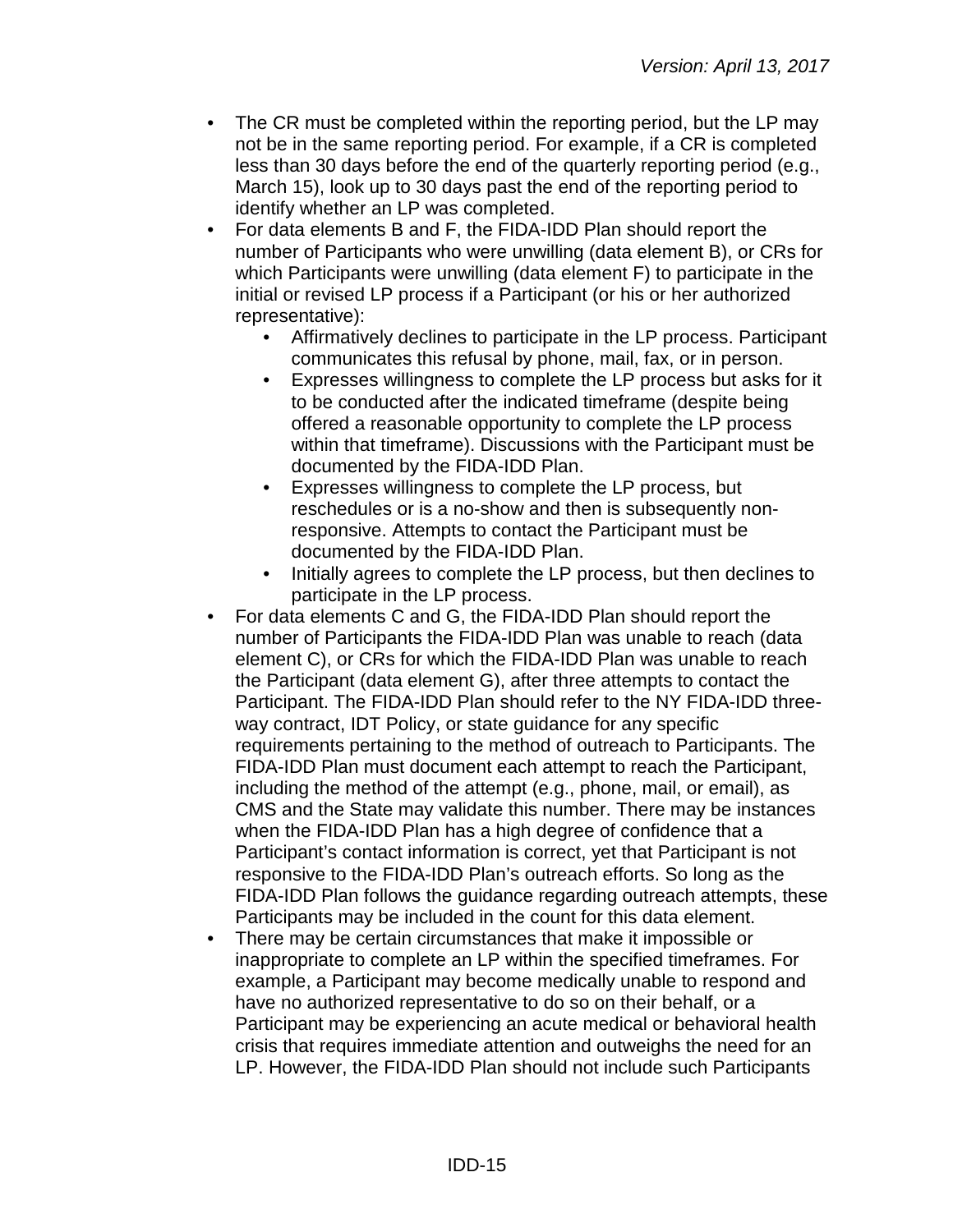in the counts for data elements B or C or their CRs in the counts for data element F or G.

- If an LP was started but not completed within the specified timeframes (i.e., within 60 days of CSPA completion or within 30 days of a completed CR), then the LP should not be considered completed and, therefore, would not be counted in data elements B, C, D, F, G, or H. However, this Participant would be included in data element A if the CSPA was completed during the reporting period, or in data element E if a CR was completed within the reporting period.
- For data element E, exclude CRs where the Participant has a trigger event that occurs within 30 days after completing the CR. These CRs are excluded because the trigger event results in the need for the Participant to undergo another CR. Any subsequent CR should be reported in this measure in the reporting period in which it occurs.
- F. Data Submission how the FIDA-IDD Plan will submit data collected to CMS and the State.
	- The FIDA-IDD Plan will submit data collected for this measure in the above specified format through a secure data collection site established by CMS. This site can be accessed at the following web address: [https://Financial-Alignment-Initiative.NORC.org](https://financial-alignment-initiative.norc.org/)

| <b>IMPLEMENTATION</b>              |                                      |          |                                                                                                     |                                                                                        |  |
|------------------------------------|--------------------------------------|----------|-----------------------------------------------------------------------------------------------------|----------------------------------------------------------------------------------------|--|
| <b>Reporting</b><br><b>Section</b> | <b>Reporting</b><br><b>Frequency</b> | Level    | <b>Reporting</b><br><b>Period</b>                                                                   | Due Date                                                                               |  |
| FIDA-IDD1. Care<br>Coordination    | Monthly                              | Contract | Current<br>Month<br>Ex:<br>$1/1 - 1/31$                                                             | By the end of the month<br>following the last day of<br>the reporting period           |  |
|                                    | <b>ONGOING</b>                       |          |                                                                                                     |                                                                                        |  |
| <b>Reporting</b><br><b>Section</b> | <b>Reporting</b><br><b>Frequency</b> | Level    | <b>Reporting</b><br><b>Periods</b>                                                                  | <b>Due Date</b>                                                                        |  |
| FIDA-IDD1. Care<br>Coordination    | Quarterly                            | Contract | Current<br>Calendar<br>Quarter<br>Ex:<br>$1/1 - 3/31$<br>$4/1 - 6/30$<br>$7/1 - 9/30$<br>10/1-12/31 | By the end of the second<br>month following the last<br>day of the reporting<br>period |  |

IDD1.2 Participants with documented discussions of care goals.<sup>1</sup>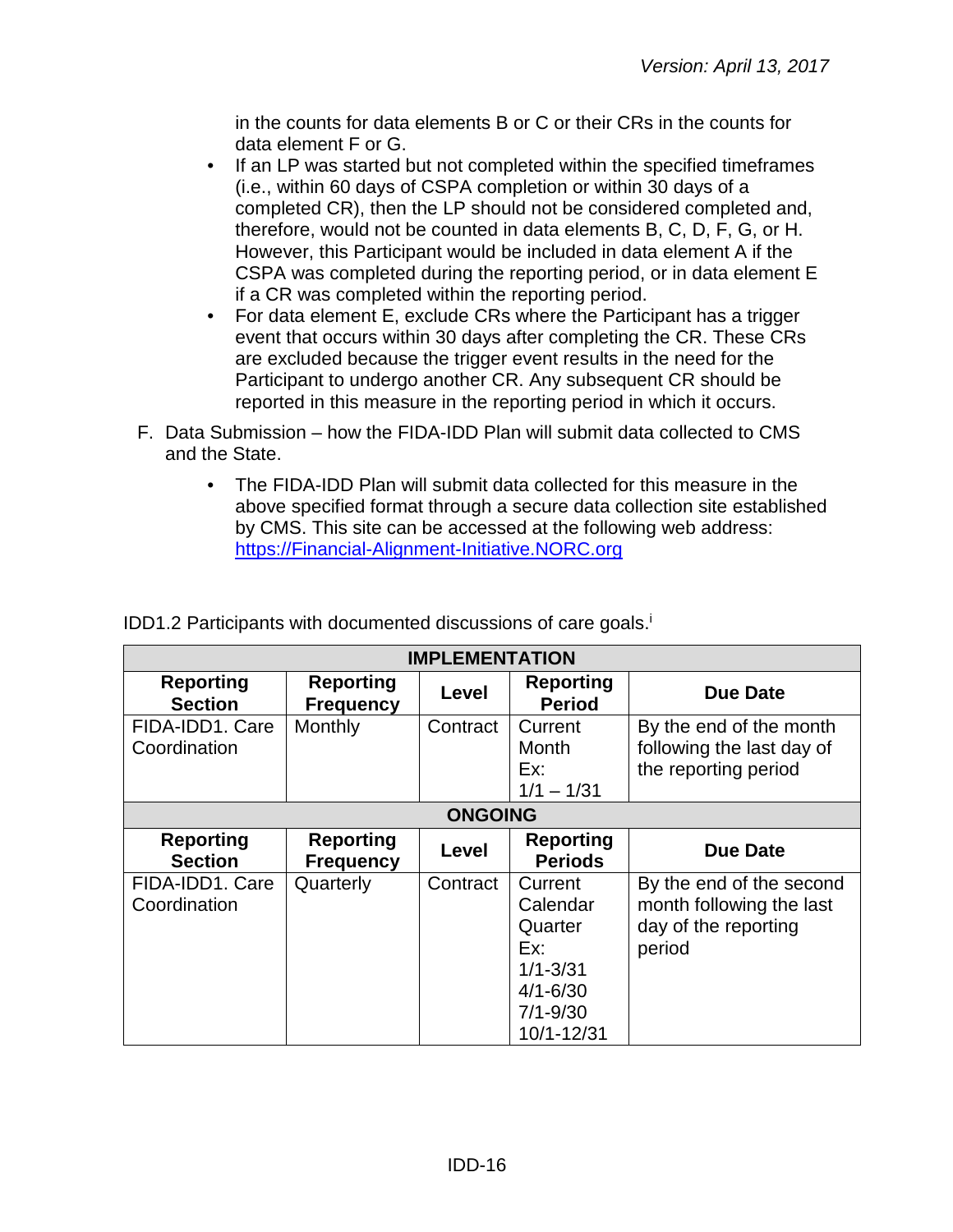| <b>Element</b><br><b>Letter</b> | <b>Element Name</b>                                                                                               | <b>Definition</b>                                                                                                                              | <b>Allowable</b><br><b>Values</b>              |
|---------------------------------|-------------------------------------------------------------------------------------------------------------------|------------------------------------------------------------------------------------------------------------------------------------------------|------------------------------------------------|
| Α.                              | Total number of<br>Participants with an<br>initial LP completed.                                                  | Total number of<br>Participants with an initial<br>LP completed during the<br>reporting period.                                                | Field Type: Numeric                            |
| B.                              | Total number of<br>Participants with at<br>least one documented<br>discussion of care<br>goals in the initial LP. | Of the total reported in A,<br>the number of<br>Participants with at least<br>one documented<br>discussion of care goals<br>in the initial LP. | Field Type: Numeric<br>Note: Is a subset of A. |
| C.                              | Total number of<br>existing LPs revised.                                                                          | Total number of existing<br>LPs revised during the<br>reporting period.                                                                        | Field Type: Numeric                            |
| D.                              | Total number of<br>revised LPs with at<br>least one documented<br>discussion of new or<br>existing care goals.    | Of the total reported in C,<br>the number of revised<br>LPs with at least one<br>documented discussion<br>of new or existing care<br>goals.    | Field Type: Numeric<br>Note: Is a subset of C. |

- B. QA checks/Thresholds procedures used by CMS and the State to establish benchmarks in order to identify outliers or data that are potentially erroneous.
	- Guidance will be forthcoming on the established threshold for this measure.
- C. Edits and Validation checks validation checks that should be performed by each FIDA-IDD Plan prior to data submission.
	- Confirm those data elements above as subsets of other elements.
	- The FIDA-IDD Plan should validate that data element B is less than or equal to data element A.
	- The FIDA-IDD Plan should validate that data element D is less than or equal to data element C.
	- All data elements should be positive values.
- D. Analysis how CMS and the State will evaluate reported data, as well as how other data sources may be monitored. CMS and the State will evaluate the percentage of:
	- Participants with an initial LP completed during the reporting period who had at least one documented discussion of care goals in the initial LP.
	- LPs revised during the reporting period that had at least one documented discussion of new or existing care goals.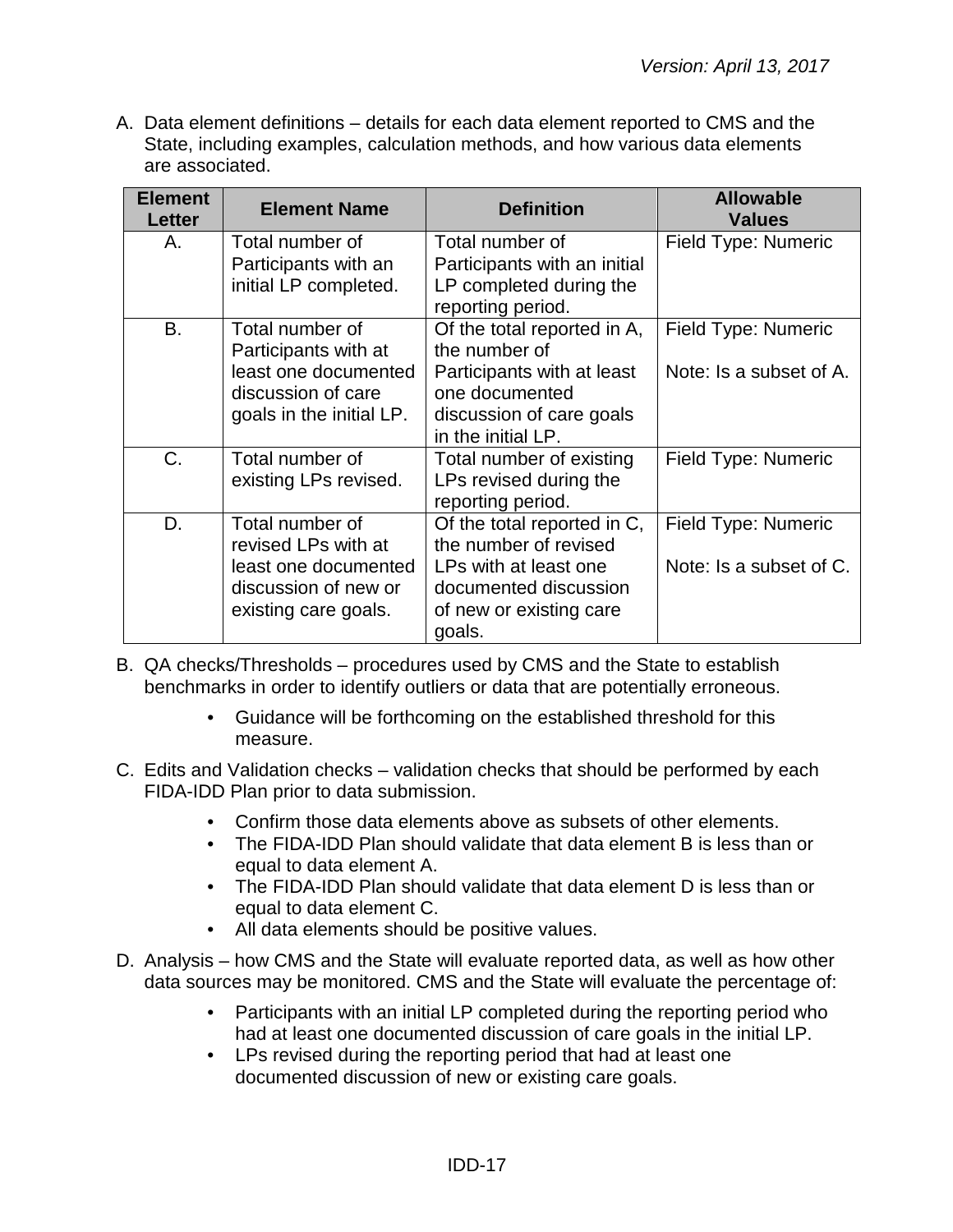- E. Notes additional clarifications to a reporting section. This section incorporates previously answered frequently asked questions.
	- The FIDA-IDD Plan should include all Participants who meet the criteria outlined in data element A, regardless of whether they are disenrolled as of the end of the reporting period (i.e., include all Participants regardless of whether they are currently enrolled or disenrolled as of the last day of the reporting period).
	- The FIDA-IDD Plan should include all LPs that meet the criteria outlined in data element C, regardless of whether the Participants are disenrolled as of the end of the reporting period (i.e., include all LPs regardless of whether the Participants are currently enrolled or disenrolled as of the last day of the reporting period).
	- Data element A should include all Participants whose LP was completed for the first time during the reporting period (i.e., the Participant did not previously have an LP completed prior to the start of the reporting period). There can be no more than one initial LP completed per Participant.
	- The FIDA-IDD Plan should only include Participants in data element B when the discussion of care goals is clearly documented in the Participant's initial LP.
	- Data element C should include all existing LPs that were revised during the reporting period. The FIDA-IDD Plan should refer to the IDT Policy and the FIDA-IDD three-way contract for specific requirements pertaining to updating the LP.
	- The FIDA-IDD Plan should only include LPs in data element D when a new or previously documented care goal is discussed and is clearly documented in the Participant's revised LP. If the initial LP clearly documented the discussion of care goals, but those existing care goals were not revised or discussed, or new care goals are not discussed and documented during the revision of the LP, then that LP should not be reported in data element D.
	- If a Participant has an initial LP completed during the reporting period, and has their LP revised during the same reporting period, then the Participant should be reported in data element A and the Participant's revised LP should be reported in data element C.
	- If a Participant's LP is revised multiple times during the same reporting period, each revision should be reported in data element C. For example, if a Participant's LP is revised twice during the same reporting period, two LPs should be counted in data element C.
- F. Data Submission how the FIDA-IDD Plan will submit data collected to CMS and the State.
	- The FIDA-IDD Plan will submit data collected for this measure in the above specified format through a secure data collection site established by CMS. This site can be accessed at the following web address: [https://Financial-Alignment-Initiative.NORC.org](https://financial-alignment-initiative.norc.org/)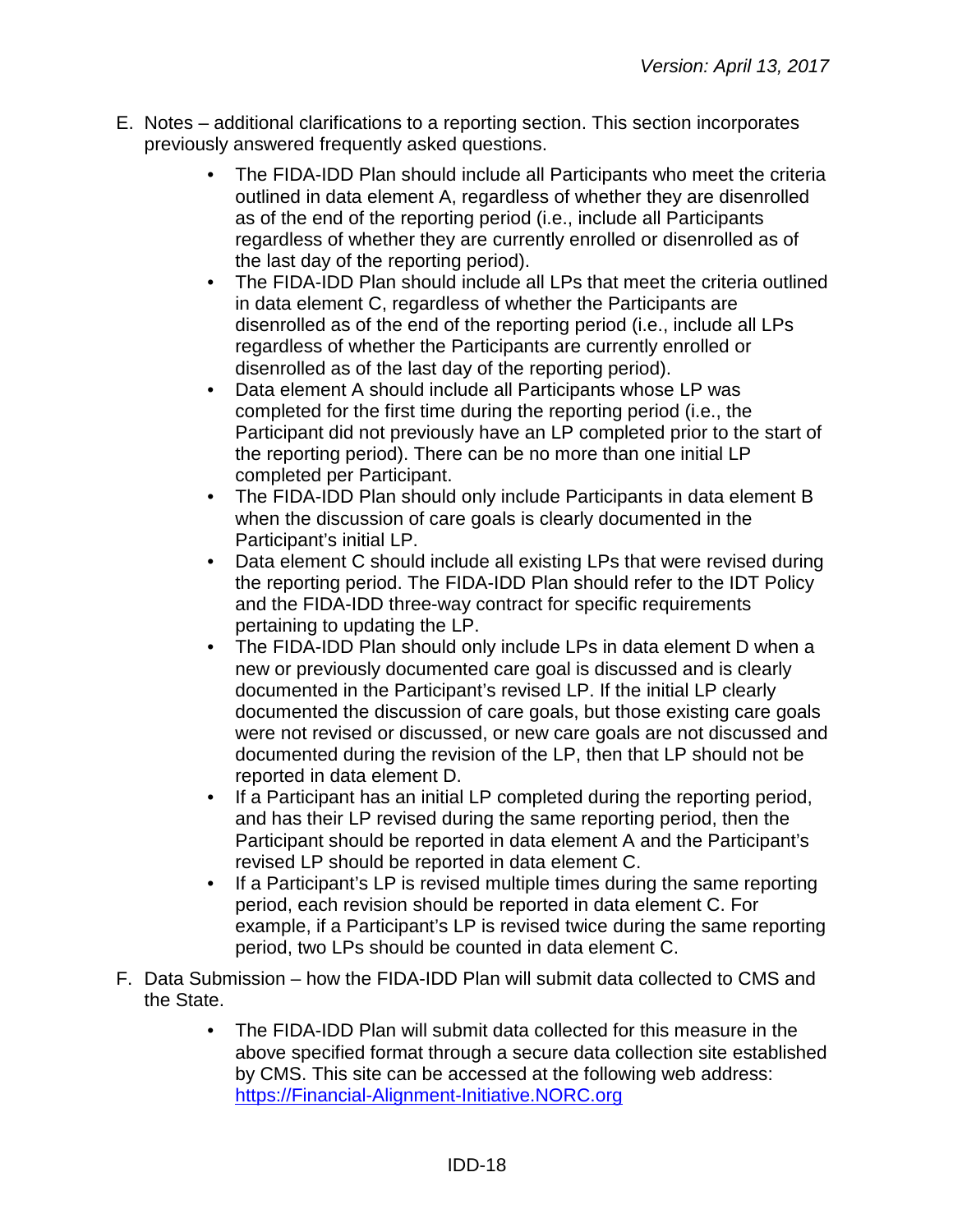| <b>CONTINUOUS REPORTING</b>        |                                      |          |                                                                                                     |                                                                                        |  |
|------------------------------------|--------------------------------------|----------|-----------------------------------------------------------------------------------------------------|----------------------------------------------------------------------------------------|--|
| <b>Reporting</b><br><b>Section</b> | <b>Reporting</b><br><b>Frequency</b> | Level    | <b>Reporting</b><br><b>Periods</b>                                                                  | Due Date                                                                               |  |
| FIDA-IDD1, Care<br>Coordination    | Quarterly                            | Contract | Current<br>Calendar<br>Quarter<br>Ex:<br>$1/1 - 3/31$<br>$4/1 - 6/30$<br>$7/1 - 9/30$<br>10/1-12/31 | By the end of the<br>fourth month following<br>the last day of the<br>reporting period |  |

IDD1.3 Participants with first follow-up visit within 30 days of hospital discharge.

| <b>Element</b><br><b>Letter</b> | <b>Element Name</b>                                                                                                                                      | <b>Definition</b>                                                                                                                                                                      | <b>Allowable</b><br><b>Values</b>              |
|---------------------------------|----------------------------------------------------------------------------------------------------------------------------------------------------------|----------------------------------------------------------------------------------------------------------------------------------------------------------------------------------------|------------------------------------------------|
| Α.                              | Total number of<br>hospital discharges.                                                                                                                  | Total number of<br>hospital discharges<br>during the reporting<br>period.                                                                                                              | Field Type: Numeric                            |
| <b>B.</b>                       | Total number of<br>hospital discharges<br>that resulted in an<br>ambulatory care<br>follow-up visit within<br>30 days of discharge<br>from the hospital. | Of the total reported in<br>A, the number of<br>hospital discharges<br>that resulted in an<br>ambulatory care follow-<br>up visit within 30 days<br>of discharge from the<br>hospital. | Field Type: Numeric<br>Note: Is a subset of A. |

- B. QA checks/Thresholds procedures used by CMS and the State to establish benchmarks in order to identify outliers or data that are potentially erroneous.
	- CMS and the State will perform an outlier analysis.
	- As data are received from the FIDA-IDD Plan over time, CMS and the State will apply threshold checks.
- C. Edits and Validation checks validation checks that should be performed by the FIDA-IDD Plan prior to data submission.
	- Confirm those data elements listed above as subsets of other elements.
	- The FIDA-IDD Plan should validate that data element B is less than or equal to data element A.
	- All data elements should be positive values.
- D. Analysis how CMS and the State will evaluate reported data, as well as how other data sources may be monitored.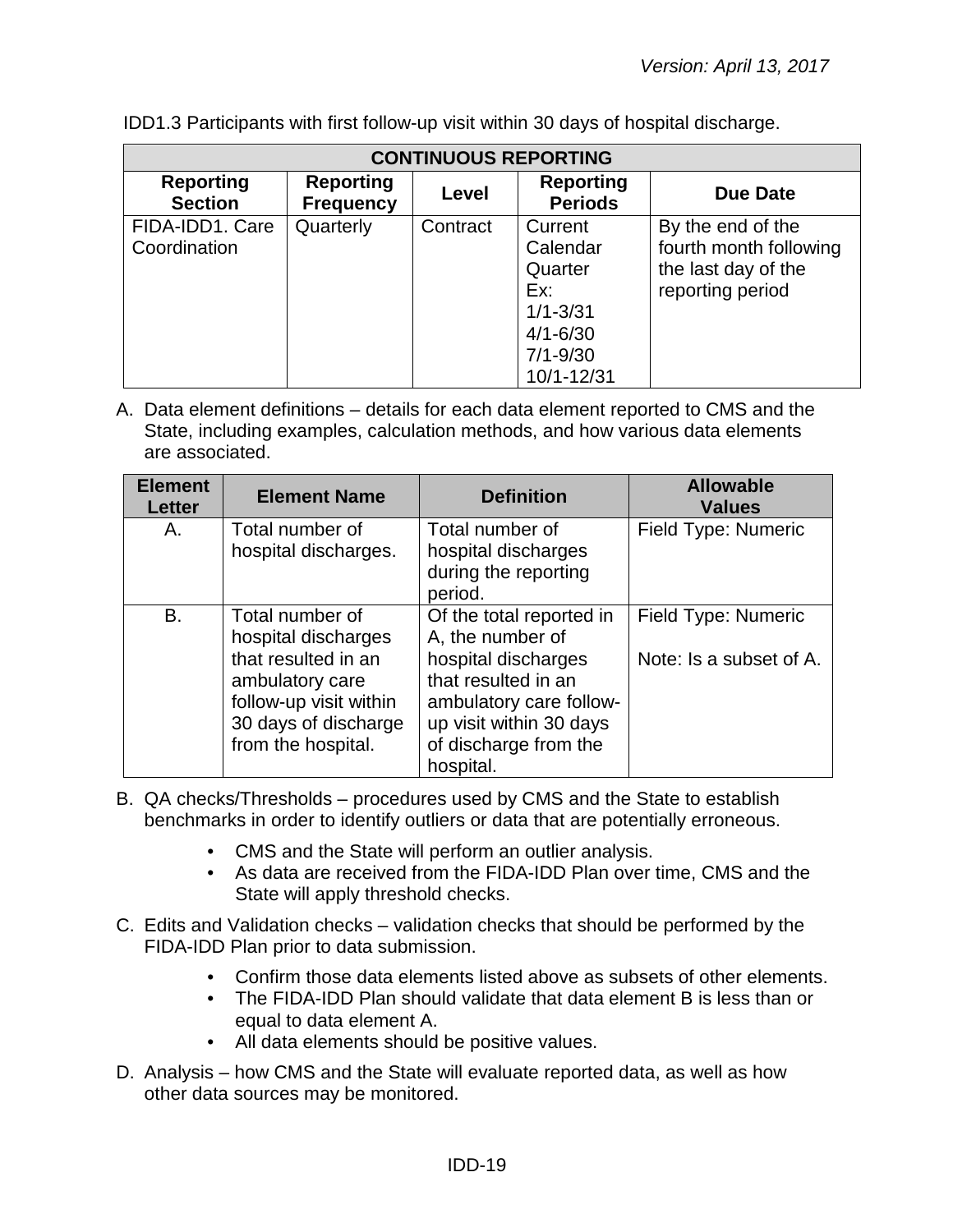- CMS and the State will evaluate the percentage of hospital discharges that resulted in an ambulatory care follow-up visit within 30 days of the discharge from the hospital.
- E. Notes additional clarifications to a reporting section. This section incorporates previously answered frequently asked questions.
	- The FIDA-IDD Plan should include all hospital discharges for Participants who meet the criteria outlined in data element A and who were continuously enrolled from the date of the hospital discharge through 30 days after the hospital discharge, regardless if they are disenrolled as of the end of the reporting period.
	- The date of discharge must occur within the reporting period, but the follow-up visit may not be in the same reporting period. For example, if a discharge occurs during the last month of the reporting period, look to the first month of the following reporting period to identify the follow-up visit.
	- The Participant needs to be enrolled from the date of the hospital discharge through 30 days after the hospital discharge, with no gaps in enrollment.
	- A follow-up visit is defined as an ambulatory care follow-up visit to assess the Participant's health following a hospitalization. Codes to identify follow-up visits are provided in the Ambulatory Visits value set and Other Ambulatory Visits value set. The FIDA-IDD Plan should report ambulatory care follow-up visits based on all visits identified, including denied and pended claims, and including encounter data as necessary in cases where follow-up care is included as part of a bundled payment covering the services delivered during an inpatient stay. The FIDA-IDD Plan should use all information available, including encounter data supplied by providers, to ensure complete and accurate reporting.
	- To identify all inpatient discharges during the reporting period (data element A):
		- 1. Identify all acute and non-acute inpatient stays (Inpatient Stay value set).
		- 2. Identify the discharge date for the stay. The date of discharge should be within the reporting period.

The FIDA-IDD Plan should report discharges based on all inpatient stays identified, including denied and pended claims.

- Exclude discharges in which the patient was transferred directly or readmitted to an acute or non-acute facility on the date of the discharge or within 30 days after discharge. These discharges are excluded because a re-hospitalization or transfer may prevent an outpatient follow-up visit from taking place. To identify admissions to an acute or non-acute inpatient care setting:
	- 1. Identify all acute and non-acute inpatient stays (Inpatient Stay value set).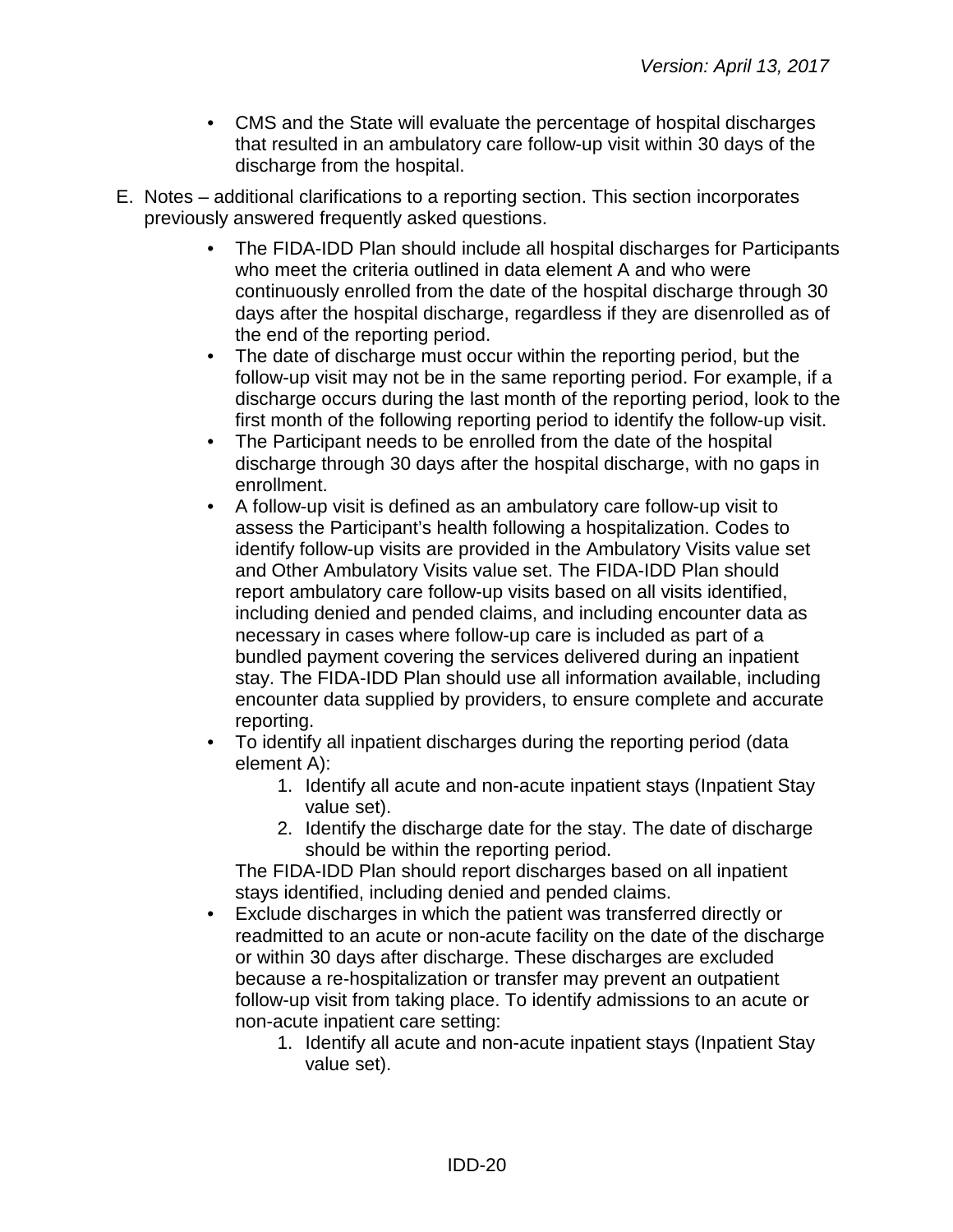- 2. Identify the admission date for the stay. The date of admission should be within the reporting period or 30 days after the reporting period.
- 3. Determine if the admission date for the stay occurred within 30 days of a previous inpatient discharge. If yes, exclude the initial discharge.

For example, the following direct transfers/readmissions should be excluded from this measure:

- An inpatient discharge on June 1, followed by an admission to another inpatient setting on June 1 (a direct transfer)
- An inpatient discharge on June 1, followed by a readmission to a hospital on June 15 (readmission within 30 days)
- Exclude discharges due to death, using the Discharges due to Death value set.
- F. Data Submission how the FIDA-IDD Plan will submit data collected to CMS and the State.
	- The FIDA-IDD Plan will submit data collected for this measure in the above specified format through a secure data collection site established by CMS. This site can be accessed at the following web address: [https://Financial-Alignment-Initiative.NORC.org](https://financial-alignment-initiative.norc.org/)
- IDD1.4 Participants with a Comprehensive Service Planning Assessment completed within 30 days of enrollment.

| <b>CONTINUOUS REPORTING</b>        |                                      |          |                                                                                                     |                                                                                           |
|------------------------------------|--------------------------------------|----------|-----------------------------------------------------------------------------------------------------|-------------------------------------------------------------------------------------------|
| <b>Reporting</b><br><b>Section</b> | <b>Reporting</b><br><b>Frequency</b> | Level    | <b>Reporting</b><br><b>Periods</b>                                                                  | <b>Due Date</b>                                                                           |
| FIDA-IDD1.<br>Care<br>Coordination | Quarterly                            | Contract | Current<br>Calendar<br>Quarter<br>Ex:<br>$1/1 - 3/31$<br>$4/1 - 6/30$<br>$7/1 - 9/30$<br>10/1-12/31 | By the end of the<br>second month<br>following the last day<br>of the reporting<br>period |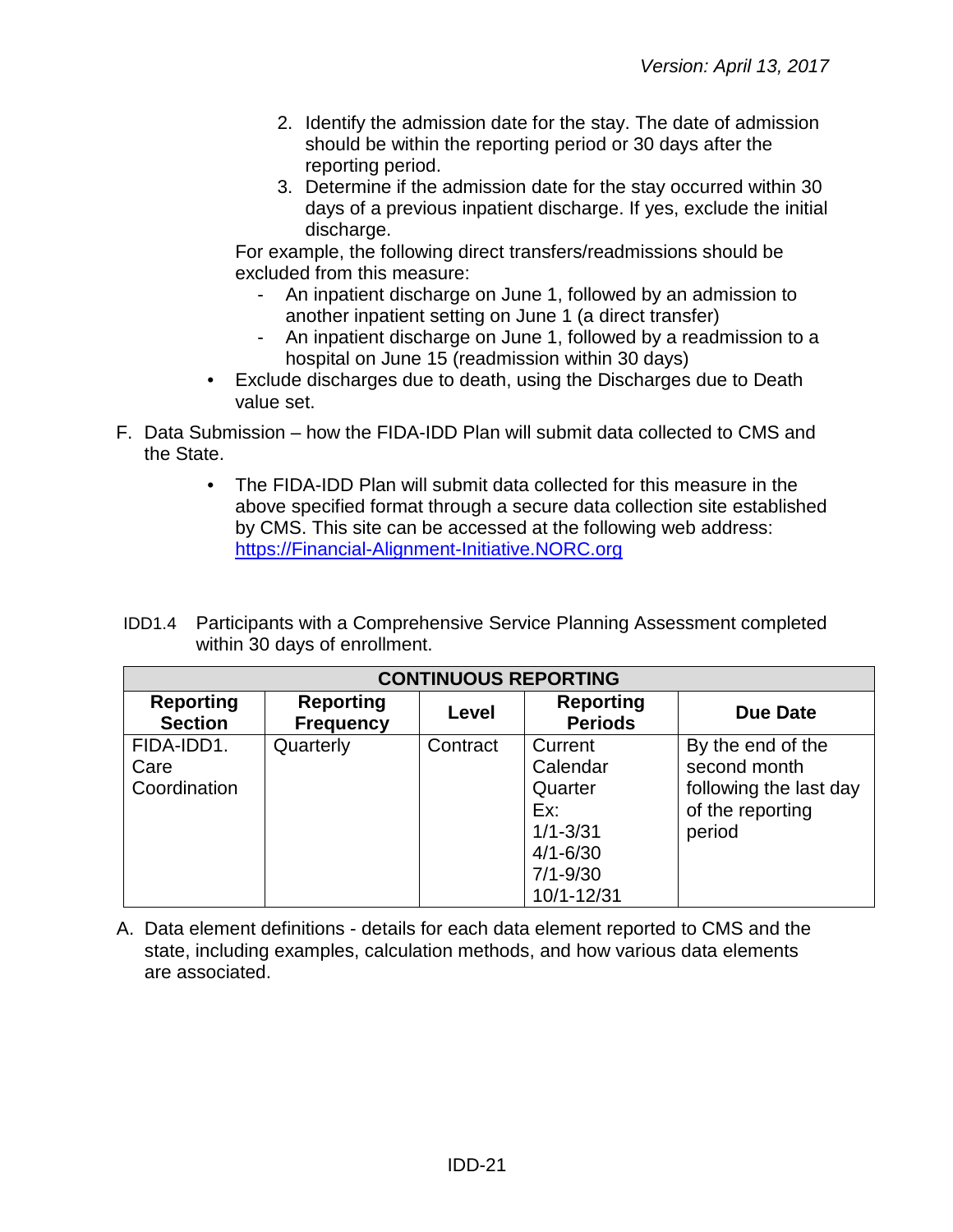| <b>Element</b><br><b>Letter</b> | <b>Element Name</b>                                                                                                                                                                        | <b>Definition</b>                                                                                                                                                                           | <b>Allowable Values</b>                        |
|---------------------------------|--------------------------------------------------------------------------------------------------------------------------------------------------------------------------------------------|---------------------------------------------------------------------------------------------------------------------------------------------------------------------------------------------|------------------------------------------------|
| Α.                              | Total number of<br>Participants whose 30th<br>day of enrollment<br>occurred within the<br>reporting period.                                                                                | Total number of<br>Participants whose 30th<br>day of enrollment occurred<br>within the reporting period.                                                                                    | Field type: Numeric                            |
| <b>B.</b>                       | Total number of<br>Participants who were<br>documented as<br>unwilling to participate<br>in the Comprehensive<br>Service Planning<br>Assessment (CSPA)<br>within 30 days of<br>enrollment. | Of the total reported in A,<br>the number of Participants<br>who were documented as<br>unwilling to participate in<br>the CSPA within 30 days<br>of enrollment.                             | Field Type: Numeric<br>Note: Is a subset of A. |
| C.                              | Total number of<br>Participants the FIDA-<br><b>IDD Plan was unable to</b><br>reach, following three<br>documented outreach<br>attempts, within 30<br>days of enrollment.                  | Of the total reported in A,<br>the number of Participants<br>the FIDA-IDD Plan was<br>unable to reach, following<br>three documented<br>outreach attempts, within<br>30 days of enrollment. | Field type: Numeric<br>Note: Is a subset of A. |
| D.                              | Total number of<br>Participants with a<br>CSPA completed within<br>30 days of enrollment.                                                                                                  | Of the total reported in A,<br>the number of Participants<br>with a CSPA completed<br>within 30 days of<br>enrollment.                                                                      | Field type: Numeric<br>Note: Is a subset of A. |

- B. QA Checks/Thresholds procedures used by CMS and the state to establish benchmarks in order to identify outliers or data that are potentially erroneous.
	- CMS and the state will perform an outlier analysis.
	- As data are received from the FIDA-IDD Plan over time, CMS and the state will apply threshold checks.
- C. Edits and Validation checks validation checks that should be performed by the FIDA-IDD Plan prior to data submission.
	- Confirm those data elements listed above as subsets of other elements.
	- The FIDA-IDD Plan should validate that data elements B, C, and D are less than or equal to data element A.
	- All data elements should be positive values.
- D. Analysis how CMS and the state will evaluate reported data, as well as how other data sources may be monitored. CMS and the state will evaluate the percentage of Participants who:
	- Were unwilling to participate in the CSPA within 30 days of enrollment.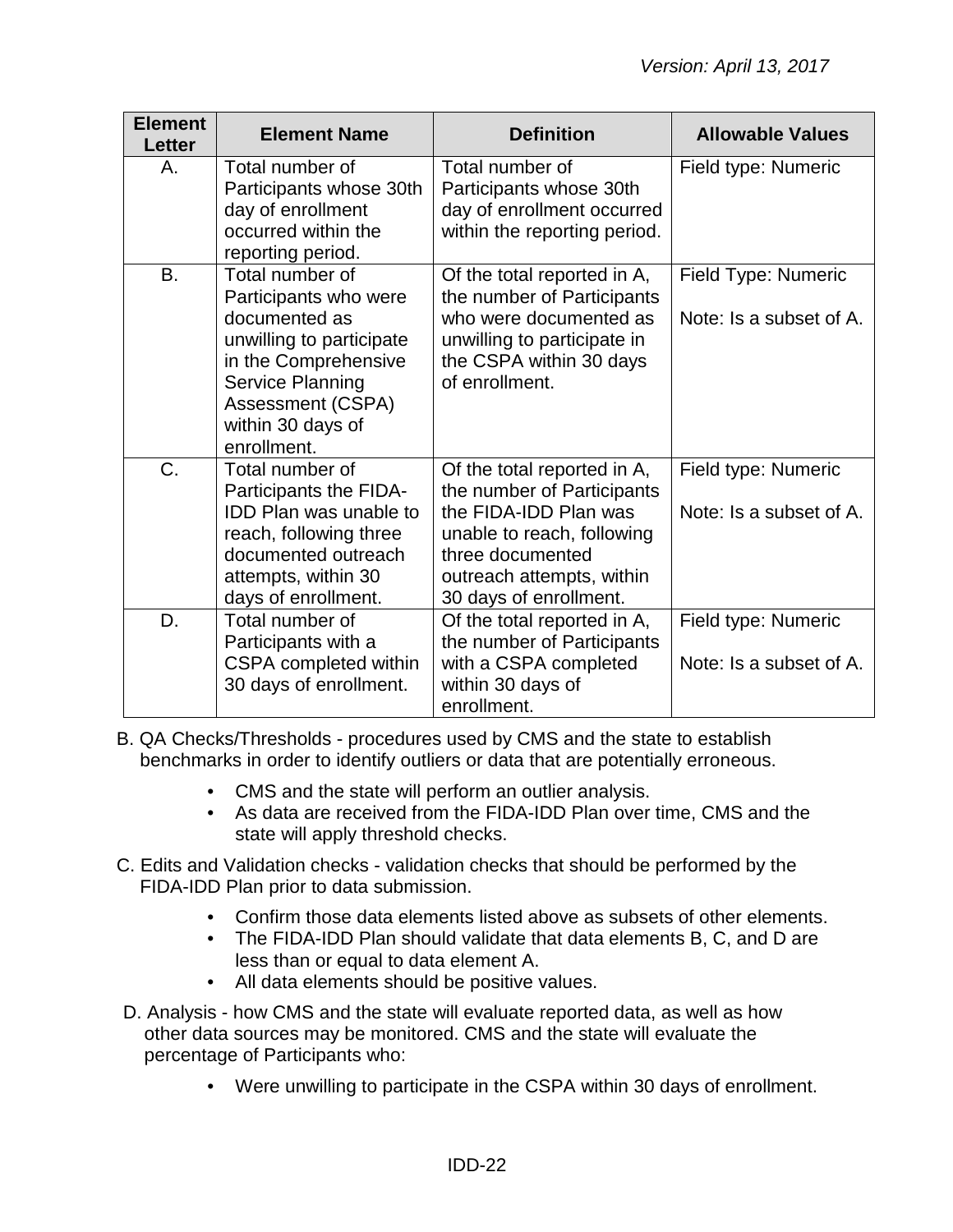- Were unable to be reached, following three documented outreach attempts, to complete the CSPA within 30 days of enrollment.
- Had a CSPA completed within 30 days of enrollment.
- Were willing to participate and who could be reached who had a CSPA completed within 30 days of enrollment.
- E. Notes additional clarifications to a reporting section. This section incorporates previously answered frequently asked questions.
	- The FIDA-IDD Plan should include all Participants who meet the criteria outlined in data element A, regardless of whether they are disenrolled as of the end of the reporting period (i.e., include all Participants regardless of whether they are currently enrolled or disenrolled as of the last day of the reporting period).
	- The FIDA-IDD Plan should refer to the FIDA-IDD IDT Policy for specific requirements pertaining to the CSPA.
	- The 30th day of enrollment should be based on each Participant's effective date of enrollment. For the purposes of reporting this measure, 30 days of enrollment will be equivalent to one full calendar month.
	- Participants reported in data elements B, C, and D must also be reported in data element A, since these data elements are subsets of data element A. Additionally, data elements B, C, and D should be mutually exclusive (e.g., a Participant reported in element B or C should not also be reported in element D). If a Participant could meet the criteria for multiple data elements (B, C, or D) use the following guidance to ensure the Participant is included in only one of those three elements:
		- 1. If a Participant initially refused the CSPA or could not be reached after three outreach attempts, but then subsequently completes the CSPA within 30 days of enrollment, the Participant should be classified in data element D.
		- 2. If a Participant was not reached after three outreach attempts, but then subsequently is reached and refuses the CSPA within 30 days of enrollment, the Participant should be classified in data element B.
	- For data element B, the FIDA-IDD Plan should report the number of Participants who were unwilling to participate in the CSPA if a Participant (or his or her authorized representative):
		- 1. Affirmatively declines to participate in the CSPA. Participant communicates the declination or refusal by phone, mail, fax, or in person.
		- 2. Expresses willingness to complete the CSPA but asks for it to be conducted after 30 days (despite being offered a reasonable opportunity to complete the CSPA within 30 days). Discussions with the Participant must be documented by the FIDA-IDD Plan.
		- 3. Expresses willingness to complete the CSPA, but reschedules or is a no-show and then is subsequently non-responsive. Attempts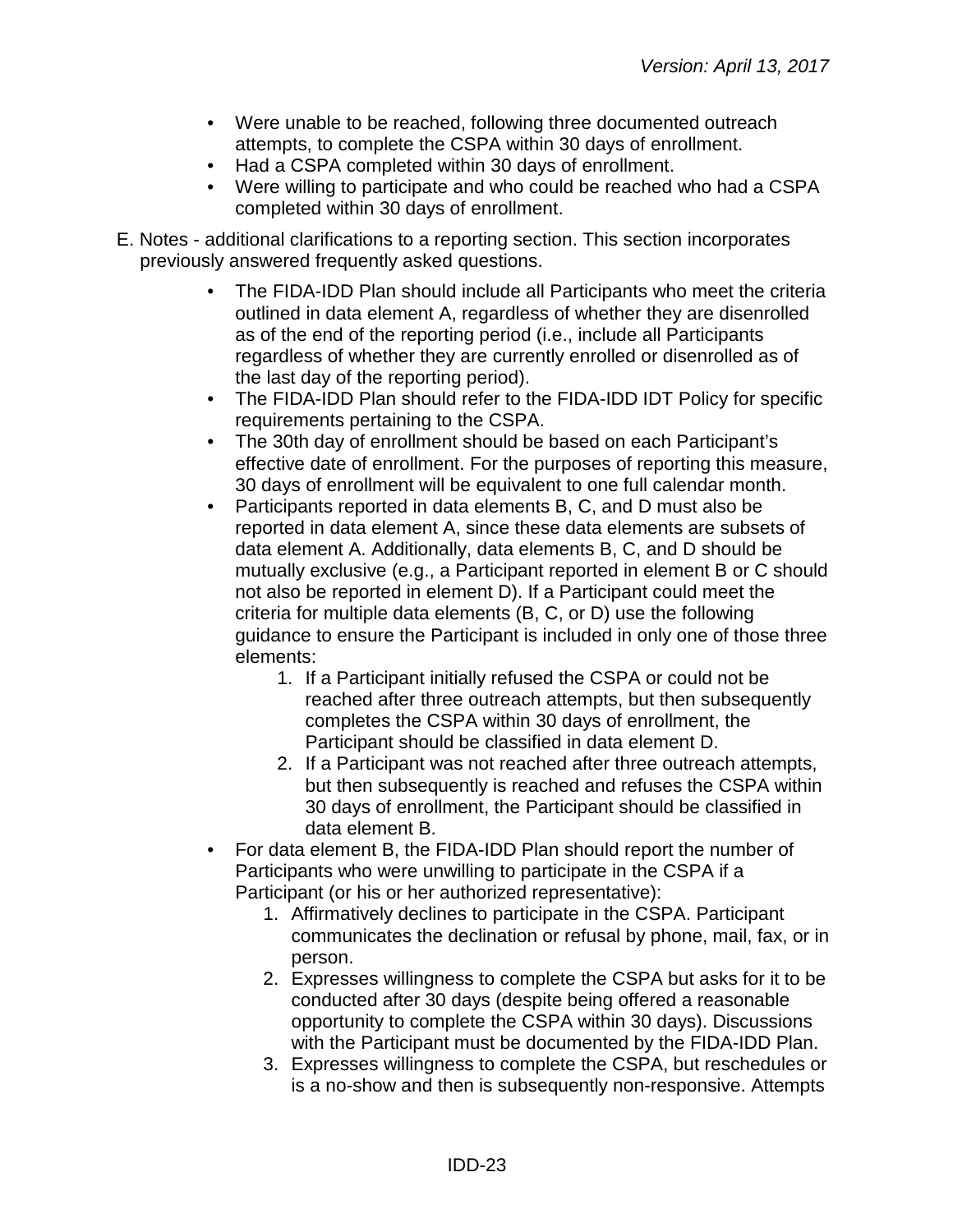to contact the Participant must be documented by the FIDA-IDD Plan.

- 4. Initially agrees to complete the CSPA, but then declines to answer a majority of the questions in the CSPA.
- For data element C, the FIDA-IDD Plan should report the number of Participants the FIDA-IDD Plan was unable to reach after three attempts to contact the Participant. The FIDA-IDD Plan should refer to the FIDA-IDD IDT Policy for any specific requirements pertaining to the method of outreach to Participants. The FIDA-IDD Plan must document each attempt to reach the Participant, including the method of the attempt (e.g., phone, mail, or email), as CMS and the state may validate this number. If less than three outreach attempts are made to the Participant within 30 days of enrollment, the Participant should not be included in data element C.
- There may be instances when the FIDA-IDD Plan has a high degree of confidence that a Participant's contact information is correct, yet that Participant is not responsive to the FIDA-IDD Plan's outreach efforts. So long as the FIDA-IDD Plan follows the guidance regarding outreach attempts, these Participants may be included in the count for data element C.
- There may be certain circumstances that make it impossible or inappropriate to complete a CSPA within the required timeframes. For example, a Participant may be medically unable to respond and have no authorized representative to do so on their behalf, or a Participant may be experiencing an acute medical or behavioral health crisis that requires immediate attention and outweighs the need for a CSPA. However, the FIDA-IDD Plan should not include such Participants in the counts for data elements B or C.
- If a Participant's CSPA is in progress, but is not completed within 30 days of enrollment, then the CSPA should not be considered completed, and therefore, would not be counted in data element D. However, this Participant would be included in data element A.
- F. Data Submission how MMPs will submit data collected to CMS and the state.
	- The FIDA-IDD Plan will submit data collected for this measure in the above specified format through a secure data collection site established by CMS. This site can be accessed at the following web address: [https://Financial-Alignment-Initiative.NORC.org](https://financial-alignment-initiative.norc.org/)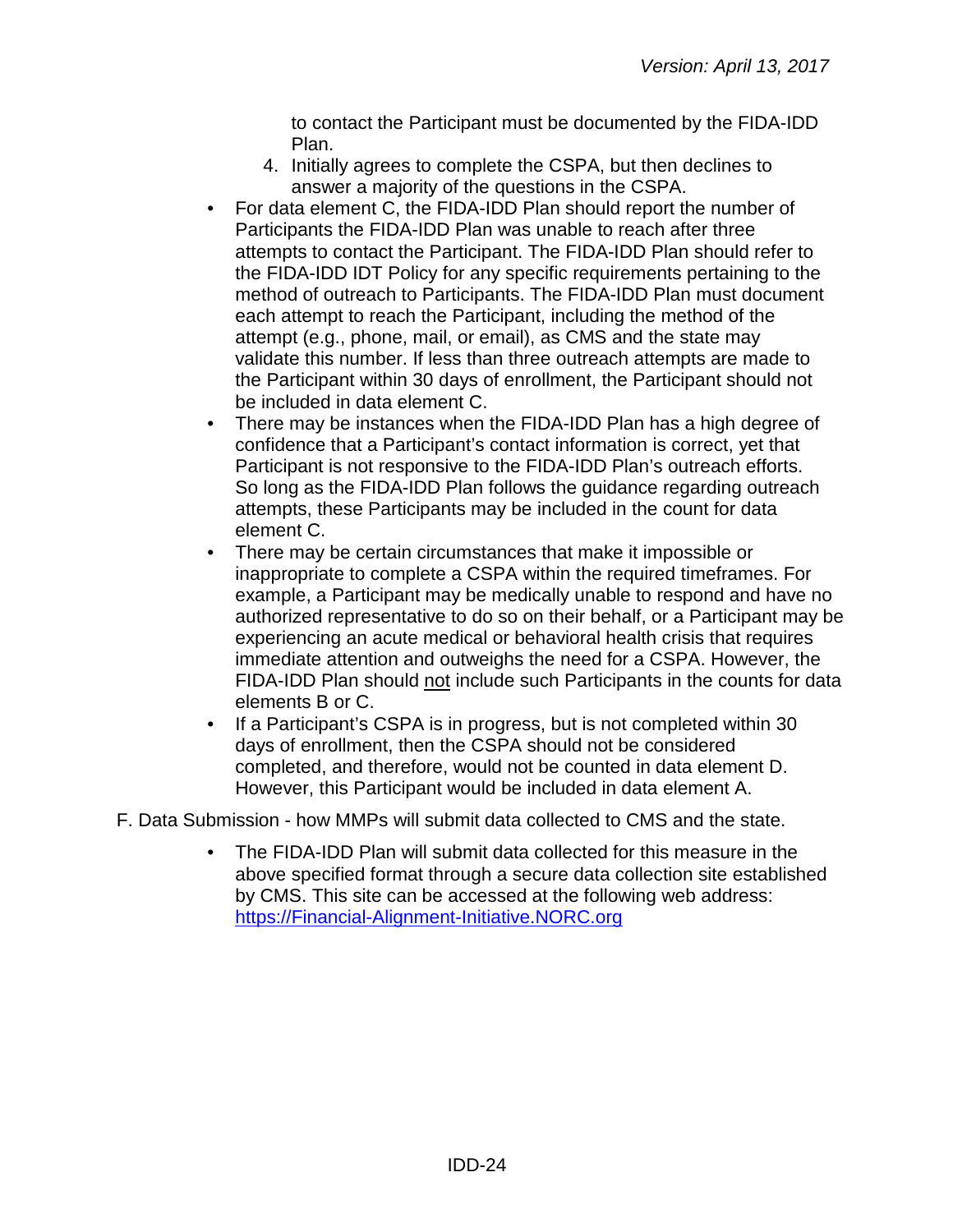## <span id="page-24-0"></span>**Section FIDA-IDD II. Long Term Care Quality**

| <b>CONTINUOUS REPORTING</b>                    |          |          |                      |                                                                                       |
|------------------------------------------------|----------|----------|----------------------|---------------------------------------------------------------------------------------|
| <b>Reporting</b><br><b>Section</b>             | Due Date |          |                      |                                                                                       |
| FIDA-IDD2. Long<br><b>Term Care</b><br>Quality | Annually | Contract | <b>Calendar Year</b> | By the end of the<br>sixth month following<br>the last day of the<br>reporting period |

IDD2.1 Long Term Care Overall Balance.<sup>i</sup>

| <b>Element</b><br><b>Letter</b> | <b>Element Name</b>                   | <b>Definition</b>                                     | <b>Allowable</b><br><b>Values</b> |
|---------------------------------|---------------------------------------|-------------------------------------------------------|-----------------------------------|
| Α.                              | Total number of                       | Total number of                                       | Field Type: Numeric               |
|                                 | Participants<br>continuously enrolled | Participants continuously<br>enrolled in the FIDA-IDD |                                   |
|                                 | in the FIDA-IDD Plan                  | Plan for 6 months during                              |                                   |
|                                 | for 6 months.                         | the reporting period.                                 |                                   |
| <b>B.</b>                       | Total number of                       | Of the total reported in A,                           | Field Type: Numeric               |
|                                 | Participants who did                  | the number of                                         |                                   |
|                                 | not reside in an                      | Participants who did not                              | Note: Is a subset of A.           |
|                                 | Intermediate Care                     | reside in an ICF-IID at the                           |                                   |
|                                 | Facility (ICF-IID).                   | earliest point of their                               |                                   |
|                                 |                                       | enrollment during the                                 |                                   |
|                                 |                                       | reporting period.                                     |                                   |
| $C_{\cdot}$                     | Total number of                       | Of the total reported in B,                           | Field Type: Numeric               |
|                                 | Participants who did                  | the number of                                         |                                   |
|                                 | not reside in an ICF-                 | Participants who did not                              | Note: Is a subset of B.           |
|                                 | IID during the                        | reside in an ICF-IID                                  |                                   |
|                                 | reporting period.                     | during the reporting                                  |                                   |
|                                 |                                       | period.                                               |                                   |

- B. QA checks/Thresholds procedures used by CMS and the State to establish benchmarks in order to identify outliers or data that are potentially erroneous.
	- Guidance will be forthcoming on the established threshold for this measure.
- C. Edits and Validation checks validation checks that should be performed by the FIDA-IDD Plan prior to data submission.
	- Confirm those data elements above as subsets of other elements.
	- The FIDA-IDD Plan should validate that data element B is less than or equal to data element A.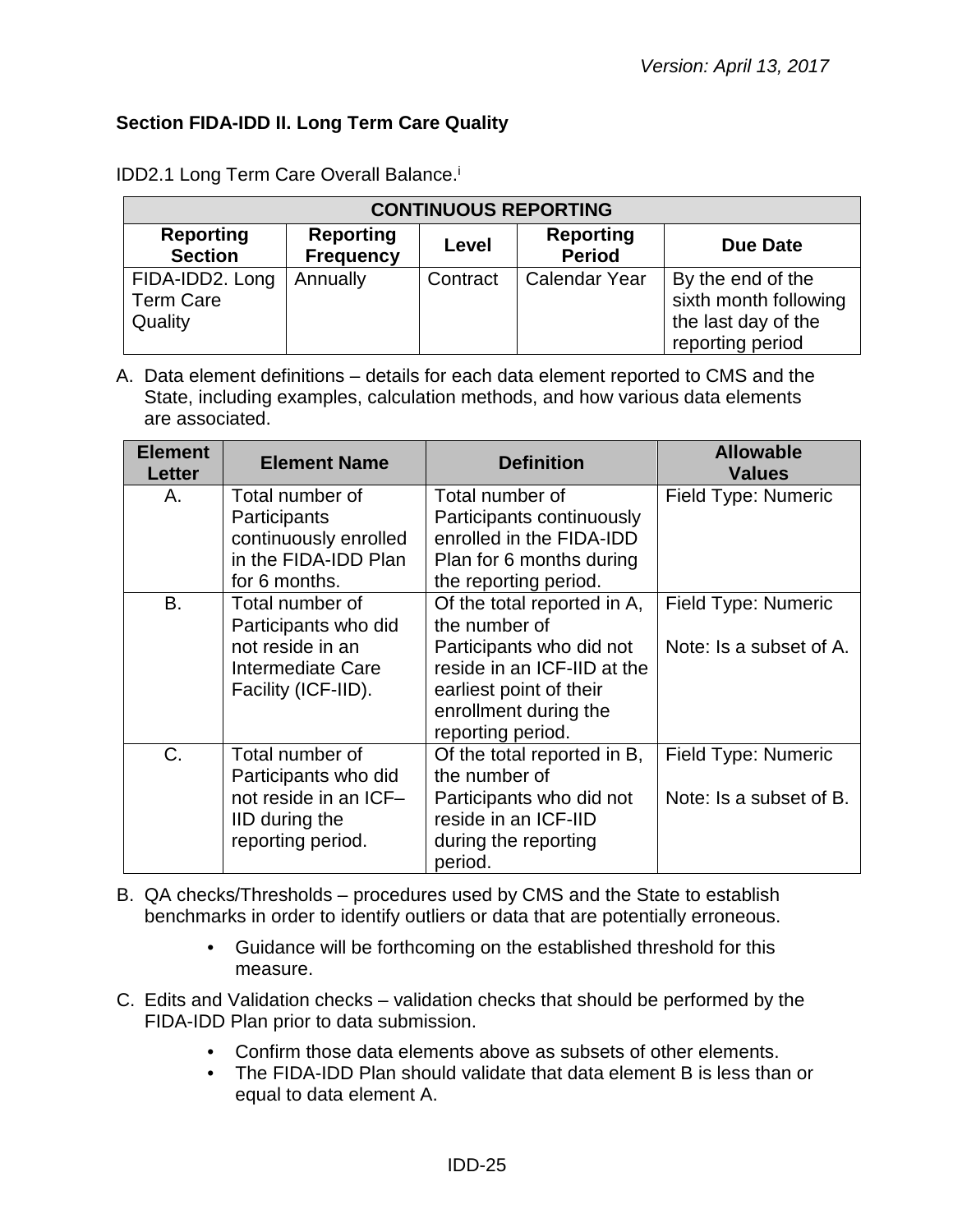- The FIDA-IDD Plan should validate that data element C is less than or equal to data element B.
- All data elements should be positive values.
- D. Analysis how CMS and the State will evaluate reported data, as well as how other data sources may be monitored.
	- CMS and the State will evaluate the percentage of Participants who did not reside in an ICF-IID at the earliest point of their enrollment during the reporting period who did not reside in an ICF-IID during the reporting period.
- E. Notes additional clarifications to a reporting section. This section incorporates previously answered frequently asked questions.
	- The FIDA-IDD Plan should include all Participants who meet the criteria outlined in data element A, regardless if they are disenrolled as of the end of the reporting period.
	- For data element A, Participants must be continuously enrolled for six months during the reporting period, with no gaps in enrollment, to be included in this measure.
	- For data element B, the FIDA-IDD Plan should include Participants who did not reside in an ICF-IID at the earliest point of their enrollment during the current reporting period:
		- For Participants enrolled as of January 1 of the reporting period, use the Participants' status (i.e., did not reside in an ICF-IID) as of January 1 of current reporting period.
		- For Participants enrolled after January 1 of the reporting period, use the Participants' status (i.e., did not reside in an ICF-IID) on the first day of enrollment during the reporting period.
			- 1. For example, if a Participant enrolls on April 1 and does not reside in an ICF-IID at the time of enrollment, the Participant would be reported in data element B.
	- To establish a Participant's ICF-IID stay for data element C, the FIDA-IDD Plan should evaluate the entire reporting period in which the Participant was enrolled to determine if the Participant did not reside in an ICF-IID.
	- ICF-IID services are those services provided by a residential facility certified by OPWDD as an ICF-IID and providing comprehensive and individualized health care and habilitation services to individuals with IDD to promote their functional status and independence. ICF-IID is available only for individuals in need of, and receiving, active treatment (AT) services. AT refers to aggressive, consistent implementation of a program of specialized and generic training, treatment, and health services.
- F. Data Submission how the FIDA-IDD Plan will submit data collected to CMS and the State.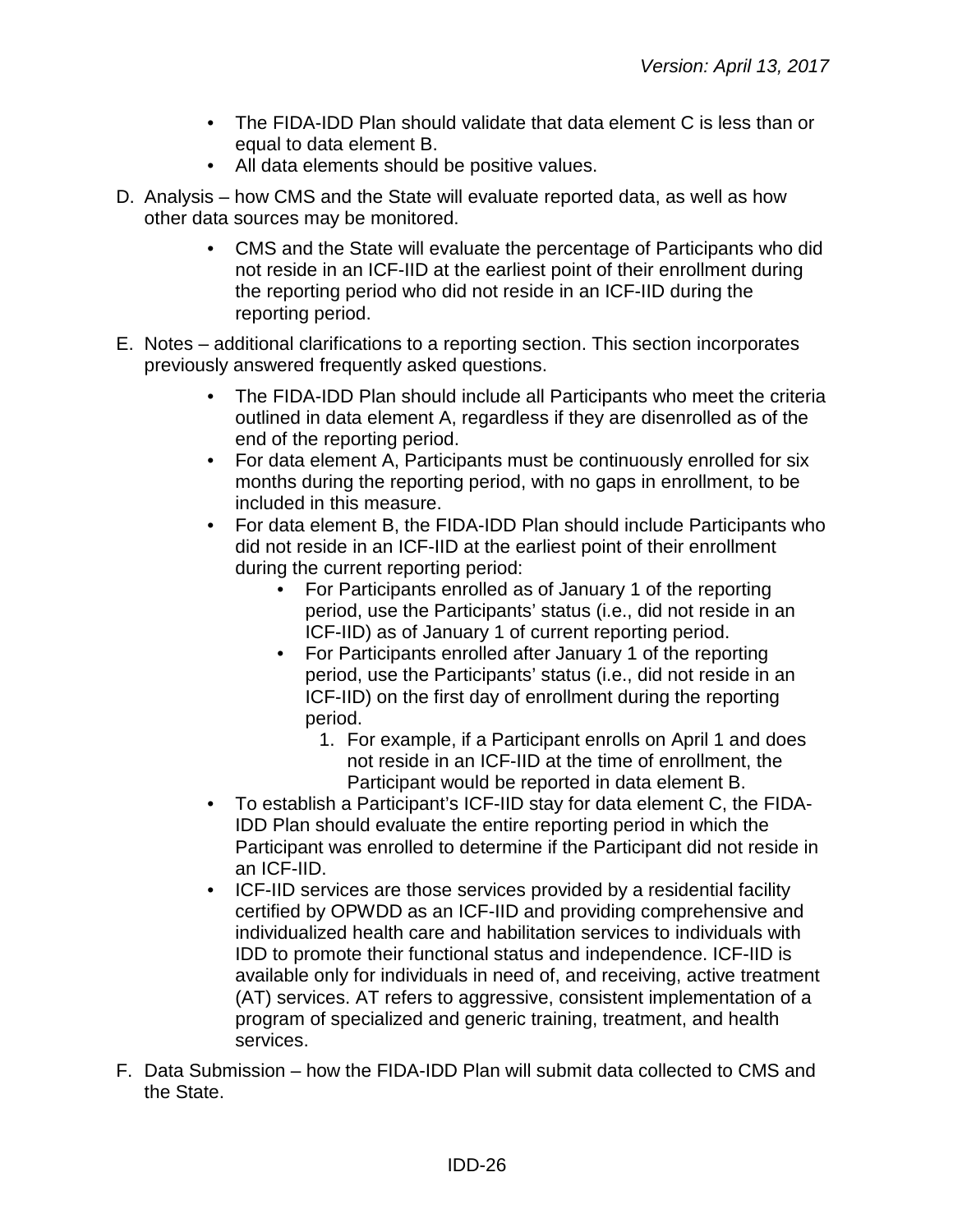• The FIDA-IDD Plan will submit data collected for this measure in the above specified format through a secure data collection site established by CMS. This site can be accessed at the following web address: [https://Financial-Alignment-Initiative.NORC.org](https://financial-alignment-initiative.norc.org/)

IDD2.2 Community Reintegration.

| <b>CONTINUOUS REPORTING</b>        |                                      |          |                                   |                         |  |
|------------------------------------|--------------------------------------|----------|-----------------------------------|-------------------------|--|
| <b>Reporting</b><br><b>Section</b> | <b>Reporting</b><br><b>Frequency</b> | Level    | <b>Reporting</b><br><b>Period</b> | Due Date                |  |
| FIDA-IDD2. Long                    | Annually                             | Contract | Calendar                          | By the end of the       |  |
| <b>Term Care</b>                   |                                      |          | Year,                             | second month            |  |
| Quality                            |                                      |          | beginning in                      | following the last day  |  |
|                                    |                                      |          | CY <sub>2</sub>                   | of the reporting period |  |

| <b>Element</b><br>Letter | <b>Element Name</b>    | <b>Definition</b>           | <b>Allowable</b><br><b>Values</b> |
|--------------------------|------------------------|-----------------------------|-----------------------------------|
| Α.                       | Total number of        | Total number of             | Field Type: Numeric               |
|                          | Participants who       | Participants who resided    |                                   |
|                          | resided in an          | in an ICF-IID during the    |                                   |
|                          | Intermediate Care      | previous reporting period   |                                   |
|                          | Facility (ICF-IID)     | and who were                |                                   |
|                          | during the previous    | continuously enrolled       |                                   |
|                          | reporting period.      | during the previous and     |                                   |
|                          |                        | current reporting periods.  |                                   |
| B.                       | Total number of        | Of the total reported in A, | Field Type: Numeric               |
|                          | Participants           | the number of Participants  |                                   |
|                          | discharged to a        | discharged to a             | Note: Is a subset of A.           |
|                          | community setting      | community setting during    |                                   |
|                          | during the previous    | the previous or current     |                                   |
|                          | or current reporting   | reporting period who did    |                                   |
|                          | period who did not     | not return to the ICF-IID   |                                   |
|                          | return to the ICF-IID. | during the current          |                                   |
|                          |                        | reporting period.           |                                   |

- B. QA checks/Thresholds procedures used by CMS and the State to establish benchmarks in order to identify outliers or data that are potentially erroneous.
	- CMS and the State will perform an outlier analysis.
	- As data are received from the FIDA-IDD Plan over time, CMS and the State will apply threshold checks.
- C. Edits and Validation checks validation checks that should be performed by the FIDA-IDD Plan prior to data submission.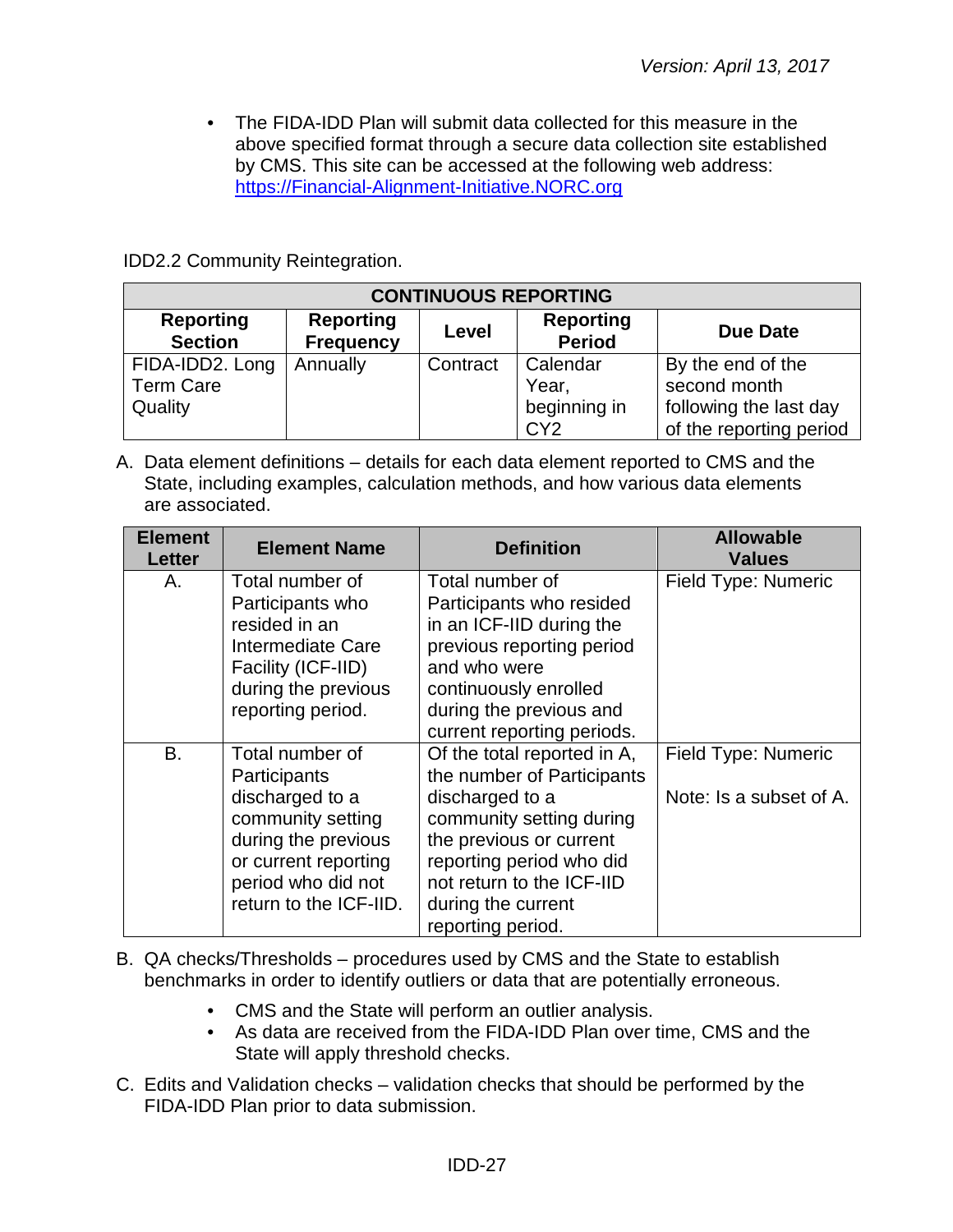- Confirm those data elements above as subsets of other elements.
- The FIDA-IDD Plan should validate that data element B is less than or equal to data element A.
- All data elements should be positive values.
- D. Analysis how CMS and the State will evaluate reported data, as well as how other data sources may be monitored.
	- CMS and the State will evaluate the percentage of ICF-IID residents who resided in an ICF-IID during the previous reporting period who were continuously enrolled during the previous and current reporting periods who were discharged to a community setting during the previous or current reporting period who did not return to the ICF-IID during the current reporting period.
- E. Notes additional clarifications to a reporting section. This section incorporates previously answered frequently asked questions.
	- Continuous enrollment is defined as no more than one gap in enrollment of up to 45 days during the reporting period (i.e., January through December). To determine continuous enrollment for a Participant for whom enrollment is verified monthly, the Participant may not have more than a 1-month gap in coverage (i.e., a Participant whose coverage lapses for 2 months [60 days] is not considered continuously enrolled).
	- The discharge to community could have occurred during either the previous reporting period or the current reporting period.
	- Codes to identify a discharge to a community setting are provided in the Discharges to the Community value set.
	- ICF-IID services are those services provided by a residential facility certified by OPWDD as an ICF-IID and providing comprehensive and individualized health care and habilitation services to individuals with IDD to promote their functional status and independence. ICF-IID is available only for individuals in need of, and receiving, active treatment (AT) services. AT refers to aggressive, consistent implementation of a program of specialized and generic training, treatment, and health services.
	- A community based setting is defined as a private home, apartment, Individual Residential Alternative, or Family Care Home.
	- This measure will not be reported until Calendar Year 2 (e.g., Calendar Year 2017 will be Calendar Year 2 for the FIDA-IDD Plan).
- F. Data Submission how the FIDA-IDD Plan will submit data collected to CMS and the State.
	- The FIDA-IDD Plan will submit data collected for this measure in the above specified format through a secure data collection site established by CMS. This site can be accessed at the following web address: [https://Financial-Alignment-Initiative.NORC.org](https://financial-alignment-initiative.norc.org/)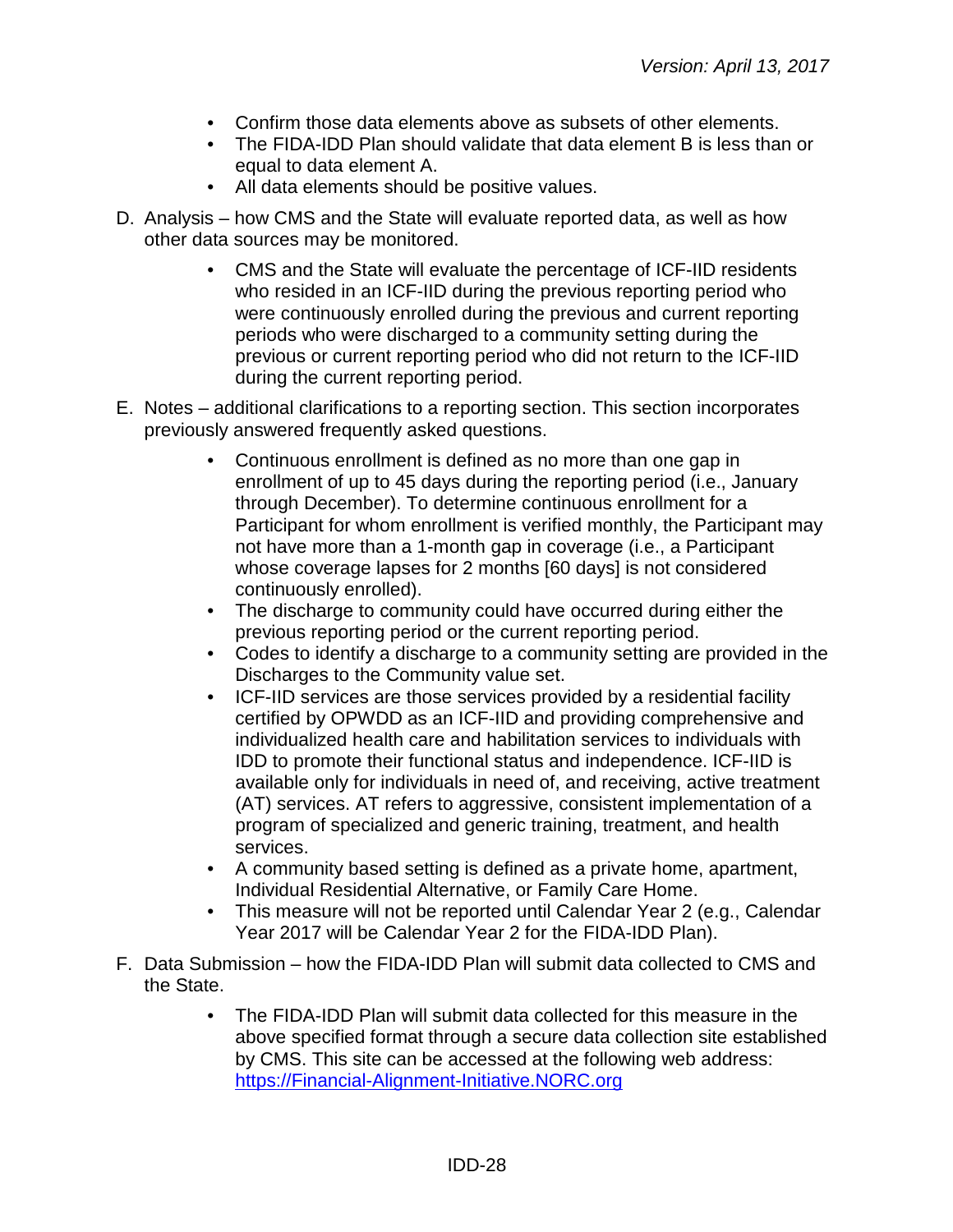IDD2.3 Intermediate Care Facilities for Individuals with Intellectual Disabilities (ICF-IID) Diversion.

| <b>CONTINUOUS REPORTING</b>                    |                                      |          |                                   |                                                                                           |  |
|------------------------------------------------|--------------------------------------|----------|-----------------------------------|-------------------------------------------------------------------------------------------|--|
| <b>Reporting</b><br><b>Section</b>             | <b>Reporting</b><br><b>Frequency</b> | Level    | <b>Reporting</b><br><b>Period</b> | <b>Due Date</b>                                                                           |  |
| FIDA-IDD2. Long<br><b>Term Care</b><br>Quality | Annually                             | Contract | Calendar Year,<br>beginning CY2   | By the end of the<br>second month<br>following the last day<br>of the reporting<br>period |  |

| <b>Element</b><br><b>Letter</b> | <b>Element Name</b>                                                                                                                                                                                                                                                                    | <b>Definition</b>                                                                                                                                                                                                                                                                      | <b>Allowable</b><br><b>Values</b>              |
|---------------------------------|----------------------------------------------------------------------------------------------------------------------------------------------------------------------------------------------------------------------------------------------------------------------------------------|----------------------------------------------------------------------------------------------------------------------------------------------------------------------------------------------------------------------------------------------------------------------------------------|------------------------------------------------|
| Α.                              | Total number of<br>Participants who were<br>continuously enrolled in<br>the FIDA-IDD Plan for at<br>least 5 out of the last 6<br>months during the<br>previous reporting period<br>and continuously<br>enrolled in the FIDA-IDD<br>Plan for at least 11 out<br>of 12 months during the | Total number of<br>Participants who were<br>continuously enrolled in<br>the FIDA-IDD Plan for at<br>least 5 out of the last 6<br>months during the<br>previous reporting period<br>and continuously<br>enrolled in the FIDA-IDD<br>Plan for at least 11 out<br>of 12 months during the | Field Type: Numeric                            |
| B.                              | current reporting period.<br>The total number of<br>Participants who did not<br>reside in an ICF-IID<br>during the previous<br>reporting period.                                                                                                                                       | current reporting period.<br>Of the total reported in<br>A, the number of<br>Participants who did not<br>reside in an ICF-IID<br>during the previous<br>reporting period.                                                                                                              | Field Type: Numeric<br>Note: Is a subset of A. |
| C.                              | Total number of<br>Participants who did not<br>reside in an ICF-IID<br>during the current<br>reporting period.                                                                                                                                                                         | Of the total reported in<br>B, the number of<br>Participants who did not<br>reside in an ICF-IID<br>during the current<br>reporting period.                                                                                                                                            | Field Type: Numeric<br>Note: Is a subset of B. |

- B. QA checks/Thresholds procedures used by CMS and the State to establish benchmarks in order to identify outliers or data that are potentially erroneous.
	- CMS and the state will perform an outlier analysis.
	- As data are received from the FIDA-IDD Plan over time, CMS and the state will apply threshold checks.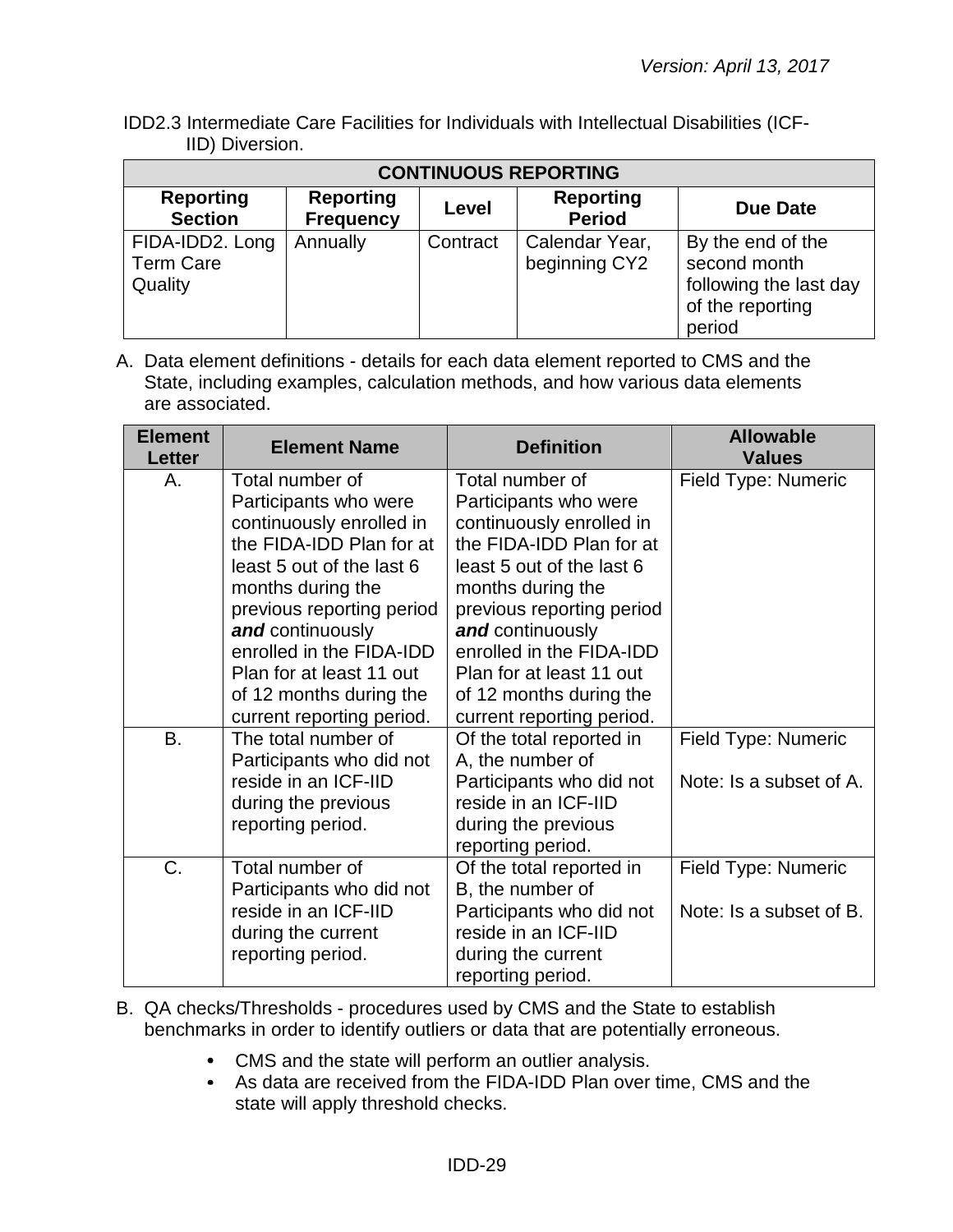- C. Edits and Validation checks validation checks that should be performed by each FIDA-IDD Plan previous to data submission.
	- Confirm those data elements listed above as subsets of other elements.
	- The FIDA-IDD Plan should validate that data element B is less than or equal to data element A.
	- The FIDA-IDD Plan should validate that data element C is less than or equal to data element B.
	- All data elements should be positive values.
- D. Analysis how CMS and the State will evaluate reported data, as well as how other data sources may be monitored.
	- For Participants who did not reside in an ICF-IID during the previous reporting period, CMS and the State will evaluate the percentage of Participants who did not reside in an ICF-IID during the current reporting period.
- E. Notes additional clarifications to a reporting section. This section incorporates previously answered frequently asked questions.
	- For the purposes of this measure, the "previous reporting period" is defined as the previous calendar year. The "current reporting period" is defined as the current calendar year. For example, for data submitted on February 28, 2018, the previous reporting period is April 1, 2016 – December 31, 2016, and the current reporting period is January 1, 2017 – December 31, 2017.
	- The Participant must be enrolled as of the last day of both the previous and current reporting periods to be included in this measure.
	- For reporting Participants in data element A, Participants must meet both continuous enrollment criteria in order to be included in this data element. Therefore, the Participant must be continuously enrolled in the FIDA-IDD Plan for at least 5 out of the last 6 months during the previous reporting period *and* continuously enrolled in the FIDA-IDD Plan for at least 11 out of 12 months during the current reporting period. Participants meeting these criteria for only one of the reporting periods should not be included in data element A.
	- Continuous enrollment is defined as no more than one gap in enrollment of up to 45 days during each reporting period. To determine continuous enrollment for a Participant for whom enrollment is verified monthly, the Participant may not have more than a 1-month gap in coverage (i.e., a Participant whose coverage lapses for 2 months [60 days] is not considered continuously enrolled).
	- ICF-IID services are those services provided by a residential facility certified by OPWDD as an ICF-IID and providing comprehensive and individualized health care and habilitation services to individuals with IDD to promote their functional status and independence. ICF-IID is available only for individuals in need of, and receiving, active treatment (AT) services. AT refers to aggressive, consistent implementation of a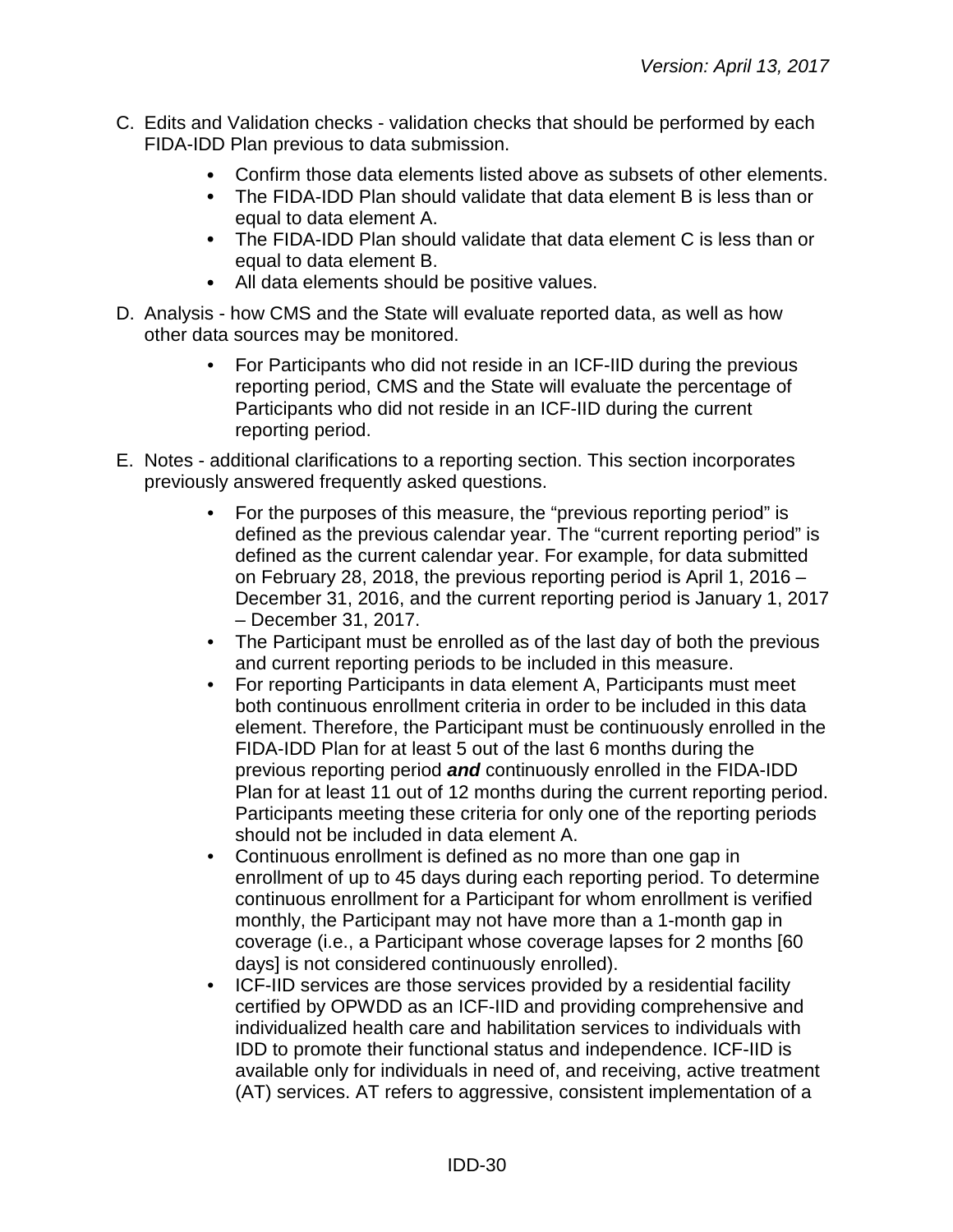program of specialized and generic training, treatment, and health services.

- The FIDA-IDD Plan should exclude Participants who are transitioned to hospice services in either the current or previous reporting periods when reporting this measure.
- The FIDA-IDD Plan should exclude Participants who expired in either the current or previous reporting period when reporting this measure using the Discharges due to Death value set.
- This measure will not be reported until Calendar Year 2 (e.g., Calendar Year 2017 will be Calendar Year 2 for the FIDA-IDD Plan).
- F. Data Submission how the FIDA-IDD Plan will submit data collected to CMS and the State.
	- The FIDA-IDD Plan will submit data collected for this measure in the above specified format through a secure data transmission site established by CMS. This site can be accessed at the following web address: [https://Financial-Alignment-Initiative.NORC.org](https://financial-alignment-initiative.norc.org/)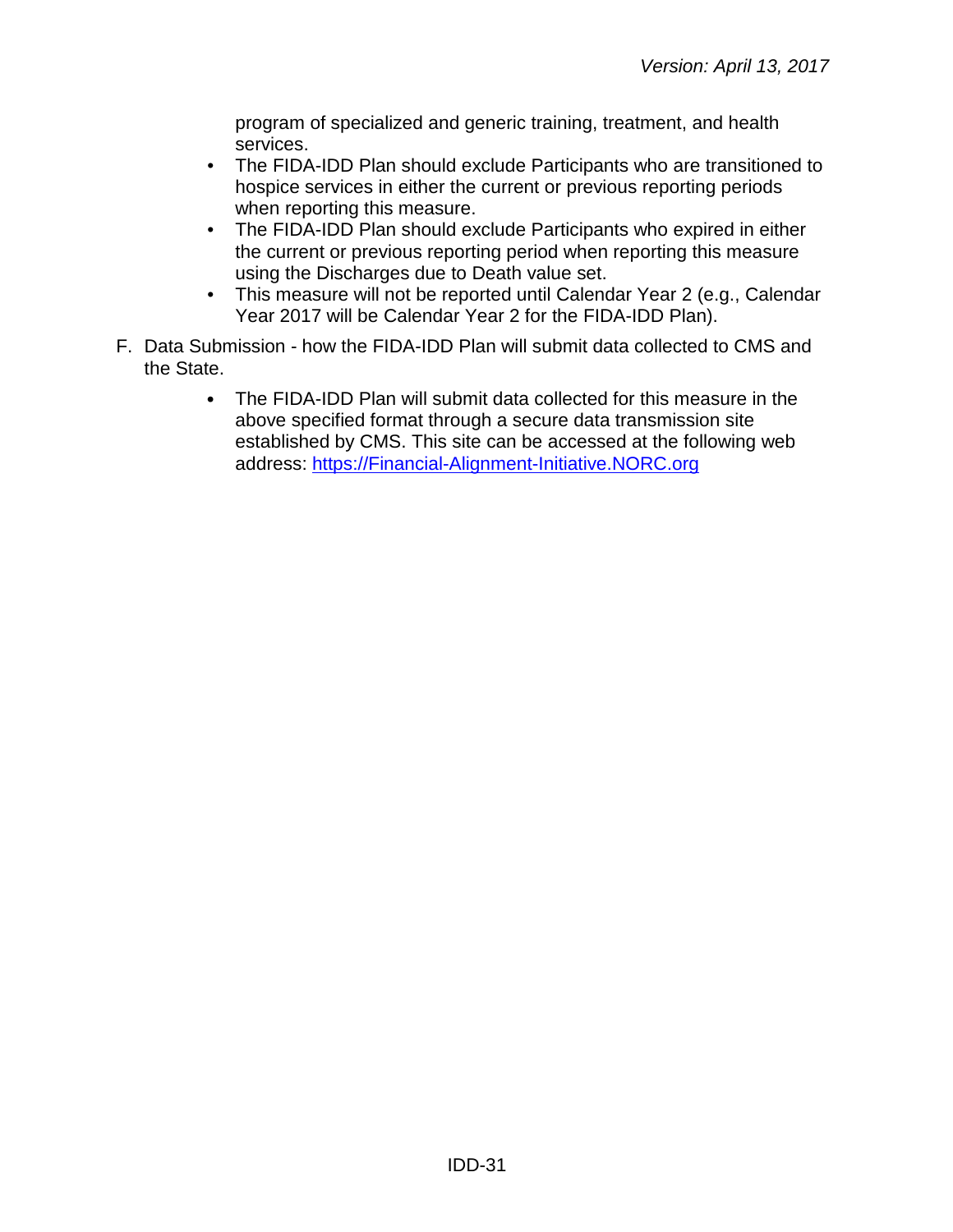## <span id="page-31-0"></span>**Section FIDA-IDD III. Enrollee Protections**

| <b>IMPLEMENTATION</b>                        |                                      |          |                                                                                                     |                                                                                           |  |
|----------------------------------------------|--------------------------------------|----------|-----------------------------------------------------------------------------------------------------|-------------------------------------------------------------------------------------------|--|
| <b>Reporting</b><br><b>Section</b>           | <b>Reporting</b><br><b>Frequency</b> | Level    | <b>Reporting</b><br><b>Period</b>                                                                   | <b>Due Date</b>                                                                           |  |
| FIDA-IDD3.<br>Enrollee<br><b>Protections</b> | Monthly                              | Contract | Current<br>Month<br>Ex: $1/1 - 1/31$                                                                | By the end of the<br>second month<br>following the last<br>day of the<br>reporting period |  |
|                                              | <b>ONGOING</b>                       |          |                                                                                                     |                                                                                           |  |
| <b>Reporting</b><br><b>Section</b>           | <b>Reporting</b><br><b>Frequency</b> | Level    | <b>Reporting</b><br><b>Periods</b>                                                                  | <b>Due Date</b>                                                                           |  |
| FIDA-IDD3.<br>Enrollee<br><b>Protections</b> | Quarterly                            | Contract | Current<br>Calendar<br>Quarter<br>Ex:<br>$1/1 - 3/31$<br>$4/1 - 6/30$<br>$7/1 - 9/30$<br>10/1-12/31 | By the end of the<br>second month<br>following the last<br>day of the<br>reporting period |  |

IDD3.1 The number of critical incident and abuse reports for Participants receiving LTSS.

| <b>Element</b><br><b>Letter</b> | <b>Element Name</b>                                        | <b>Definition</b>                                                                                                      | <b>Allowable</b><br><b>Values</b> |
|---------------------------------|------------------------------------------------------------|------------------------------------------------------------------------------------------------------------------------|-----------------------------------|
| Α.                              | Total number of<br>Participants receiving                  | Total number of<br>Participants receiving                                                                              | Field Type: Numeric               |
|                                 | LTSS.                                                      | LTSS during the<br>reporting period.                                                                                   |                                   |
| B.                              | Total number of<br>critical incident and<br>abuse reports. | Of the total reported<br>in A, the number of<br>critical incident and<br>abuse reports during<br>the reporting period. | Field Type: Numeric               |

- B. QA checks/Thresholds procedures used by CMS and the State to establish benchmarks in order to identify outliers or data that are potentially erroneous.
	- CMS and the State will perform an outlier analysis.
	- As data are received from the FIDA-IDD Plan over time, CMS and the State will apply threshold checks.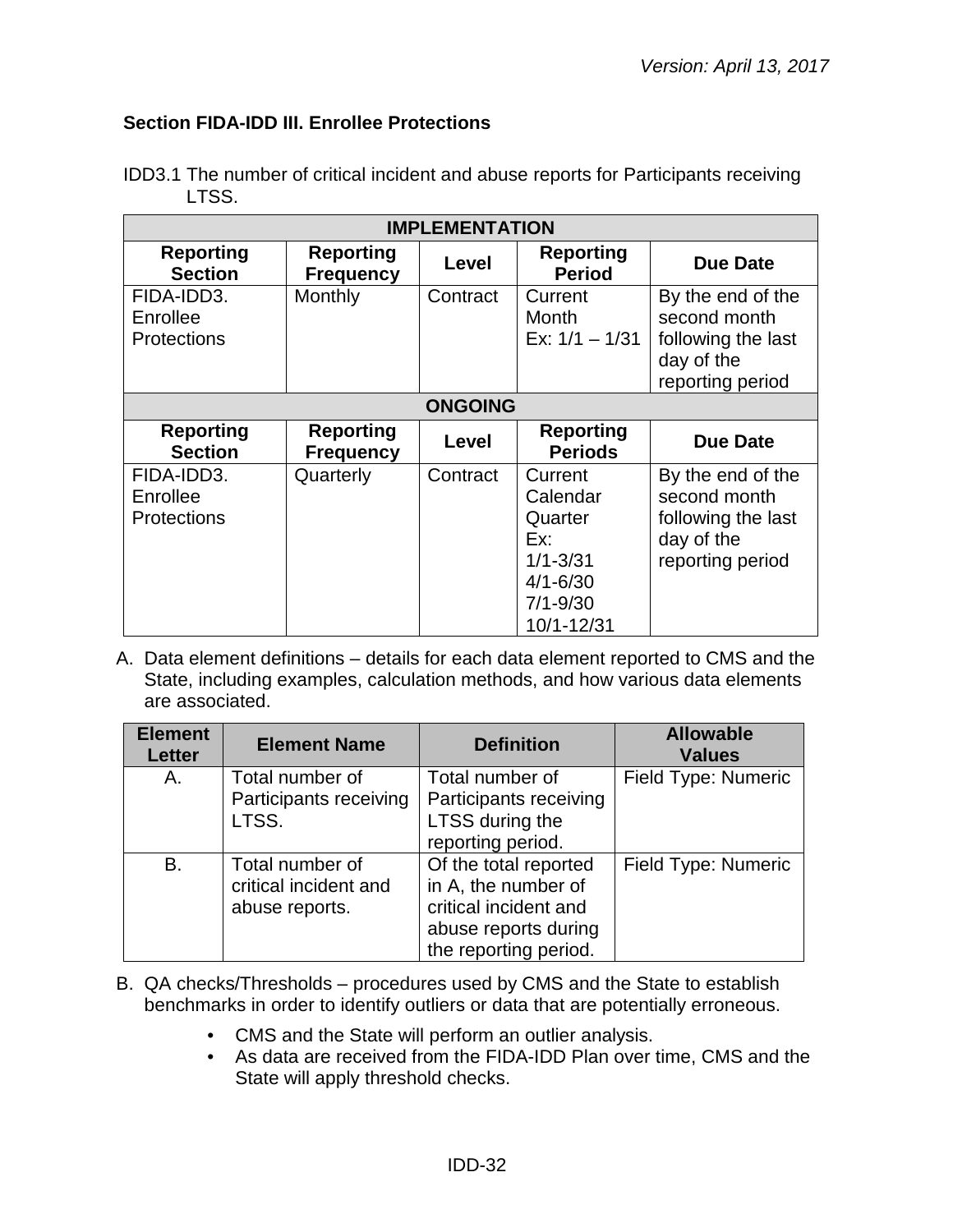- C. Edits and Validation checks validation checks that should be performed by the FIDA-IDD Plan prior to data submission.
	- All data elements should be positive values.
- D. Analysis how CMS and the State will evaluate reported data, as well as how other data sources may be monitored.
	- CMS and the State will evaluate the number of critical incident and abuse reports per 1,000 Participants receiving LTSS.
- E. Notes additional clarifications to a reporting section. This section incorporates previously answered frequently asked questions.
	- The FIDA-IDD Plan should include all Participants who meet the criteria outlined in data element A, regardless of whether they are disenrolled as of the end of the reporting period (i.e., include all Participants regardless of whether they are currently enrolled or disenrolled as of the last day of the reporting period).
	- Since all Participants in the FIDA-IDD Plan receive LTSS, data element A should include all Participants enrolled in the FIDA-IDD Plan for any amount of time during the reporting period.
	- For data element B, the FIDA-IDD Plan should include all new critical incident and abuse cases that are reported during the reporting period, regardless if the case status is open or closed as of the last day of the reporting period.
	- Critical incident and abuse reports could be reported by the FIDA-IDD Plan or any provider, and are not limited to only those providers defined as LTSS providers.
	- It is possible for Participants to have more than one critical incident and/or abuse report during the reporting period. All critical incident and abuse reports during the reporting period should be counted.
	- Critical incident refers to any actual or alleged event or situation that creates a significant risk of substantial or serious harm to the physical or mental health, safety or well-being of a Participant including, neglect, financial exploitation, and mandated reporting requirements called for under the three-way contract, and under New York State and Federal requirements for reporting on incidents and residents of Intermediate Care Facilities for Individuals with Intellectual Disabilities (ICF-IID) or Nursing Facilities.
	- Abuse refers to any of the following:
		- 1. Willful use of offensive, abusive, or demeaning language by a caretaker that causes mental anguish;
		- 2. Knowing, reckless, or intentional acts or failures to act which cause injury or death to an individual or which places that individual at risk of injury or death;
		- 3. Rape or sexual assault;
		- 4. Corporal punishment or striking of an individual;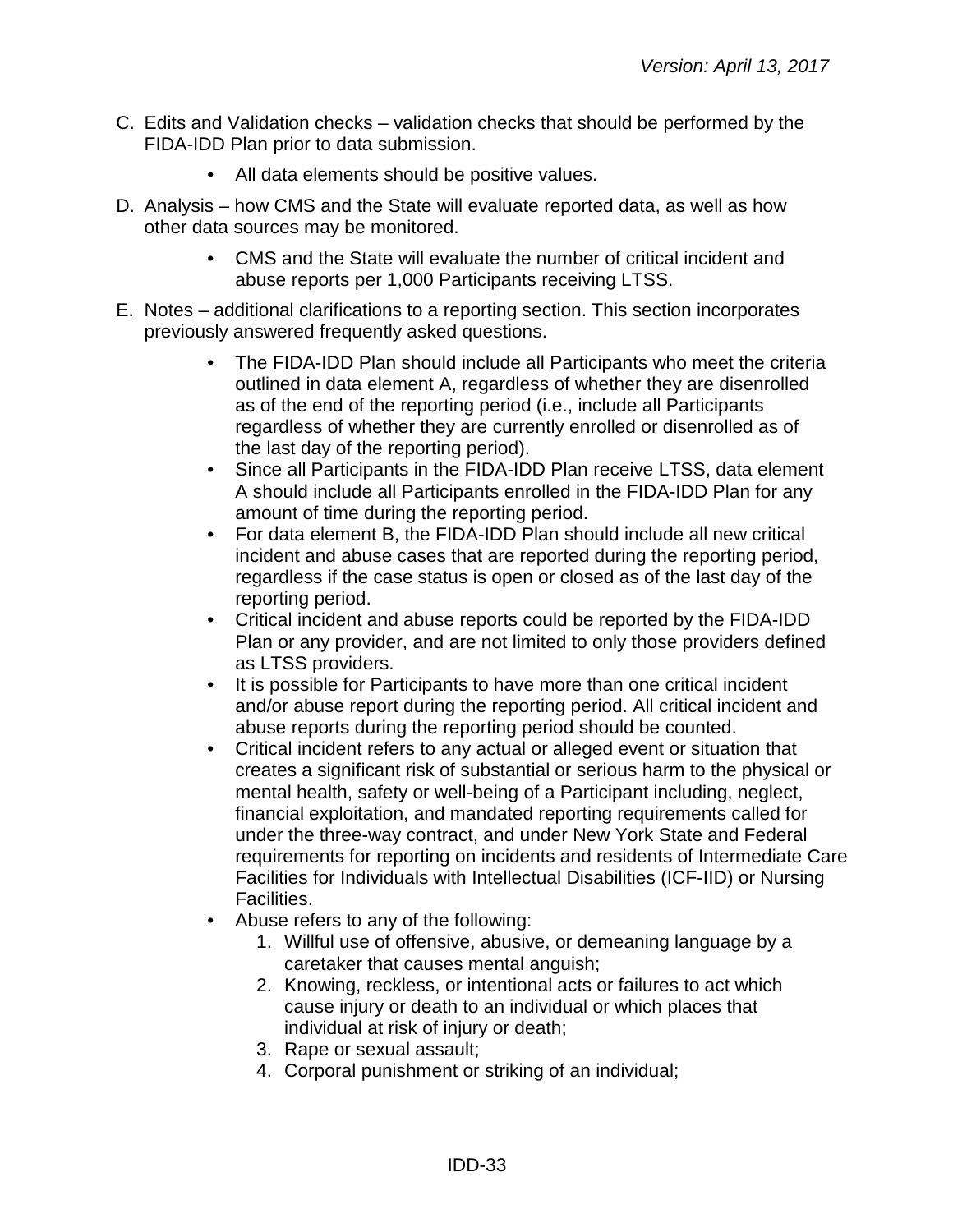- 5. Unauthorized use or the use of excessive force in the placement of bodily restraints on an individual; and
- 6. Use of bodily or chemical restraints on an individual which is not in compliance with Federal or State laws and administrative regulations.
- F. Data Submission how the FIDA-IDD Plan will submit data collected to CMS and the State.
	- The FIDA-IDD Plan will submit data collected for this measure in the above specified format through a secure data transmission site established by CMS. This site can be accessed at the following web address: [https://Financial-Alignment-Initiative.NORC.org](https://financial-alignment-initiative.norc.org/)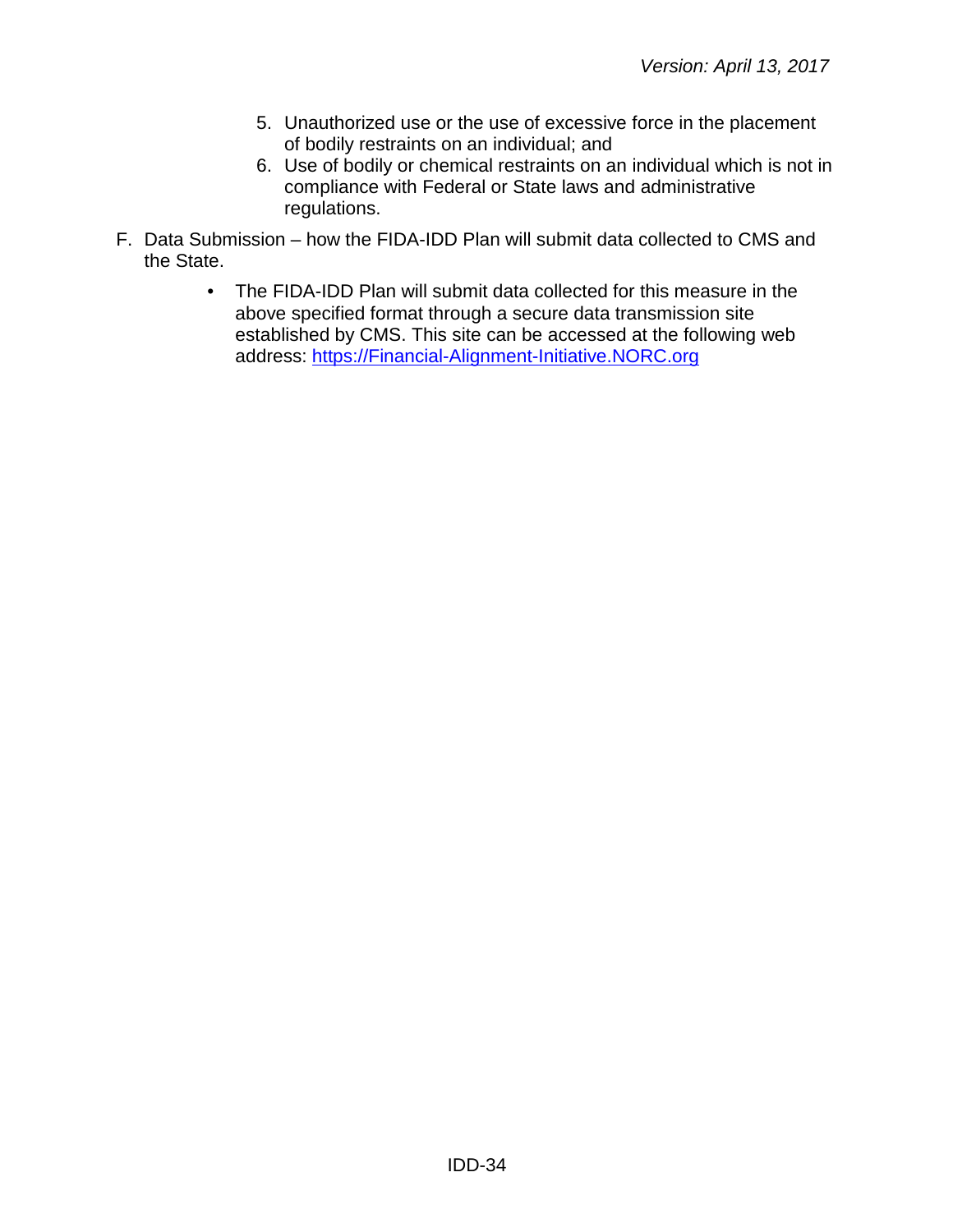## <span id="page-34-0"></span>**Section FIDA-IDD IV. Utilization**

| IDD4.1 Participants self-directing their services through employer authority or budget |  |  |  |
|----------------------------------------------------------------------------------------|--|--|--|
| authority.                                                                             |  |  |  |

| <b>CONTINUOUS REPORTING</b>        |                                      |          |                                   |                                                                                        |  |
|------------------------------------|--------------------------------------|----------|-----------------------------------|----------------------------------------------------------------------------------------|--|
| <b>Reporting</b><br><b>Section</b> | <b>Reporting</b><br><b>Frequency</b> | Level    | <b>Reporting</b><br><b>Period</b> | Due Date                                                                               |  |
| FIDA-IDD4.<br><b>Utilization</b>   | Annually                             | Contract | <b>Calendar Year</b>              | By the end of the<br>second month<br>following the last day<br>of the reporting period |  |

| <b>Element</b><br><b>Letter</b> | <b>Element Name</b>                                                                                                                | <b>Definition</b>                                                                                                                                                                              | <b>Allowable</b><br><b>Values</b>              |
|---------------------------------|------------------------------------------------------------------------------------------------------------------------------------|------------------------------------------------------------------------------------------------------------------------------------------------------------------------------------------------|------------------------------------------------|
| А.                              | Total number of<br>Participants enrolled in<br>the FIDA-IDD Plan.                                                                  | Total number of<br>Participants continuously<br>enrolled in the FIDA-IDD<br>Plan during the reporting<br>period.                                                                               | Field Type: Numeric                            |
| B.                              | Total number of<br>Participants who were<br>self-directing their<br>services through<br>employer authority or<br>budget authority. | Of the total reported in<br>A, the number of<br>Participants who were<br>self-directing their<br>services through<br>employer authority or<br>budget authority during<br>the reporting period. | Field Type: Numeric<br>Note: Is a subset of A. |

- B. QA checks/Thresholds procedures used by CMS and the State to establish benchmarks in order to identify outliers or data that are potentially erroneous.
	- CMS and the State will perform an outlier analysis.
	- As data are received from the FIDA-IDD Plan over time, CMS and the State will apply threshold checks.
- C. Edits and Validation checks validation checks that should be performed by the FIDA-IDD Plan prior to data submission.
	- Confirm those data elements above as subsets of other elements.
	- The FIDA-IDD Plan should validate that data element B is less than or equal to data element A.
	- All data elements should be positive values.
- D. Analysis how CMS and the State will evaluate reported data, as well as how other data sources may be monitored.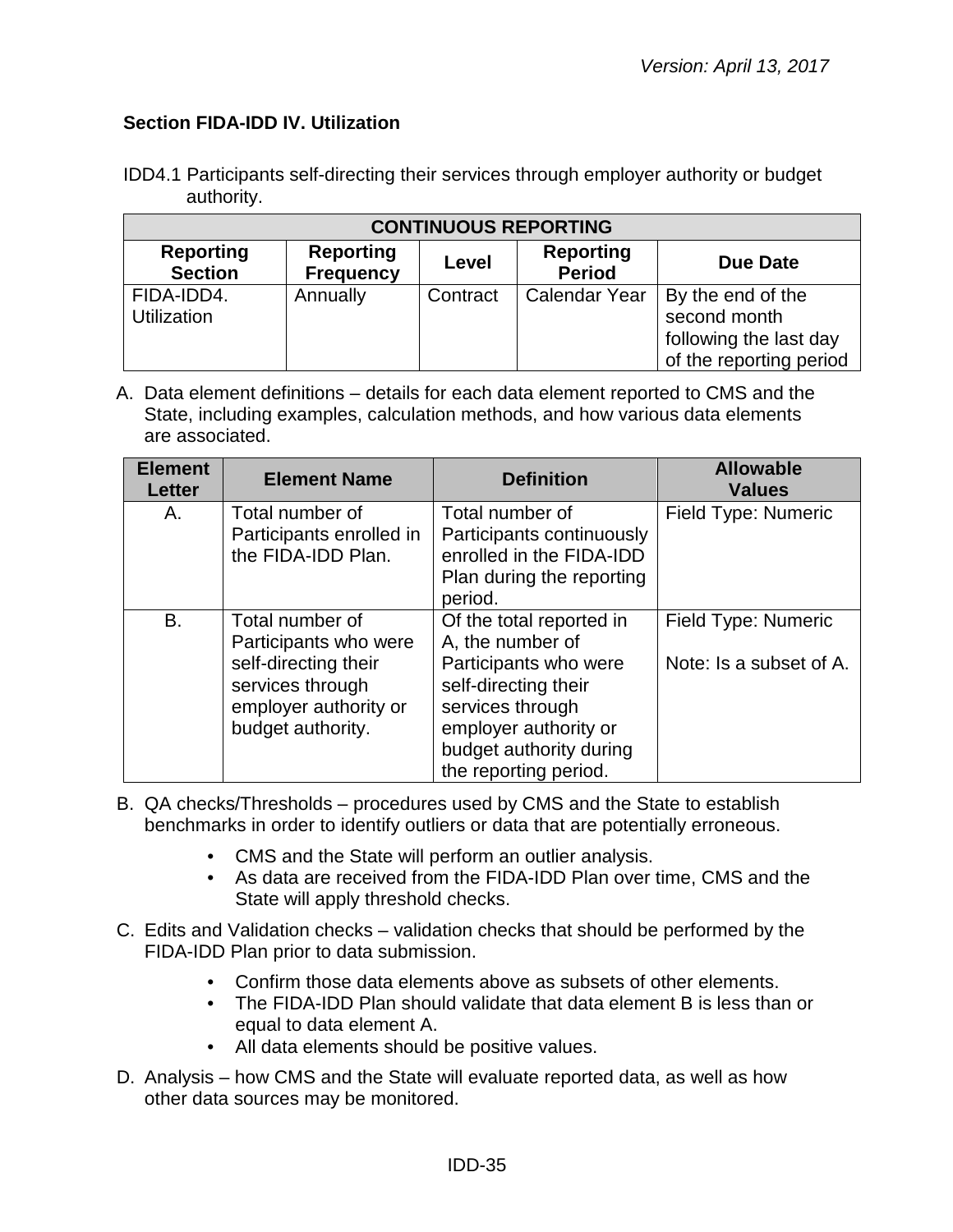- CMS and the State will evaluate the percentage of Participants continuously enrolled in the FIDA-IDD Plan who were self-directing their services through employer authority or budget authority during the reporting period.
- E. Notes additional clarifications to a reporting section. This section incorporates previously answered frequently asked questions.
	- The FIDA-IDD Plan should include all Participants who meet the criteria outlined in data element A, regardless if they are disenrolled as of the end of the reporting period (i.e., include all Participants regardless if they are currently enrolled or disenrolled as of the last day of the reporting period).
	- Continuous enrollment is defined as no more than one gap in enrollment of up to 45 days during the reporting period (i.e., January through December). To determine continuous enrollment for a Participant for whom enrollment is verified monthly, the Participant may not have more than a 1-month gap in coverage (i.e., a Participant whose coverage lapses for 2 months [60 days] is not considered continuously enrolled).
	- Self-direction is defined as the ability for a Participant and his/her Representative to direct his/her own services through the Self-Direction in the Section 1915(c) OPWDD Comprehensive Waiver or the consumer-directed personal assistance option.
- F. Data Submission how the FIDA-IDD Plan will submit data collected to CMS and the State.
	- The FIDA-IDD Plan will submit data collected for this measure in the above specified format through a secure data collection site established by CMS. This site can be accessed at the following web address: [https://Financial-Alignment-Initiative.NORC.org](https://financial-alignment-initiative.norc.org/)

IDD4.2 Participants who received an eye exam in the last year.

Please note: No FIDA-IDD Plan reporting is required for this measure; however, the FIDA-IDD Plan must assist NYSDOH with data collection and analysis as needed. NYSDOH will collect data for this measure through the Coordinated Assessment System (CAS).

| <b>CONTINUOUS REPORTING</b>                                                                                                                 |          |          |               |     |  |
|---------------------------------------------------------------------------------------------------------------------------------------------|----------|----------|---------------|-----|--|
| <b>Reporting</b><br><b>Reporting</b><br><b>Reporting</b><br><b>Due Date</b><br>Level<br><b>Section</b><br><b>Period</b><br><b>Frequency</b> |          |          |               |     |  |
| FIDA-IDD4.<br><b>Utilization</b>                                                                                                            | Annually | Contract | Calendar Year | N/A |  |

A. QA Checks/Thresholds – procedures used by CMS and the State to establish benchmarks in order to identify outliers or data that are potentially erroneous.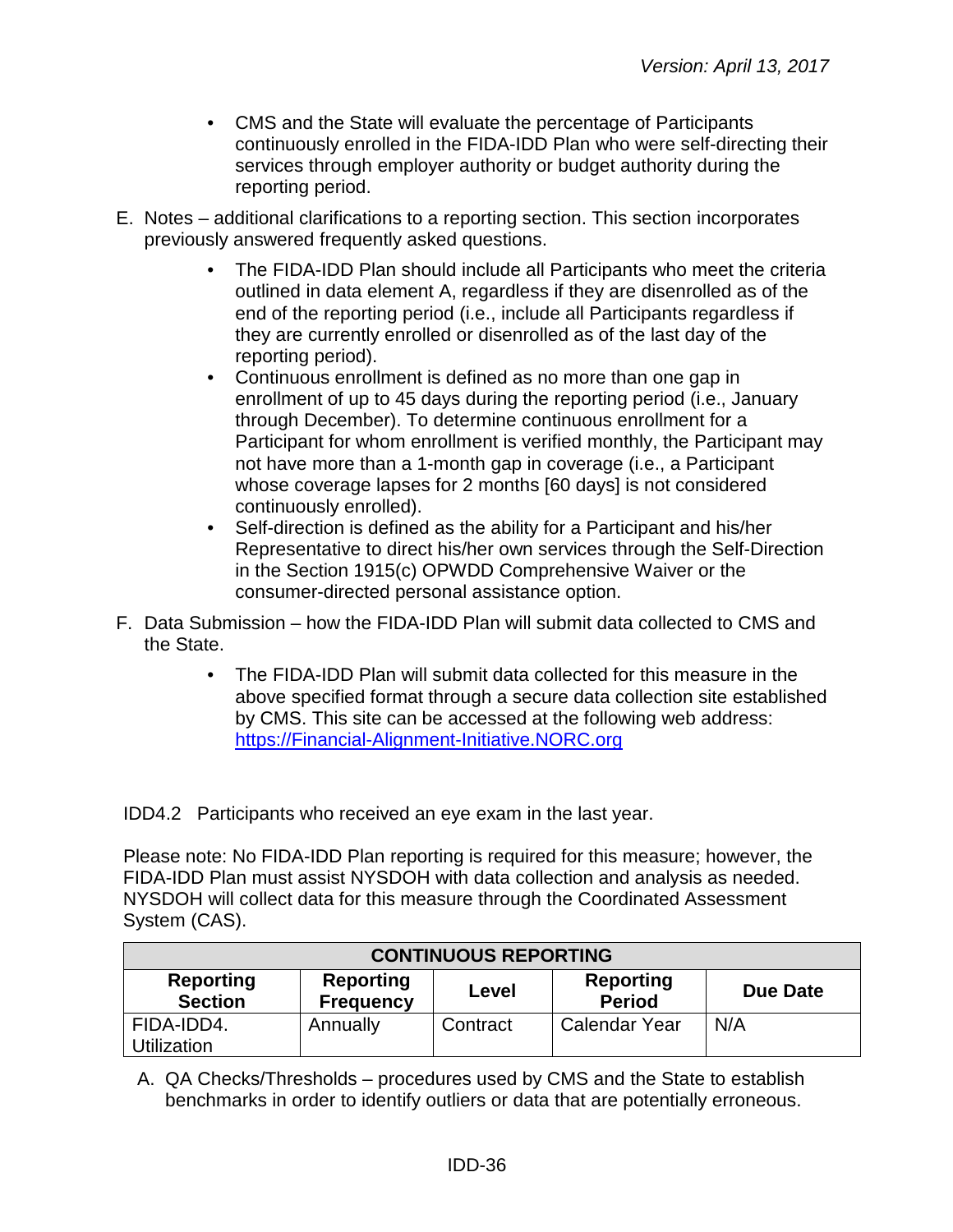- CMS and the State will perform an outlier analysis.
- As data are received from the FIDA-IDD Plan over time, CMS and the State will apply threshold checks.
- B. Analysis how CMS and the State will evaluate reported data, as well as how other data sources may be monitored.
	- CMS and the state will evaluate the percent of Participants continuously enrolled in the FIDA-IDD Plan for at least six months during the reporting period who received an eye exam in the last year.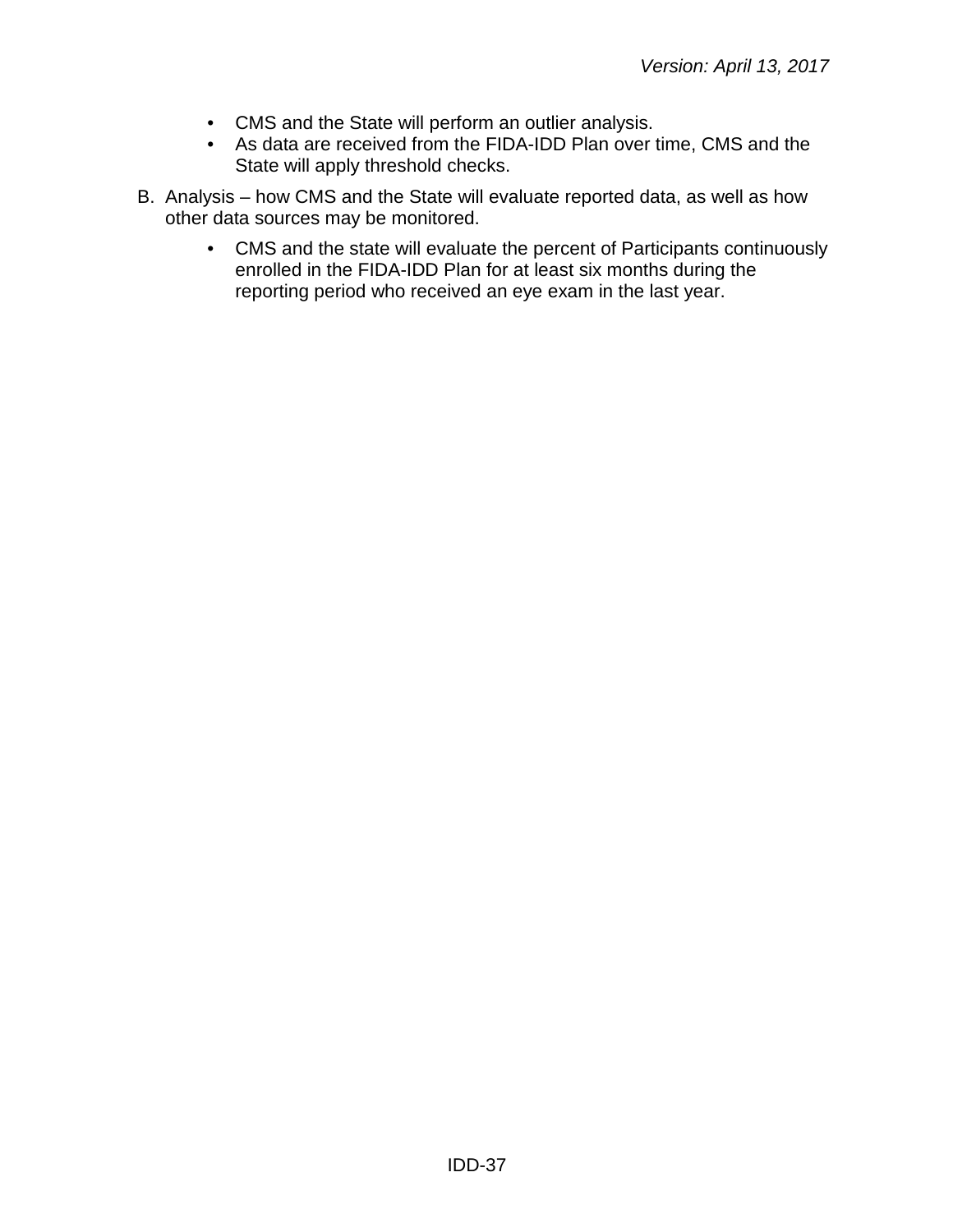## <span id="page-37-0"></span>**Section FIDA-IDD V. Participant-Level File**

The New York Office of Quality and Patient Safety (OQPS) will be evaluating measures using the Medicaid Encounter Data System (MEDS), the OPWDD Approved Assessment Tool (OAA) and Participant-level data. The State will conduct ongoing research on Participants' personal experiences in FIDA-IDD and on potential relationship of these experiences with Participants' health outcomes.

The following table provides instructions on the submission of Participant-level data on a subset of measures the FIDA-IDD Plan is reporting at the plan-level and a number of IDT-related performance measures. This table does not provide any additional measures; it only provides guidance on the subset of measures for which CMS/NYSDOH require Participant-level data. Please see the source of each measure for the technical specifications for each. In particular:

- Columns 17-48 provide instructions on reporting Participant level data on HEDIS measures.
- Columns 49-56 provide instructions on some of the NY FIDA-IDD-Specific measures defined elsewhere within this appendix.
- Columns 57-64 refer to MMP Specific Core Measures available at: [https://www.cms.gov/Medicare-Medicaid-Coordination/Medicare-and-](https://www.cms.gov/Medicare-Medicaid-Coordination/Medicare-and-Medicaid-Coordination/Medicare-Medicaid-Coordination-Office/FinancialAlignmentInitiative/InformationandGuidanceforPlans.html)[Medicaid-Coordination/Medicare-Medicaid-Coordination-](https://www.cms.gov/Medicare-Medicaid-Coordination/Medicare-and-Medicaid-Coordination/Medicare-Medicaid-Coordination-Office/FinancialAlignmentInitiative/InformationandGuidanceforPlans.html)[Office/FinancialAlignmentInitiative/InformationandGuidanceforPlans.html](https://www.cms.gov/Medicare-Medicaid-Coordination/Medicare-and-Medicaid-Coordination/Medicare-Medicaid-Coordination-Office/FinancialAlignmentInitiative/InformationandGuidanceforPlans.html)
- Columns 65-360 provide instructions on reporting Participant level data on IDT activities. As noted for each element, some of the IDT requirements are specified within this appendix while others are specified within the final IDT policy. CMS and NYSDOH may establish thresholds and conduct outlier analysis based on this data.

Questions from the FIDA-IDD Plan regarding these measures or the data submission process should be directed to NYSDOH and OPWDD.

| <b>CONTINUOUS REPORTING</b>                        |                                      |          |                                   |                                                                                       |  |
|----------------------------------------------------|--------------------------------------|----------|-----------------------------------|---------------------------------------------------------------------------------------|--|
| <b>Reporting</b><br><b>Section</b>                 | <b>Reporting</b><br><b>Frequency</b> | Level    | <b>Reporting</b><br><b>Period</b> | Due Date                                                                              |  |
| FIDA-IDD5.<br>Participant-Level<br><b>Measures</b> | Annually                             | Contract | <b>Calendar Year</b>              | By the end of the<br>sixth month following<br>the last day of the<br>reporting period |  |

IDD5.1 Participant-Level File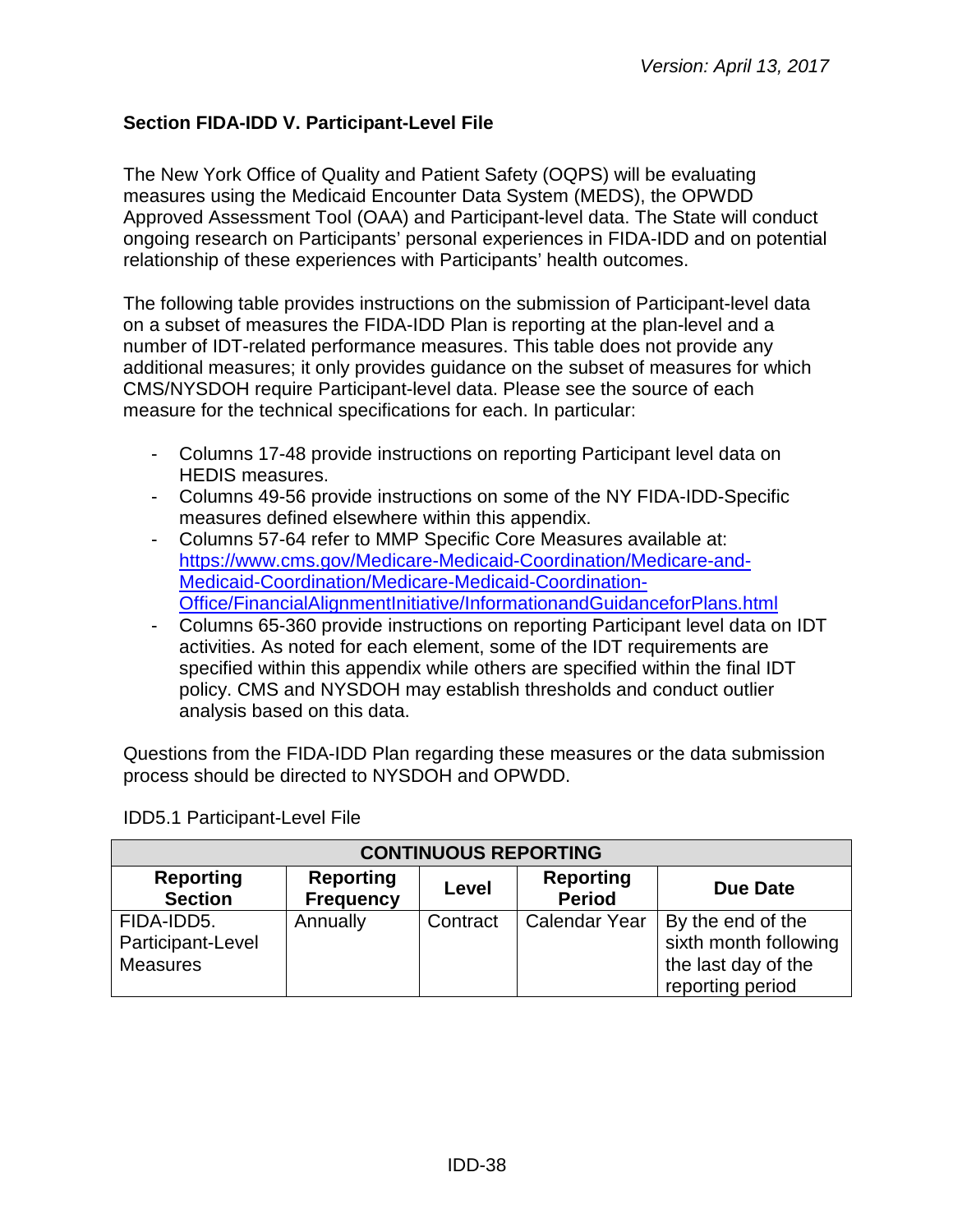A. File Format definitions – details for each data element reported to CMS and the State.

| <b>Column</b>    | <b>Name</b>                                                                                                                              | <b>Direction</b>                                                                                                                                                                                                                                                                                                                  | <b>Allowed</b>                              |  |  |
|------------------|------------------------------------------------------------------------------------------------------------------------------------------|-----------------------------------------------------------------------------------------------------------------------------------------------------------------------------------------------------------------------------------------------------------------------------------------------------------------------------------|---------------------------------------------|--|--|
| <b>Placement</b> |                                                                                                                                          |                                                                                                                                                                                                                                                                                                                                   | <b>Values</b>                               |  |  |
|                  | <b>Instructions for Participant Identification</b>                                                                                       |                                                                                                                                                                                                                                                                                                                                   |                                             |  |  |
| Column 1-8       | <b>MMIS ID</b>                                                                                                                           | Enter the Plan's numeric eight-digit<br>ID.                                                                                                                                                                                                                                                                                       | ########                                    |  |  |
| Column 9-16      | <b>Medicaid CIN</b>                                                                                                                      | A Participant's client identification<br>number. The field should be<br>continuous without any spaces or<br>hyphens. The field is alpha- numeric<br>and should be treated as a text field.<br>The CIN entered in this field should<br>be for the CIN for the measurement<br>period. For example, CINs for 2015<br>should be used. | <b>Dual eligible</b><br>individuals<br>only |  |  |
|                  | <b>Instructions for Participant-level data on HEDIS Measures</b>                                                                         |                                                                                                                                                                                                                                                                                                                                   |                                             |  |  |
| Column 17        | Denominator for<br>Antidepressant<br>Medication<br>Management (AMM)                                                                      | Enter a '1' if the Participant is in the<br>denominator of the Antidepressant<br>Medication Management measures,<br>'0' if the Participant is not in the<br>denominator.                                                                                                                                                          | $1 = Yes$<br>$0 = No$                       |  |  |
| Column 18        | Numerator for<br>Antidepressant<br>Medication<br>Management-<br><b>Effective Acute Phase</b><br>Treatment (AMM)                          | Enter a '1' if the Participant is in the<br>numerator of the Antidepressant<br><b>Medication Management - Effective</b><br>Acute Phase Treatment measure, '0'<br>if the Participant is not in the<br>numerator or the information is<br>missing.                                                                                  | $1 = Yes$<br>$0 = No$                       |  |  |
| Column 19        | Numerator for<br>Antidepressant<br>Medication<br>Management- Effective<br><b>Continuation Phase</b><br>Treatment (AMM)                   | Enter a '1' if the Participant is in the<br>numerator of the Antidepressant<br><b>Medication Management - Effective</b><br><b>Continuation Phase Treatment</b><br>measure, '0' if the Participant is not in<br>the numerator or the information is<br>missing.                                                                    | $1 = Yes$<br>$0 = No$                       |  |  |
| Column 20        | Denominator for<br>Initiation and<br><b>Engagement of Alcohol</b><br>and Other Drug<br><b>Dependence Treatment</b><br>$(IET): 18+ years$ | Enter: '1' if the Participant is in the<br>denominator of the Initiation and<br>Engagement of AOD Treatment, 18+<br>years measure '0' if the Participant is<br>not in the denominator of this<br>measure                                                                                                                          | $1 = Yes$<br>$0 = No$                       |  |  |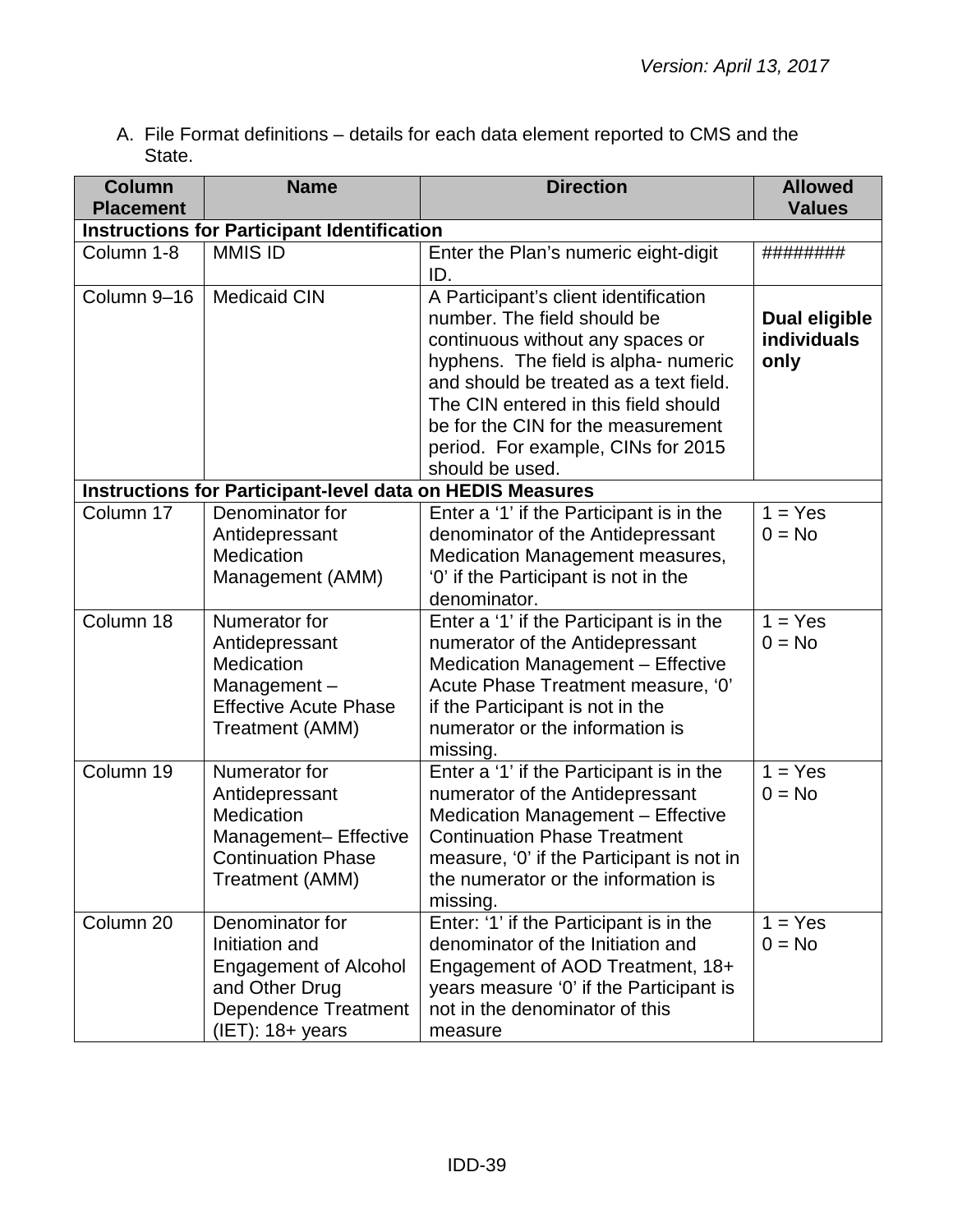| <b>Column</b><br><b>Placement</b> | <b>Name</b>                                                                                                                                                             | <b>Direction</b>                                                                                                                                                                                                                                     | <b>Allowed</b><br><b>Values</b> |
|-----------------------------------|-------------------------------------------------------------------------------------------------------------------------------------------------------------------------|------------------------------------------------------------------------------------------------------------------------------------------------------------------------------------------------------------------------------------------------------|---------------------------------|
| Column 21                         | <b>Numerator for Initiation</b><br>and Engagement of<br><b>Alcohol and Other Drug</b><br><b>Dependence Treatment</b><br>(IET): Initiation of AOD<br>Treatment-18+ years | Enter: '1' if the Participant is in the<br>numerator of the Initiation and<br>Engagement of AOD Treatment-<br>Initiation of AOD Treatment, 18+<br>years measure '0' if the Participant is<br>not in the numerator or the<br>information is missing.  | $1 = Yes$<br>$0 = No$           |
| Column 22                         | Numerator for Initiation<br>and Engagement of<br>Alcohol and Other Drug<br><b>Dependence Treatment</b><br>(IET): <b>Engagement</b> of<br>AOD Treatment-18+<br>years     | Enter: '1' if the Participant is in the<br>numerator of the Initiation and<br>Engagement of AOD Treatment-<br>Engagement of AOD Treatment, 18+<br>years measure '0' if the Participant is<br>not in the numerator or the<br>information is missing.  | $1 = Yes$<br>$0 = No$           |
| Column 23-<br>24                  | Denominator for<br>Follow-Up After<br>Hospitalization for<br>Mental Illness (FUH)                                                                                       | Enter the number of times the<br>Participant appears in the<br>denominator of the Follow-Up After<br>Hospitalization for Mental Illness; '0' if<br>the Participant is not in the<br>denominator.                                                     | 00-98                           |
| Column 25-<br>26                  | Numerator 1 for Follow-<br>Up After Hospitalization<br>for Mental Illness, 7<br>days after discharge<br>(FUH)                                                           | Enter the number of times the<br>Participant appears in numerator 1 of<br>the Follow-Up After Hospitalization for<br>Mental Illness, 7 days after discharge.<br>'0' if the Participant is not in the<br>numerator or the information is<br>missing.  | 00-98                           |
| Column 27-<br>28                  | Numerator 2 for Follow-<br>Up After Hospitalization<br>for Mental Illness, 30<br>days after discharge<br>(FUH)                                                          | Enter the number of times the<br>Participant appears in numerator 2 of<br>the Follow-Up After Hospitalization for<br>Mental Illness, 30 days after<br>discharge. '0' if the Participant is not<br>in the numerator or the information is<br>missing. | 00-98                           |
| Column 29-<br>30                  | Denominator for<br><b>Medication</b><br><b>Reconciliation After</b><br>Discharge from<br><b>Inpatient Facility (MRP)</b>                                                | Enter the number of times the<br>Participant appears in the<br>denominator of the Medication<br>Reconciliation After Discharge from<br><b>Inpatient Facility</b>                                                                                     | 00-98                           |
| Column 31-<br>32                  | Numerator for<br>Medication<br><b>Reconciliation After</b><br>Discharge from<br><b>Inpatient Facility (MRP)</b>                                                         | Enter the number of times the<br>Participant appears in numerator of<br>the Medication Reconciliation After<br>Discharge from Inpatient Facility                                                                                                     | 00-98                           |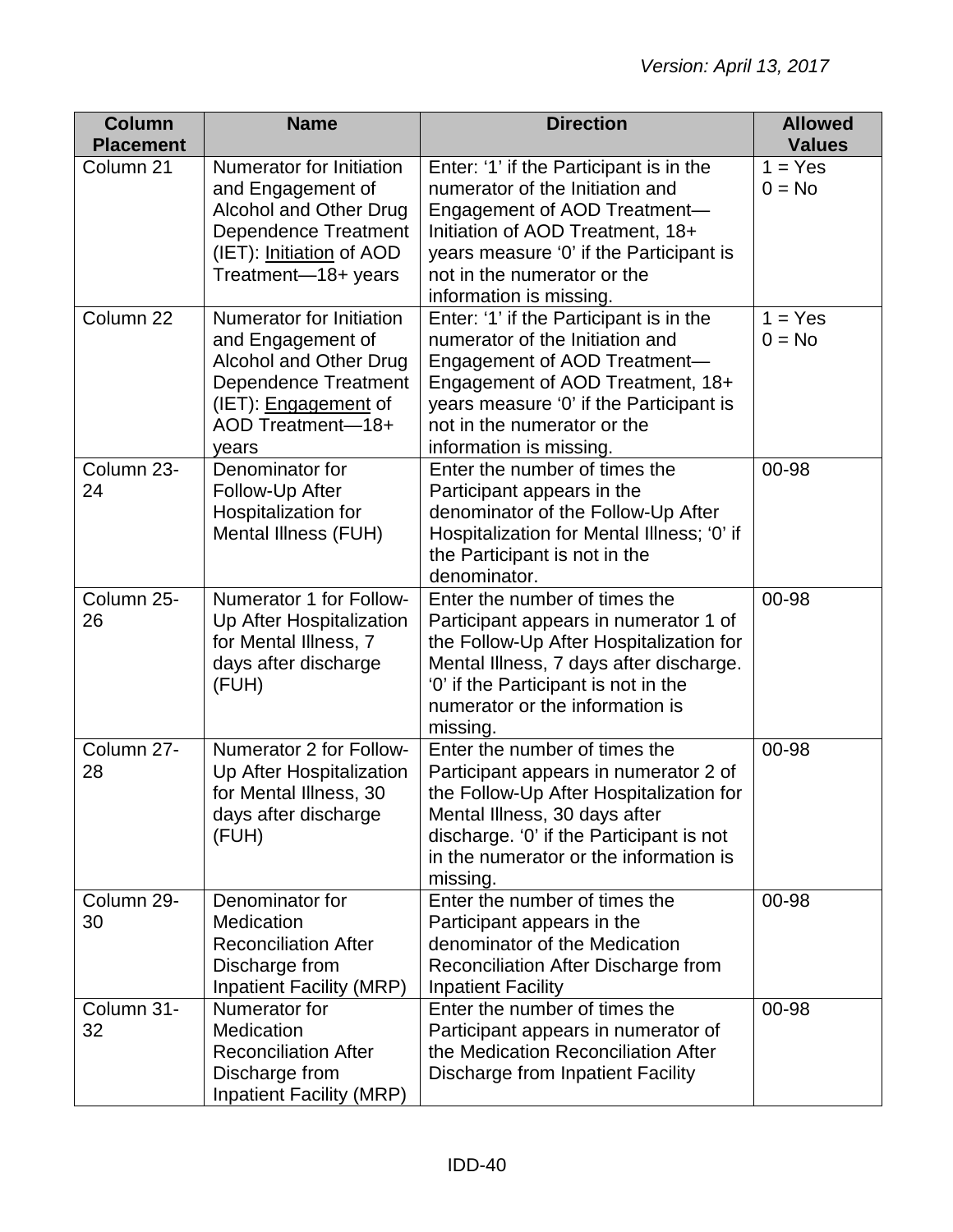| <b>Column</b><br><b>Placement</b> | <b>Name</b>                                                                             | <b>Direction</b>                                                                                                                                                                                                  | <b>Allowed</b><br><b>Values</b>  |
|-----------------------------------|-----------------------------------------------------------------------------------------|-------------------------------------------------------------------------------------------------------------------------------------------------------------------------------------------------------------------|----------------------------------|
| Column 33                         | Denominator for the<br><b>Care for Older Adults</b><br>(COA)                            | Enter a '1' if the Participant is in the<br>denominator of the Care for Older<br>Adults measure, '0' if the Participant is<br>not in the denominator.                                                             | $1 = Yes$<br>$0 = No$            |
| Column 34                         | Numerator for Care for<br>Older Adults-<br><b>Medication Review</b><br>(COA)            | Enter a '1' if the Participant is in the<br>numerator of the Care for Older<br>Adults Medication Review measure,<br>'0' if the Participant is not in the<br>numerator or the information is<br>missing.           | $1 = Yes$<br>$0 = No$            |
| Column 35                         | Numerator for Care for<br>Older Adults-<br><b>Functional Status</b><br>Assessment (COA) | Enter a '1' if the Participant is in the<br>numerator of the Care for Older<br><b>Adults Functional Status Assessment,</b><br>'0' if the Participant is not in the<br>numerator or the information is<br>missing. | $1 = Yes$<br>$0 = No$            |
| Column 36                         | Numerator for Care for<br>Older Adults - Pain<br>Screening (COA)                        | Enter a '1' if the Participant is in the<br>numerator of the Care for Older<br>Adults Pain Screening, '0' if the<br>Participant is not in the numerator or<br>the information is missing.                         | $1 = Yes$<br>$0 = No$            |
| Column 37                         | Denominator for<br>Comprehensive<br>Diabetes Care (CDC)                                 | Enter a '1' if the Participant is in the<br>denominator of the CDC measures,<br>'0' if the Participant is not in the<br>denominator.                                                                              | $1 = Yes$<br>$0 = No$            |
| Column 38                         | Numerator for $CDC -$<br>Eye Exam                                                       | Enter a '1' if the Participant is in the<br>numerator of the CDC Eye Exam<br>measure, '0' if the Participant is not in<br>the numerator or the information is<br>missing.                                         | $\overline{1}$ = Yes<br>$0 = No$ |
| Column 39                         | Numerator for CDC -<br><b>Nephropathy Monitor</b>                                       | Enter a '1' if the Participant is in the<br>numerator of the CDC Nephropathy<br>Monitor measure, '0' if the Participant<br>is not in the numerator or the<br>information is missing.                              | $1 = Yes$<br>$0 = No$            |
| Column 40                         | Numerator for CDC -<br>HbA1c Control (<8.0%)                                            | Enter a '1' if the Participant is in the<br>numerator of the CDC HbA1c Control<br>(<8.0%) measure, '0' if the Participant<br>is not in the numerator or the<br>information is missing.                            | $1 = Yes$<br>$0 = No$            |
| Column 41                         | Denominator for<br>Disease Modifying Anti-<br><b>Rheumatic Drug</b><br>Therapy (DMARD)  | Enter a '1' if the Participant is in the<br>denominator of the DMARD measure,<br>'0' if the Participant is not in the<br>denominator.                                                                             | $\overline{1}$ = Yes<br>$0 = No$ |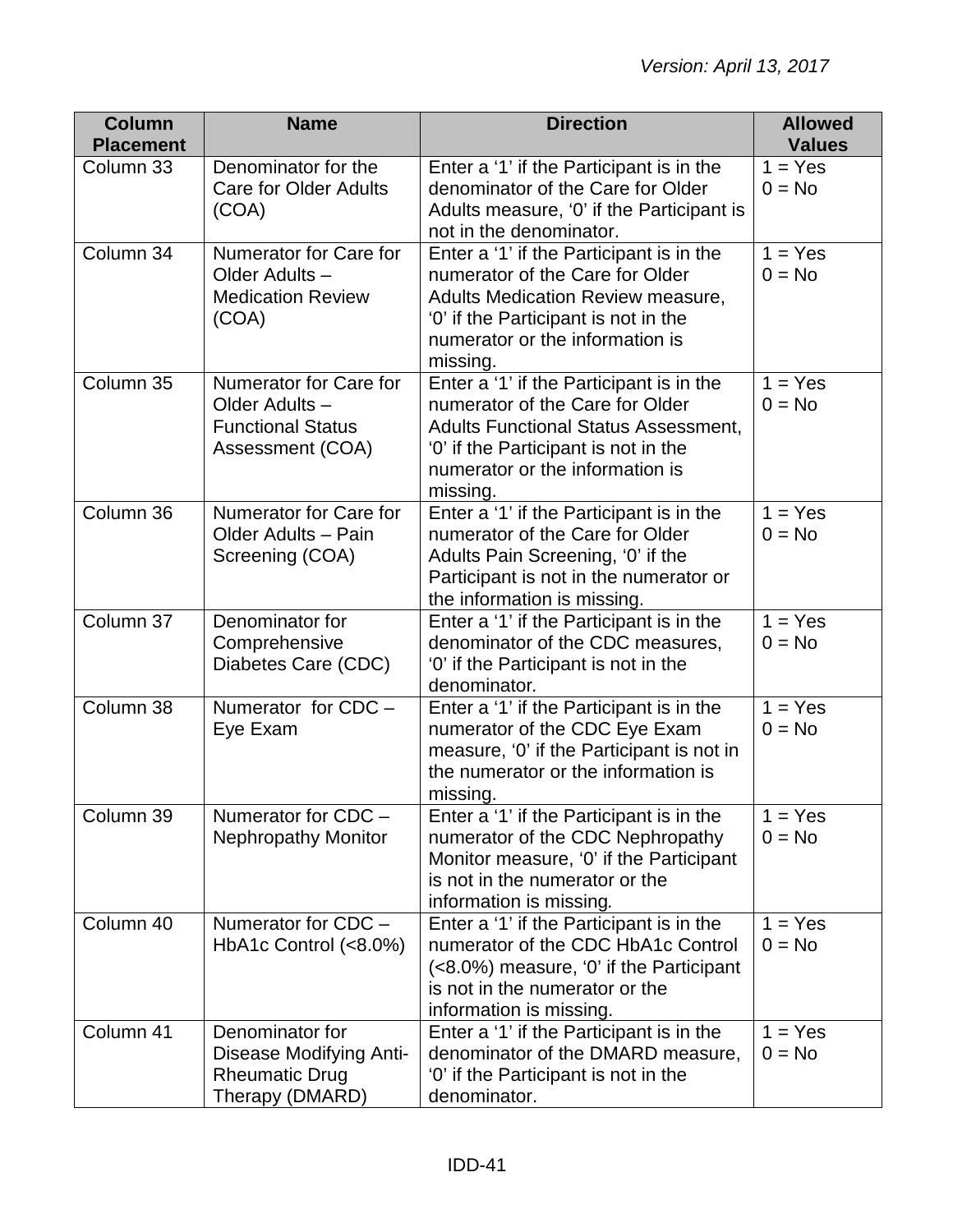| <b>Column</b>    | <b>Name</b>                   | <b>Direction</b>                                                                          | <b>Allowed</b> |
|------------------|-------------------------------|-------------------------------------------------------------------------------------------|----------------|
| <b>Placement</b> |                               |                                                                                           | <b>Values</b>  |
| Column 42        | <b>Numerator for Disease</b>  | Enter a '1' if the Participant is in the                                                  | $1 = Yes$      |
|                  | Modifying Anti-               | numerator of the DMARD measure,                                                           | $0 = No$       |
|                  | <b>Rheumatic Drug</b>         | '0' if the Participant is not in the                                                      |                |
|                  | Therapy (DMARD)               | numerator or the information is                                                           |                |
| Column 43        | Denominator for               | missing. .                                                                                | $1 = Yes$      |
|                  | <b>Controlling High Blood</b> | Enter a '1' if the Participant is in the<br>denominator of the Controlling High           | $0 = No$       |
|                  | Pressure (CBP)                | Blood Pressure measure, '0' if the                                                        |                |
|                  |                               | Participant is not in the denominator.                                                    |                |
| Column 44        | Numerator for                 | Enter a '1' if the Participant is in the                                                  | $1 = Yes$      |
|                  | <b>Controlling High Blood</b> | numerator of the Controlling High                                                         | $0 = No$       |
|                  | Pressure (CBP)                | Blood Pressure measure, '0' if the                                                        |                |
|                  |                               | Participant is not in the numerator or                                                    |                |
|                  |                               | the information is missing.                                                               |                |
| Column 45        | <b>Denominator for Breast</b> | Enter a '1' if the Participant is in the                                                  | $1 = Yes$      |
|                  | <b>Cancer Screening</b>       | denominator of the Breast Cancer                                                          | $0 = No$       |
|                  | (BCS)                         | Screening measure, '0' if the                                                             |                |
|                  |                               | Participant is not in the denominator.                                                    |                |
| Column 46        | <b>Numerator for Breast</b>   | Enter a '1' if the Participant is in the                                                  | $1 = Yes$      |
|                  | <b>Cancer Screening</b>       | numerator of the Breast Cancer                                                            | $0 = No$       |
|                  | (BCS)                         | Screening measure, '0' if the                                                             |                |
|                  |                               | participant is not in the numerator or                                                    |                |
|                  |                               | the information is missing.                                                               |                |
| Column 47        | Denominator for               | Enter a '1' if the Participant is in the                                                  | $1 = Yes$      |
|                  | <b>Colorectal Cancer</b>      | denominator of the Colorectal Cancer                                                      | $0 = No$       |
|                  | Screening (COL)               | Screening measure, '0' if the                                                             |                |
|                  |                               | Participant is not in the denominator.                                                    |                |
| Column 48        | Numerator for                 | Enter a '1' if the Participant is in the                                                  | $1 = Yes$      |
|                  | <b>Colorectal Cancer</b>      | numerator of the Colorectal Cancer                                                        | $0 = No$       |
|                  | Screening (COL)               | Screening measure, '0' if the                                                             |                |
|                  |                               | Participant is not in the numerator of                                                    |                |
|                  |                               | this measure.<br>Instructions for Participant Level Data on NY FIDA-IDD-Specific Measures |                |
| Column 49        | Denominator for IDD2.1        | Enter a '1' if the Participant is in the                                                  | $1 = Yes$      |
|                  | Long Term Care                | denominator of IDD2.1 Long Term                                                           | $0 = No$       |
|                  | <b>Overall Balance</b>        | Care Overall Balance measure, '0' if                                                      |                |
|                  |                               | the Participant is not in the                                                             |                |
|                  |                               | denominator.                                                                              |                |
| Column 50        | Numerator for IDD2.1          | Enter a '1' if the Participant is in the                                                  | $1 = Yes$      |
|                  | Long Term Care                | numerator of IDD2.1 Long Term Care                                                        | $0 = No$       |
|                  | <b>Overall Balance</b>        | Overall Balance measure, '0' if the                                                       |                |
|                  |                               | Participant is not in the numerator or                                                    |                |
|                  |                               | the information is missing.                                                               |                |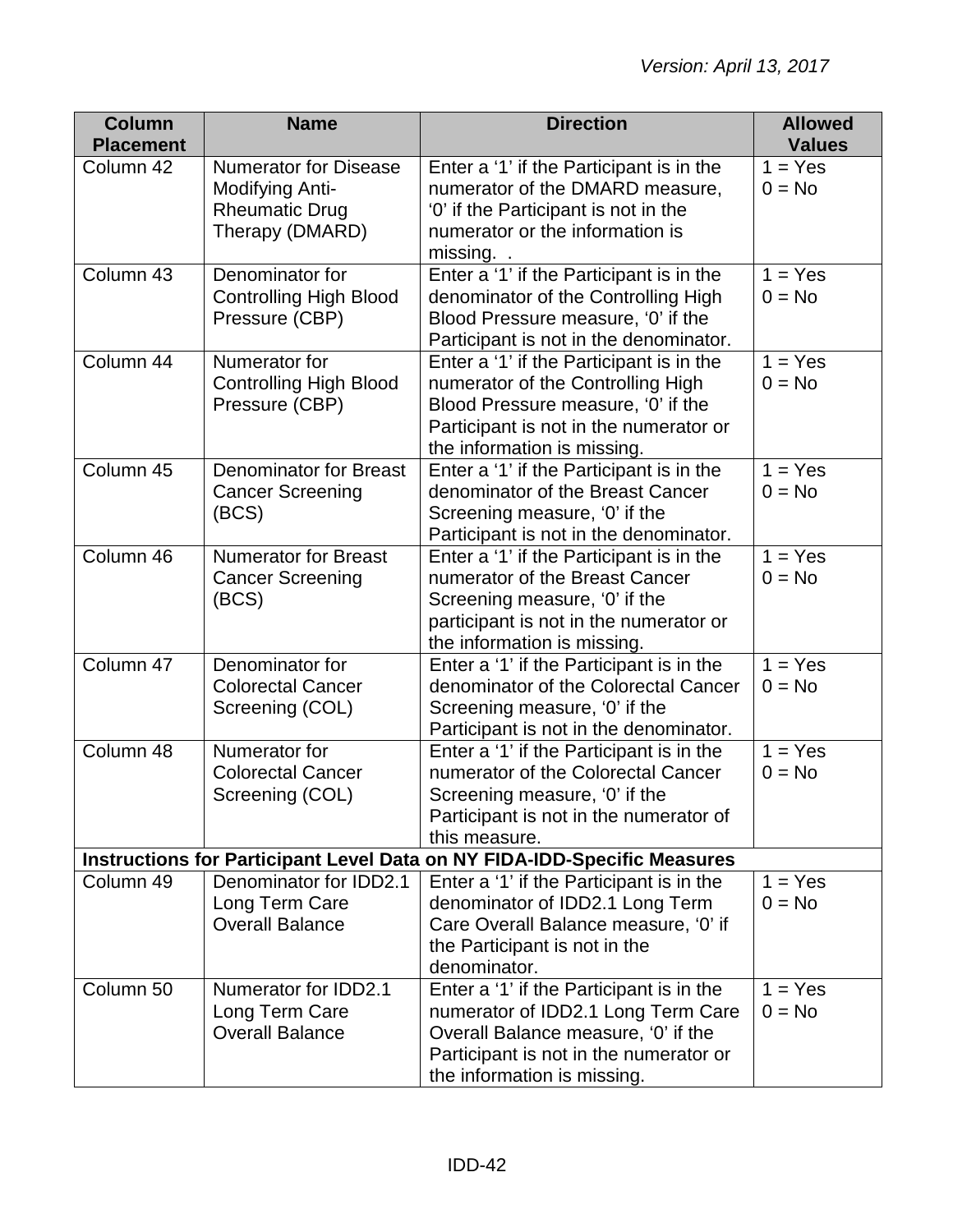| <b>Column</b>                                                                       | <b>Name</b>                                                                                                                      | <b>Direction</b>                                                                                                                                                                                                                                                              | <b>Allowed</b>                   |  |
|-------------------------------------------------------------------------------------|----------------------------------------------------------------------------------------------------------------------------------|-------------------------------------------------------------------------------------------------------------------------------------------------------------------------------------------------------------------------------------------------------------------------------|----------------------------------|--|
| <b>Placement</b>                                                                    |                                                                                                                                  |                                                                                                                                                                                                                                                                               | <b>Values</b>                    |  |
| Column 51                                                                           | Denominator for IDD4.1<br>Participants self-<br>directing their services<br>through employer<br>authority or budget<br>authority | Enter a '1' if the Participant is in the<br>denominator of the IDD4.1<br>Participants self-directing their<br>services through employer authority<br>or budget authority, '0' if the<br>Participant is not in the denominator.                                                | $1 = Yes$<br>$0 = No$            |  |
| Column 52                                                                           | Numerator for IDD4.1<br>Participants self-<br>directing their services<br>through employer<br>authority or budget<br>authority.  | Enter a '1' if the Participant is in the<br>numerator of IDD4.1 Participants self-<br>directing their services through<br>employer authority or budget<br>authority, '0' if the Participant is not in<br>the numerator or the information is<br>missing.                      | $\overline{1}$ = Yes<br>$0 = No$ |  |
| Column <sub>53</sub>                                                                | Denominator for IDD2.2<br>Community<br>Reintegration                                                                             | Enter a '1' if the Participant is in the<br>denominator of the IDD2.2<br><b>Community Reintegration measure</b><br>above, '0' if the Participant is not in<br>the denominator.                                                                                                | $1 = Yes$<br>$0 = No$            |  |
| Column 54                                                                           | <b>Numerator for IDD2.2</b><br>Community<br>Reintegration                                                                        | Enter a '1' if the Participant is in the<br>numerator of the IDD2.2 Community<br>Reintegration measure above, '0' if<br>the Participant is not in the numerator<br>or the information is missing.                                                                             | $1 = Yes$<br>$0 = No$            |  |
| Column 55                                                                           | Denominator for IDD2.3<br><b>ICF-IID Diversion</b>                                                                               | Enter a '1' if the Participant is in the<br>denominator of the IDD2.3 ICF-IID<br>Diversion measure above, '0' if the<br>Participant is not in the denominator.                                                                                                                | $1 = Yes$<br>$0 = No$            |  |
| Column 56                                                                           | Numerator for IDD2.3<br><b>ICF-IID Diversion</b>                                                                                 | Enter a '1' if the Participant is in the<br>numerator of the IDD2.3 ICF-IID<br>Diversion measure above, '0' if the<br>Participant is not in the denominator.                                                                                                                  | $1 = Yes$<br>$0 = No$            |  |
| Instructions for Participant Level Data on MMP Specific Core Reporting Requirements |                                                                                                                                  |                                                                                                                                                                                                                                                                               |                                  |  |
| Column 57                                                                           | Denominator for<br>Screening for MMP<br>Core Measure 6.1<br><b>Clinical Depression and</b><br>Follow-up Care                     | Enter a '1' if the Participant is in the<br>denominator of the MMP Core<br>Measure 6.1 Screening for Clinical<br>Depression and Follow-up care, '0' if<br>the Participant is not in the<br>denominator. Because this measure<br>is suspended at this time, fill with<br>$"$ . | $1 = Yes$<br>$0 = No$            |  |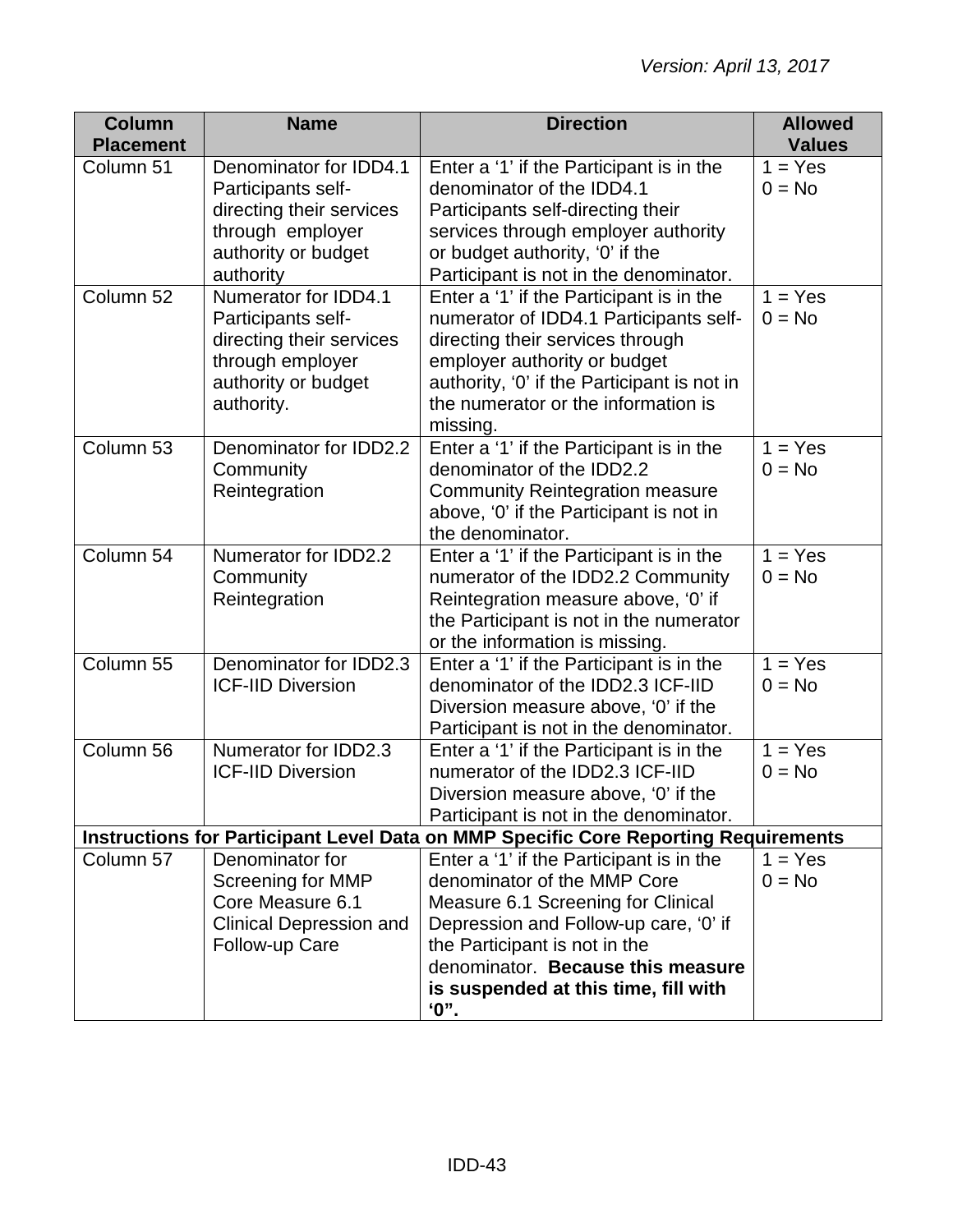| <b>Column</b><br><b>Placement</b> | <b>Name</b>                                                                                                                               | <b>Direction</b>                                                                                                                                                                                                                                                                                                                                                          | <b>Allowed</b><br><b>Values</b> |
|-----------------------------------|-------------------------------------------------------------------------------------------------------------------------------------------|---------------------------------------------------------------------------------------------------------------------------------------------------------------------------------------------------------------------------------------------------------------------------------------------------------------------------------------------------------------------------|---------------------------------|
| Column 58                         | Numerator for the MMP<br>Core Measure 6.1<br><b>Screening for Clinical</b><br>Depression and Follow-<br>up Care                           | Enter a '1' if the Participant is in<br>numerator 1 of the MMP Core<br>Measure 6.1 Screening for Clinical<br>Depression and Follow-up care, '0' if<br>the Participant is not in the numerator<br>or the information is missing.<br>Because this measure is<br>suspended at this time, fill with '0".                                                                      | $1 = Yes$<br>$0 = No$           |
| Column 59                         | Denominator for MMP<br>Core Measure 9.2<br><b>Nursing Facility</b><br><b>Diversion</b>                                                    | Enter a '1' if the Participant is in the<br>denominator of the MMP Core<br><b>Measure 9.2 Nursing Facility</b><br>Diversion measure, '0' if the<br>Participant is not in the denominator.                                                                                                                                                                                 | $1 = Yes$<br>$0 = No$           |
| Column 60                         | Numerator for MMP<br>Core Measure 9.2<br><b>Nursing Facility</b><br><b>Diversion</b>                                                      | Enter a '1' if the Participant is in the<br>numerator of the MMP Core Measure<br>9.2 Nursing Facility Diversion<br>measure, '0' if the Participant is not in<br>the numerator or the information is<br>missing.                                                                                                                                                           | $1 = Yes$<br>$0 = No$           |
| Column 61-<br>62                  | Denominator for MMP<br>Core Measure 3.1 Care<br><b>Transition Record</b><br><b>Transmitted to Health</b><br><b>Care Professional</b>      | Enter the number of times the<br>Participant met the inclusion criteria<br>for Element B of MMP Core Measure<br>3.1 Care Transition Record<br><b>Transmitted to Health Care</b><br>Professional measure, '00' if<br>Participant does not. Because this<br>measure is suspended at this time,<br>fill with '0".                                                            | 00-98                           |
| Column 63-<br>64                  | <b>Numerator for MMP</b><br>Core Measure 3.1 Care<br><b>Transition Record</b><br><b>Transmitted to Health</b><br><b>Care Professional</b> | Enter the number of times the<br>Participant met the inclusion criteria<br>for Element C of the MMP Core<br><b>Measure 3.1 Care Transition Record</b><br><b>Transmitted to Health Care</b><br>Professional measure, '00' if<br>Participant is not in the numerator or<br>the information is missing. Because<br>this measure is suspended at this<br>time, fill with '0". | 00-98                           |
|                                   | <b>Instructions for Participant Level Data on IDT Requirements</b>                                                                        |                                                                                                                                                                                                                                                                                                                                                                           |                                 |
| Column 65                         | Did the Participant<br>refuse to have his/her<br>OAA completed at least<br>once in the reporting<br>year?                                 | Enter a '1' if the Participant refused to<br>have his/her OAA completed at least<br>once in the reporting year, otherwise<br>enter '0'.                                                                                                                                                                                                                                   | $1 = Yes$<br>$0 = No$           |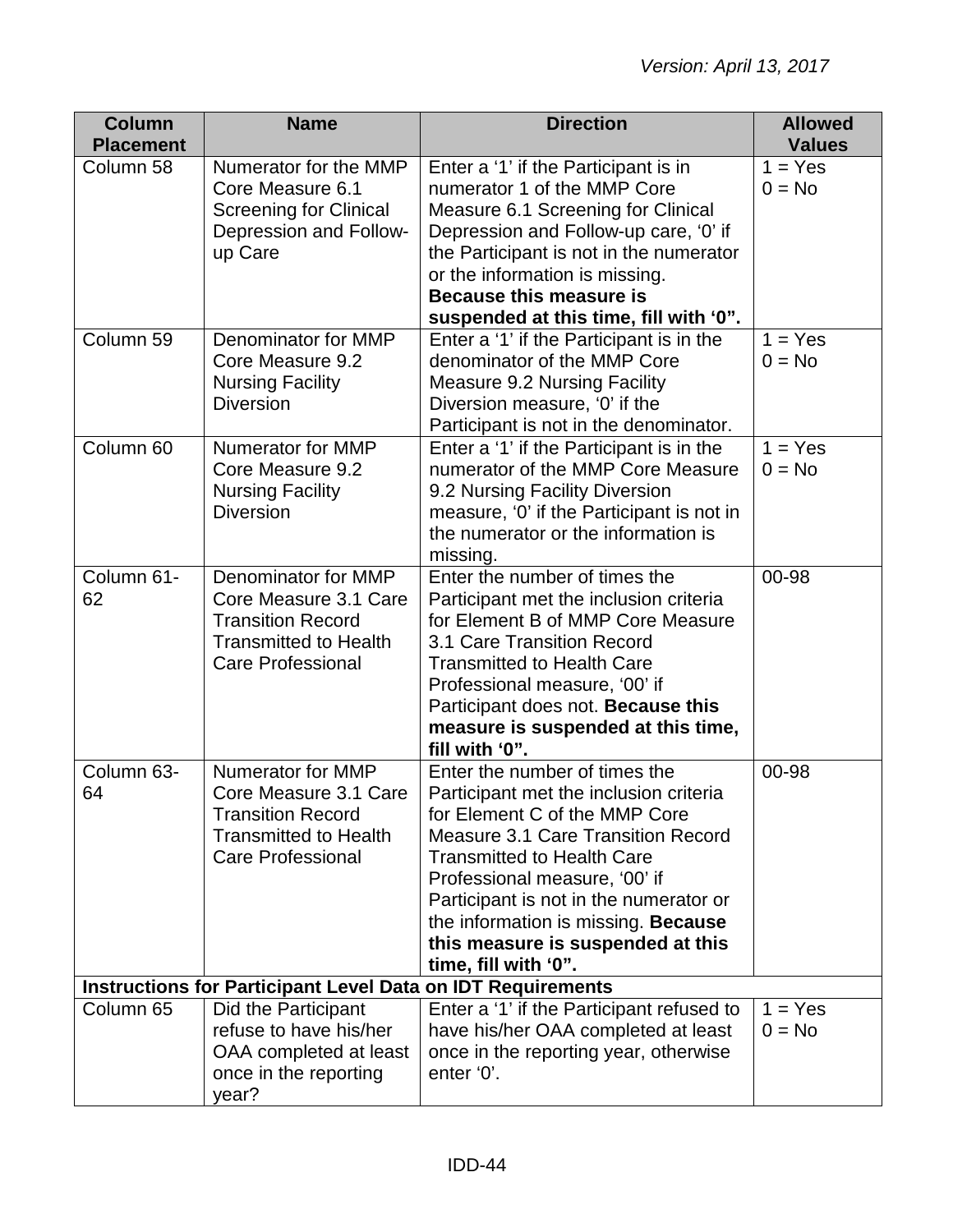| <b>Column</b><br><b>Placement</b>                                                                                                     | <b>Name</b>                                                                                                                          | <b>Direction</b>                                                                                                                                                                                                                                                                                                                                                           | <b>Allowed</b><br><b>Values</b> |
|---------------------------------------------------------------------------------------------------------------------------------------|--------------------------------------------------------------------------------------------------------------------------------------|----------------------------------------------------------------------------------------------------------------------------------------------------------------------------------------------------------------------------------------------------------------------------------------------------------------------------------------------------------------------------|---------------------------------|
| Columns 66-<br>161<br>(up to $12$<br>dates for this<br>measure)                                                                       | Date(s) on which the<br>Participant had an LP<br>completed or updated.                                                               | Enter the date(s) on which the<br>Participant had their LP completed or<br>updated as specified in the final IDT<br>policy. Leave the cell blank if the<br>Participant did not have an LP<br>completed/updated or the information<br>is missing.                                                                                                                           | <b>MMDDYYYY</b>                 |
| Column 162                                                                                                                            | Did the Participant<br>refuse to have his/her<br>LP completed at least<br>once in the reporting<br>year?                             | Enter a '1' if this Participant refused to<br>have his/her LP completed at least<br>once in the reporting year as specified<br>in IDD2.1 above and the final IDT<br>policy, otherwise enter '0'.                                                                                                                                                                           | $1 = Yes$<br>$0 = No$           |
| Columns<br>163-258<br>(e.g., column<br>163 for date<br>1, column<br>171 for date<br>2, $etc.; up to$<br>12 dates for<br>this measure) | Date(s) on which the<br>Participant had an IDT<br>meeting within reporting<br>year.                                                  | Enter the date(s) on which the<br>Participant had IDT meetings as<br>specified in the final IDT policy. Leave<br>the cell blank if the Participant did not<br>have any IDT meetings or the<br>information is missing.                                                                                                                                                      | <b>MMDDYYYY</b>                 |
| Column 259                                                                                                                            | Did the Participant<br>refuse to have an IDT<br>meeting at least once in<br>the reporting year?                                      | Enter a '1' if this Participant refused to<br>have an IDT meeting as specified in<br>the final IDT policy at least once in the<br>reporting year, otherwise enter '0'.                                                                                                                                                                                                     | $1 = Yes$<br>$0 = No$           |
| Columns<br>260-355<br>(e.g., column<br>260 for date<br>1, column<br>268 for date<br>2, $etc.; up to$<br>12 dates for<br>this measure) | Date(s) on which the<br><b>Participant Was</b><br>Discharged From a<br>Hospital Inpatient or<br>ICF-IID to the<br>Community.         | Enter the date(s) on which the<br>Participant was discharged from a<br>hospital inpatient or ICF-IID to the<br>community as specified in the<br>transition of care setting section of the<br>final IDT policy. Leave the cell blank if<br>the Participant was not discharged<br>from a hospital inpatient or ICF-IID to<br>the community or the information is<br>missing. | MMDDYYYY                        |
| Column 356                                                                                                                            | Did the Participant have<br><b>Behavioral Health</b><br>Specialist as a member<br>of the IDT at least once<br>in the reporting year? | Enter a '1' if the Participant had a<br>Behavioral Health Specialist as a<br>member of the IDT as specified in the<br>final IDT policy, '0' if the Participant<br>did not have a Behavioral Health<br>Specialist as a member of the IDT.                                                                                                                                   | $1 = Yes$<br>$0 = No$           |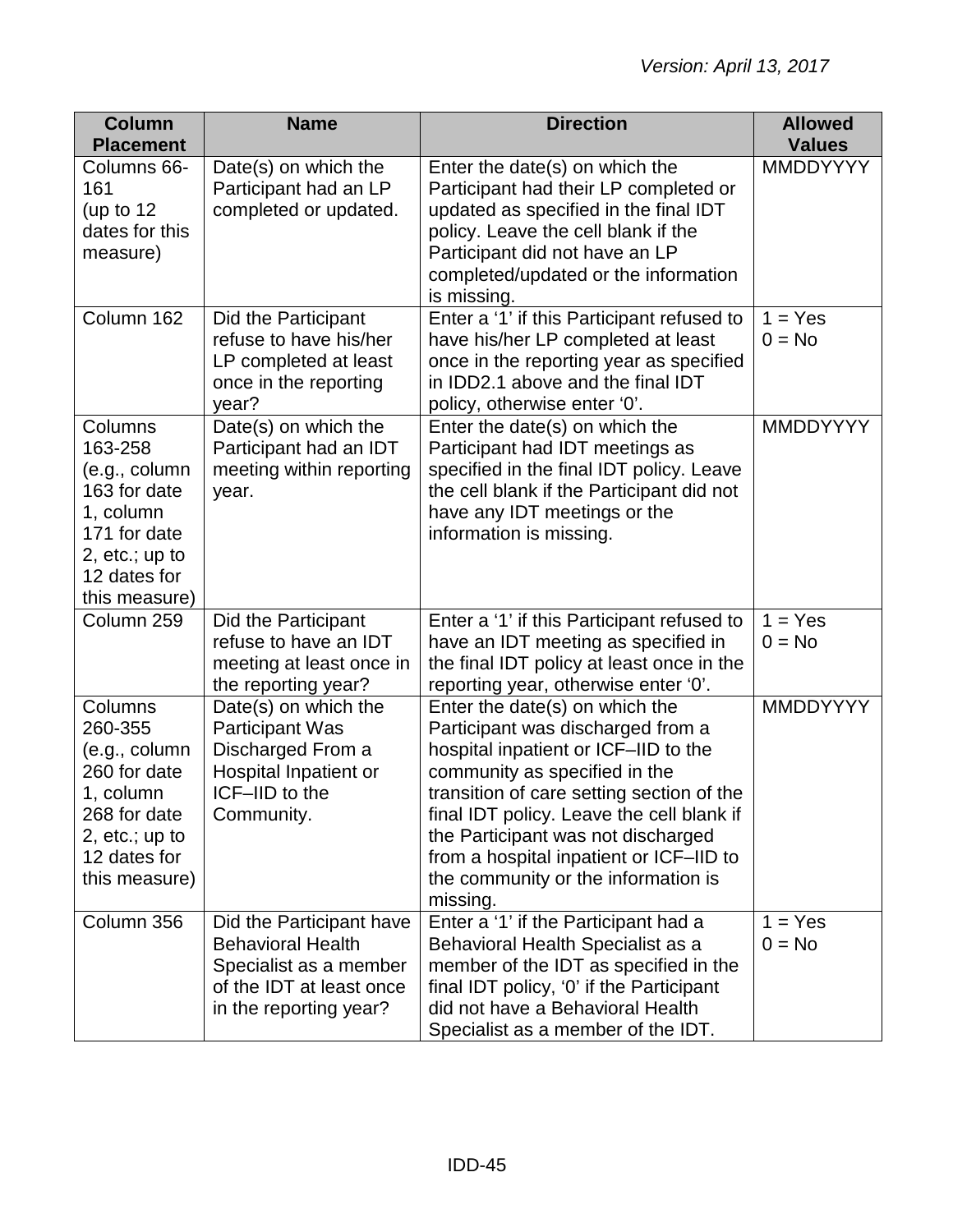| <b>Column</b><br><b>Placement</b> | <b>Name</b>                                                                                                                                                          | <b>Direction</b>                                                                                                                                                                                                                                                                                                                        | <b>Allowed</b><br><b>Values</b> |
|-----------------------------------|----------------------------------------------------------------------------------------------------------------------------------------------------------------------|-----------------------------------------------------------------------------------------------------------------------------------------------------------------------------------------------------------------------------------------------------------------------------------------------------------------------------------------|---------------------------------|
| Column 357                        | Did the Participant have<br>an RN assessor as a<br>member of the IDT at<br>least once in the<br>reporting year?                                                      | Enter a '1' if the Participant had the<br>RN assessor as a member of the IDT<br>as specified in the final IDT policy, '0'<br>if the Participant did not have the RN<br>Assessor as a member of the IDT.                                                                                                                                 | $1 = Yes$<br>$0 = No$           |
| Column 358                        | Did the Participant have<br>a Participant Designee<br>on the IDT at least once<br>in the reporting year?                                                             | Enter a '1' if the Participant had a<br>Participant Designee as a member of<br>the IDT as specified in the final IDT<br>policy, '0' if the Participant did not<br>have a Participant Designee as a<br>member of the IDT.                                                                                                                | $1 = Yes$<br>$0 = No$           |
| Column 359                        | Did the Participant have<br>a DD provider or a<br>designee with clinical<br>experience from the DD<br>provider on the IDT at<br>least once in the<br>reporting year? | Enter a '1' if the Participant had a DD<br>provider or a designee with clinical<br>experience from the DD provider as a<br>member of the IDT as specified in the<br>final IDT policy, '0' if the Participant<br>did not have a DD provider or a<br>designee with clinical experience from<br>the DD provider as a member of the<br>IDT. | $1 = Yes$<br>$0 = No$           |
| Column 360                        | Did the Participant have<br>an ICF-IID<br>representative on the<br><b>IDT</b> at least once in the<br>reporting year?                                                | Enter a '1' if the Participant had an<br>ICF-IID representative as a member<br>of the IDT as specified in the final IDT<br>policy, '0' if the Participant did not<br>have an ICF-IID representative as a<br>member of the IDT.                                                                                                          | $1 = Yes$<br>$0 = No$           |

- A. Edits and Validation checks validation checks that should be performed by each FIDA-IDD plan prior to data submission.
	- The FIDA-IDD Plan should ensure that all data values are recorded in the prescribed format (see column "Allowed Values").
- B. Analysis how CMS and the State will evaluate reported data, as well as how other data sources may be monitored.
	- NYSDOH will use the Participant-level data to conduct ongoing research on Participants' personal experiences in the FIDA-IDD program and on potential relationship of these experiences with Participants' health outcomes.
- C. Notes additional clarifications to a reporting section. This section incorporates previously answered frequently asked questions.
	- Overall format:
		- o Prepare a fixed width text file in the following format.